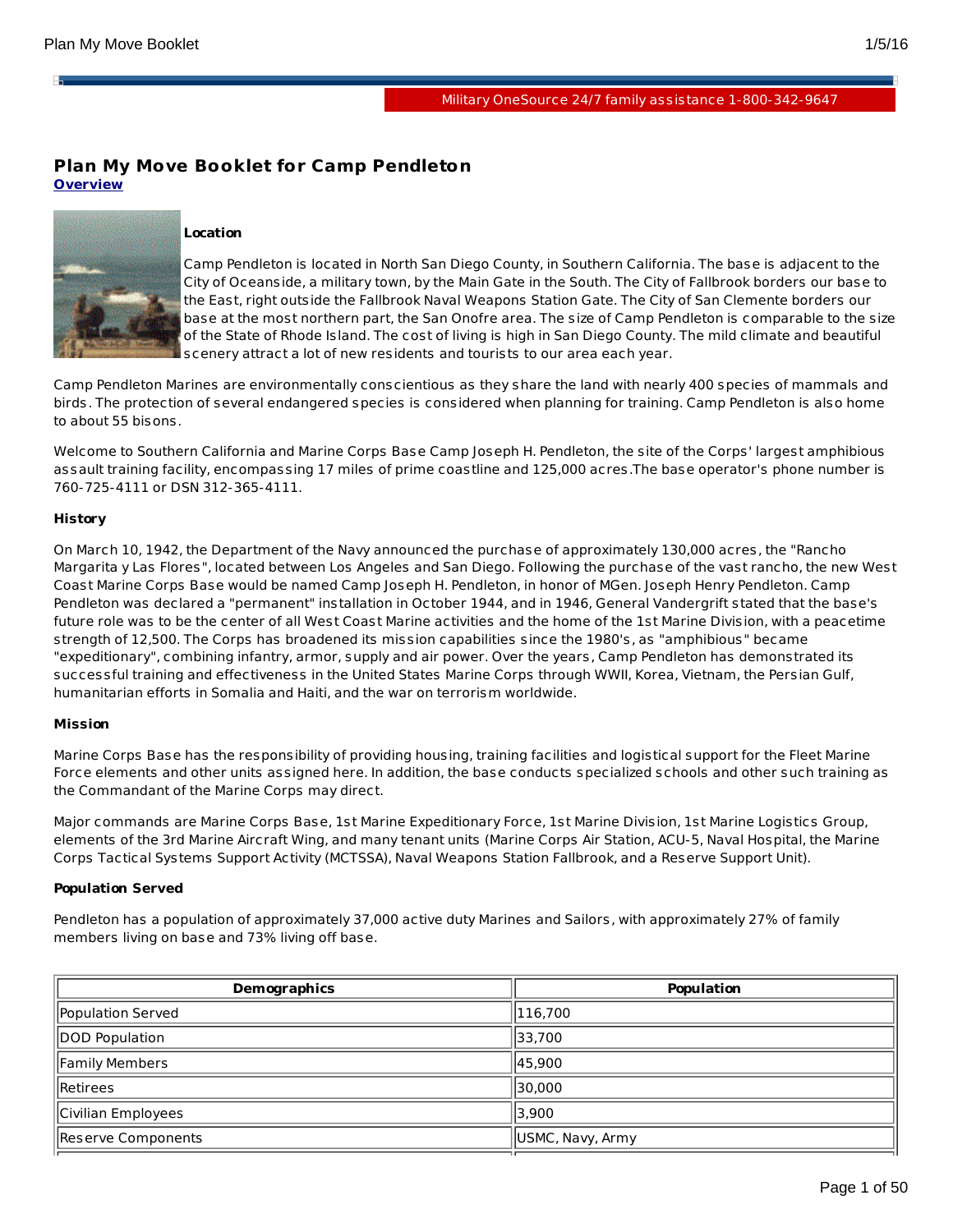# **Base Transportation**

Currently, there is no base transportation on this installation.

## **Sponsorship**

The Sponsorship Program is a very helpful tool for inbound members. To request a sponsor at your new duty station, approach your unit Sponsorship Coordinator who will send a message with all your pertinent information to your new command and the gaining activity will assign a sponsor. You may also discuss sponsorship issues with your Information Referral Specialist. Your sponsor will get in touch with you by letter, phone or e-mail and answer your questions and will meet you and greet you and show you around at your new duty station. A sponsor's assistance can make all the difference in helping newcomers settle in as quickly as possible.

All personnel are required to report to the Installation Personnel Admin Center, (IPAC) Inbound, Bldg 13107, located on mainside. Between the hours of 0730 to 2359., in service "A" uniform. The duty desk is open 24 hours a day, 7 days a week and the phone number is 760-763-2919-The IPACpersonnel will direct you to your new command.

To forward your mail, you may go to your local post office and for a small fee (\$32 for six months) establish a post office box at the Oceanside Post Office.

## **Temporary Quarters**

All personnel checking into Camp Pendleton are advised to make reservations for Temporary Lodging with the Ward Lodging facility (hostess house) or Billeting (Transient Quarters) up to 1 year in advance. There are large numbers of personnel incoming to and outgoing from Camp Pendleton. Single service members are assigned barracks by their new command. The summer months are extremely busy for PCS moves.

Pets are not allowed in temporary housing. Camp Pendleton Base Housing Office has referrals for pet lodging.

## **Relocation Assistance**

Marine & Family Services' Information Referral & Relocation Assistance Offices located in Bldg 13150. Information & Referral provides Welcome Aboard Packages, maps and numerous other resources, to those who are relocating to Camp Pendleton. The Welcome Aboard Orientation is held from 8:00 am - 10:00 am on Wednesdays at the Mainside Pass & ID, Building 130132. Spouses are highly encouraged to attend. Seminars are provided monthly on sponsorship and PCS moves. Please call toll free 1-800-253-1624 or 760-725-5704/3802 for more information.

## **Critical Installation Information**

San Diego County is a high-cost area with the high cost of housing being at the top of the list. Do come financially prepared! Bring enough money to cover expenses such as food, rent deposits, and temporary lodging, whether it is on base or off base, and for which you will be reimbursed when you settle your travel claim with Disbursing. For money related issues, you can make an appointment with the Financial Budgeting Specialists at Marine & Family Services or see a budget counselor at the Navy/Marine Corps Relief Society (NMRS).

## **Sponsorship**

Settling into your new location and your new unit takes time. Military [OneSource](http://www.militaryonesource.mil/) is designed to assist you with information about your new location. Additionally each of the military Services has a Sponsorship Program which is very helpful in providing new unit information. If you want to learn how to be a sponsor, you can take a short *[training](http://apps.militaryonesource.mil/MOS/f?p=ESAT:WELCOMEP) module* found on Military OneSource, or if you are a Sponsor, you can use the [eSponsorship](http://apps.militaryonesource.mil/esat) Application & Training a secure website designed to train you on your sponsorship duties and provide sample materials for your use when communicating with your newcomer.

The purpose of the Sponsorship program is to:

- Provide a sense of belonging
- Ease the transition for inbound service members or civilians and their family members
- Increase productivity
- Reduce culture shock
- Help newcomers make informed decisions
- Cultivate new friendships
- Improve morale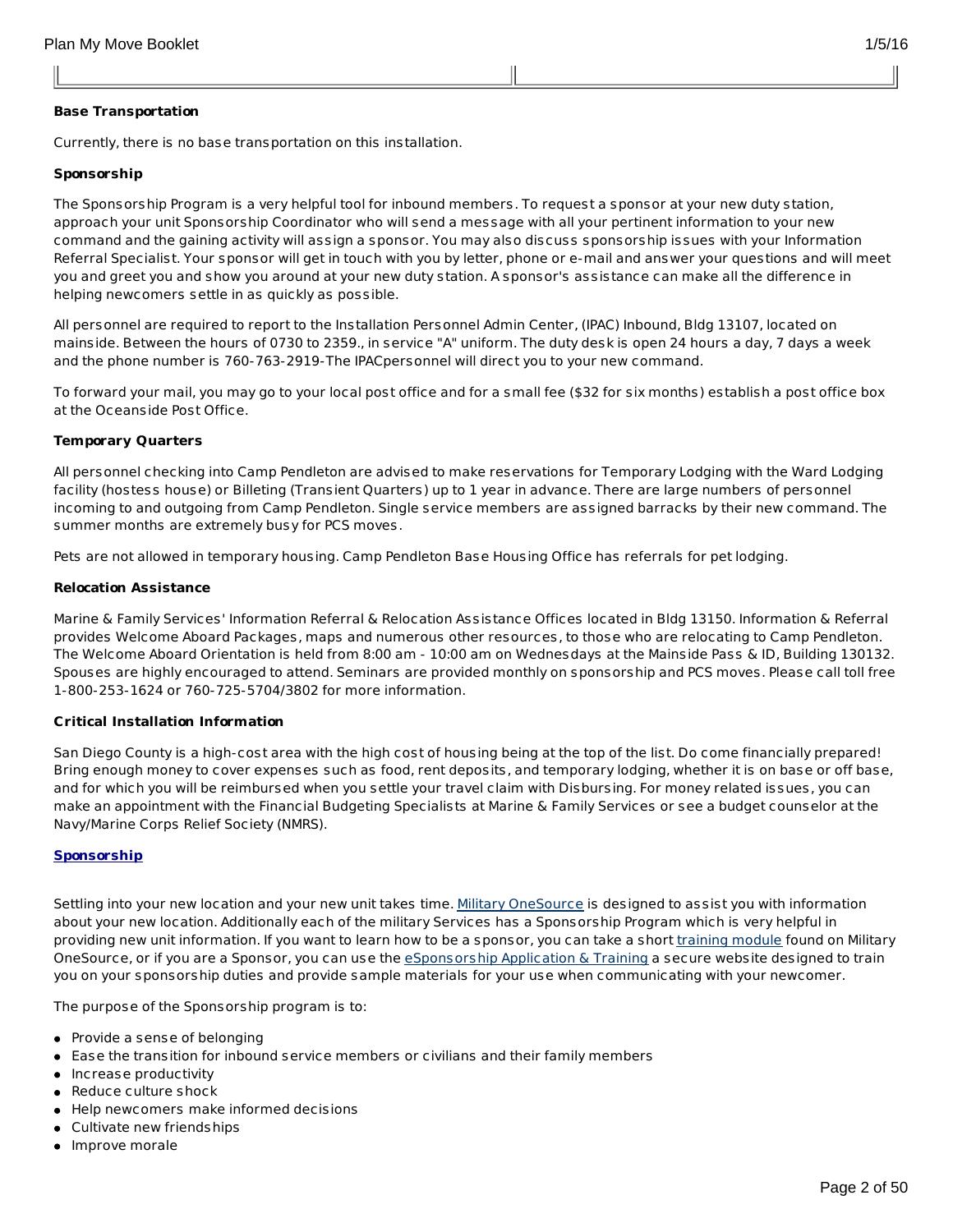A sponsor is someone from your new unit who is assigned to assist you in settling into your new location. You must request a sponsor through your unit. You can learn more about the sponsorship program and how to apply through your Relocation Assistance Services or the Army Community Service at your new installation.

Your gaining unit will appoint your sponsor in writing. He/she will be the same or close to your rank and the same marital status, if at all possible. This person will be knowledgeable about the local community and the installation; available to assist you and your family for at least two weeks post arrival, and be someone who is positive and outgoing.

A sponsor's duties include:

- Contacting you and your family by letter of introduction or e-mail upon learning of your assignment to the installation.
- Following up with a personal phone call after contact has been made.
- Sending information about the installation/area which you may require, or putting you in touch with the resources on the web and at the installation that provide current, complete and up-to-date information such as those provided by the Relocation Services.
- Answering any questions which you or your family may have, or, again, providing the proper resources to answer those questions.
- Confirm transportation and lodging arrangements.
- Assisting with obtaining a Post Office Box for your mail.
- Meeting you and your family upon arrival.
- Accompanying you to your check in point for the unit.
- Introducing you to the Family Center and loan closet
- Providing essential service locations such as commissary, exchange, gas station, and bank.
- Being available when you arrive at your installation to meet you, show you around, and help you through in-processing.

If you have not been assigned a sponsor, or have not been contacted as of yet, request one by contacting your gaining command or unit. If after contacting your new command you find difficulties in obtaining a sponsor, contact your Relocation Assistance Personnel for additional help with your move.

Service specific processes for requesting a Sponsor include:

- **Army and Defense Logistics Agency:** AR 600-8-8 outlines procedures for DA Form 5434, Sponsorship Program Counseling and Information Sheet. Sponsorship is mandatory for first term Soldiers. All Soldiers, private through colonel (excluding those completing Advanced Individual Training (AIT) and those PCSing to long term schools) and civilian employees through grade 15 may participate in the advance arrival sponsorship program. Reactionary Sponsorship is available for individuals arriving at an installation without a sponsor. Contact the gaining unit to request a sponsor.
- **Air Force:** Gaining Unit Commander Support Staff/Military Personnel Section will assign a sponsor upon receipt of assignment notice. Assigned sponsor will then make contact with the inbound member.
- **Navy:** OPNAV INSTRUCTION 1740.3C prescribes procedures regarding Command Sponsor and Indoctrination Programs. This Program is designed to facilitate the adaptation of Sailors and their families into new working and living environments, to minimize the anxiety associated with a Permanent Change of Station (PCS) move, and afford Sailors and their families the greatest opportunity for a successful and productive tour of duty.
- Command sponsor and indoctrination responsibilities begin upon receipt of PCS orders and continue until the Sailor has become an integral part of the new command and is fully cognizant of all policies, programs, services, and responsibilities available through the command. Commanding Officers shall establish a Command Indoctrination Program to include the delivery of the Navy Pride and Professionalism training per this instruction. COs should ensure all incoming personnel receive command indoctrination training within 30 days of arrival or within 3 drill weekends
- Enclosures (1) and (2) of OPNAVINST 1740.3C outline responsibilities and provide guidance for these programs. Assistance to local commands regarding the Command Sponsor Program is through the Fleet and Family Support Center (FFSC) Relocation Assistance Program staff.
- **Marine Corps:** Gaining Unit Commander will assign a sponsor on request. Overseas commands should assign a sponsor [automatically,](http://www.militaryonesource.mil/12038/MyDoD/Spons Request Form.doc) however if one is not assigned, send a request to the gaining command using the Sample Sponsorship Request form.

Sponsors' responsibilities and abilities to be available will vary from installation to installation, depending upon the priority which the installation and unit commanders give to the program; however, the Services are making the Sponsorship program a priority as research has shown the many benefits of good sponsorship to service, family members and youth.

# **Youth Sponsorship**

The Youth Sponsorship Program depends on the availability of youth who volunteer to become sponsors. The Youth Services topic should explain the Youth Sponsorship program at your new installation, but if it does not answer all of your questions, contact your Relocation Manager to inquire about the program and acquiring a youth sponsor.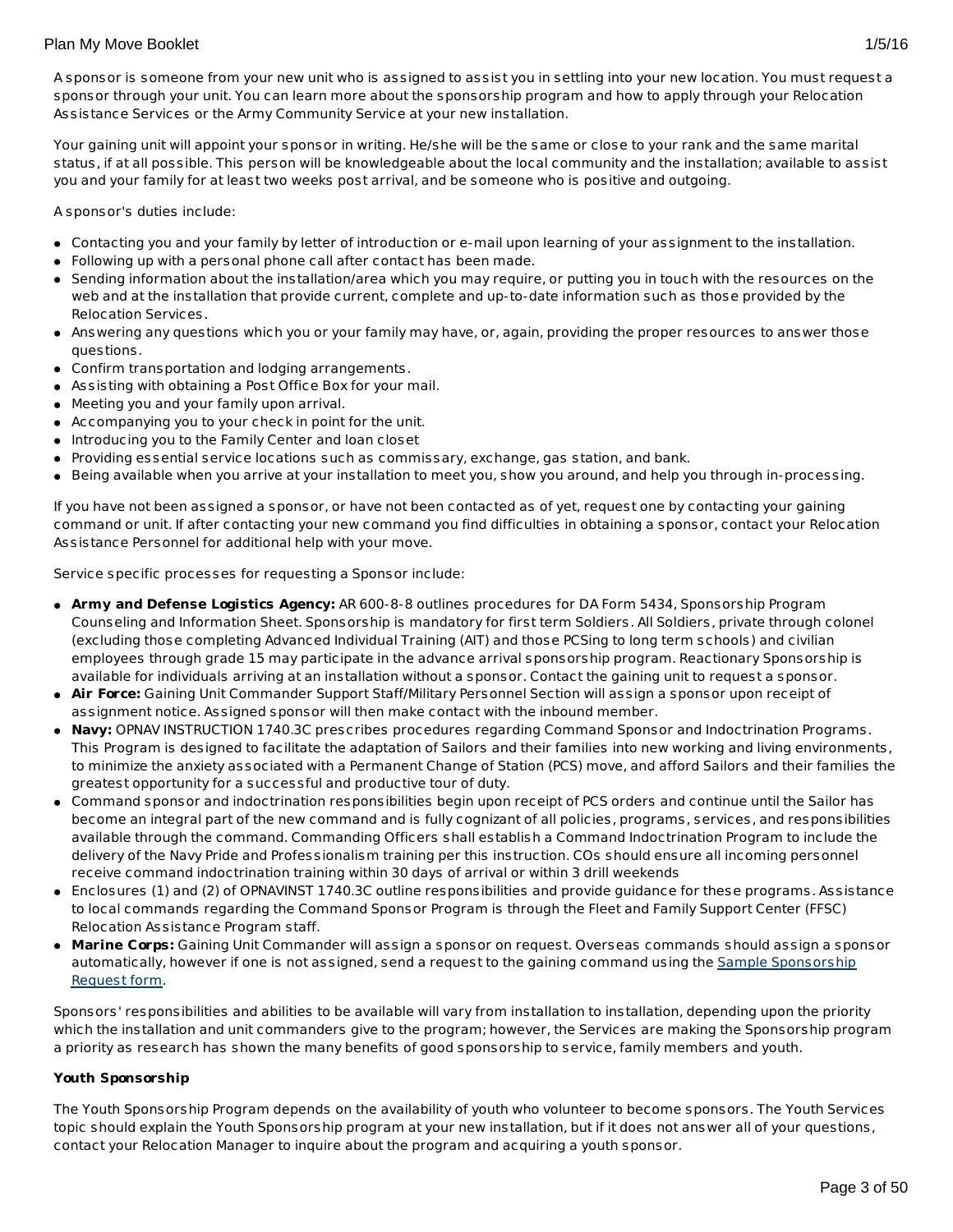## **Directions to Installation**

#### **Directions to Camp Pendelton**

Camp Pendleton is located about 42 miles north of the San Diego airport, Lindberg Field and about 88 miles south of the Los Angeles International Airport, LAX. Driving direction to Camp Pendleton is fairly easy due to the base being located off of Interstate 5 which runs up and down the entire west coast. When driving towards' Camp Pendleton on I-5, you know you are close when you enter the city of Oceanside, CA. The Camp Pendleton exit is clearly labeled and will take you directly to the front gate of the base.

At the front gate be prepared to present your DOD I.D. card and a copy of your orders to the sentry. If you are driving you POV aboard MCB Camp Pendleton. You will need a current driver license along with the vehicles' current registration document and proof of insurance for that vehicle.

## Traveling from the South

If you plan on traveling from the southern part of the country, you will probably enter the San Diego area via Interstate 8. As you enter the city via the I-8, you will want to veer right on I-15 north. You will drive for about 6 miles before you encounter CA52. You will want to go west on CA52. After about 4 miles, you will encounter I-805. Go north on I-805. After another 4 miles, you will merge with I-5 and this will take you the last 24 miles to the Camp Pendleton exit.

## Traveling from the North

Traveling from the northern part of the country, you will probably enter the North County San Diego area via Interstate 1-5. As you enter the city via I15 south, you will encounter CA78. Veer right on CA78 west. You will take CA78 about 18 miles before you run into I-5. Veer right on I-5 north. You will take I-5 north for the last 5 miles to the Camp Pendleton exit.

If you have any problems with directions, please feel free to contact our office at 760-725-3802/5704. You can also contact the 24hr duty at the IPAC INBOUND.

#### **San Diego International Airport to/from Camp Pendleton**

#### Amtrak Rail

1-800-872-7245 (Recording) Take local bus to Amtrak Station. \$11.70 one way (after Labor Day \$9.90) - to or from Oceanside; \$23.40 round trip including military discount (prices may fluctuate depending on season).

## United Service Organization (USO)

United Service Organization (USO) is located in Terminal #2 of the San Diego Airport and is open from 6:00 a.m.-12:00 a.m., 365 days a year. The USO is a non-profit, civilian operated organization with tremendous support and operates worldwide in more that 160 locations. The facility boasts of a television lounge and sitting area, video games, movies, transportation assistance (referral to shuttle services to Camp Pendleton), and directions as well as free coffee and refreshments. For more information call 619-296-3192.

Seabreeze Shuttle Service is available through the USO. Call the USO phone number at 619-296-3192 to arrange ride. Seabreeze will provide transportation from San Diego Airport to any Camp at Camp Pendleton for \$25.00 per Adult. Ask for rates for Children.

## **Los Angeles International Airport to/from Camp Pendleton**

#### Greyhound Bus Lines

Greyhound does not go directly to the airport from Oceanside. For Greyhound schedule call 760-722-1587. (Recording) To talk to a Greyhound representative call 1-800-231-2222.

## Express Shuttle

From Los Angeles International Airport to the Greyhound Bus terminal in downtown LA. Tickets may be purchased from the Greyhound Bus terminal.

## United Service Organization (USO)

United Service Organization (USO) offers information and referral services to active duty personnel, their family members and retirees. They have specific information on the times of day the buses and trains run to Camp Pendleton. For more information on services provided by LAX USO call 310-642-1120 1-310-645-3716 or info@uso.org bobhopeuso.org DSN 312-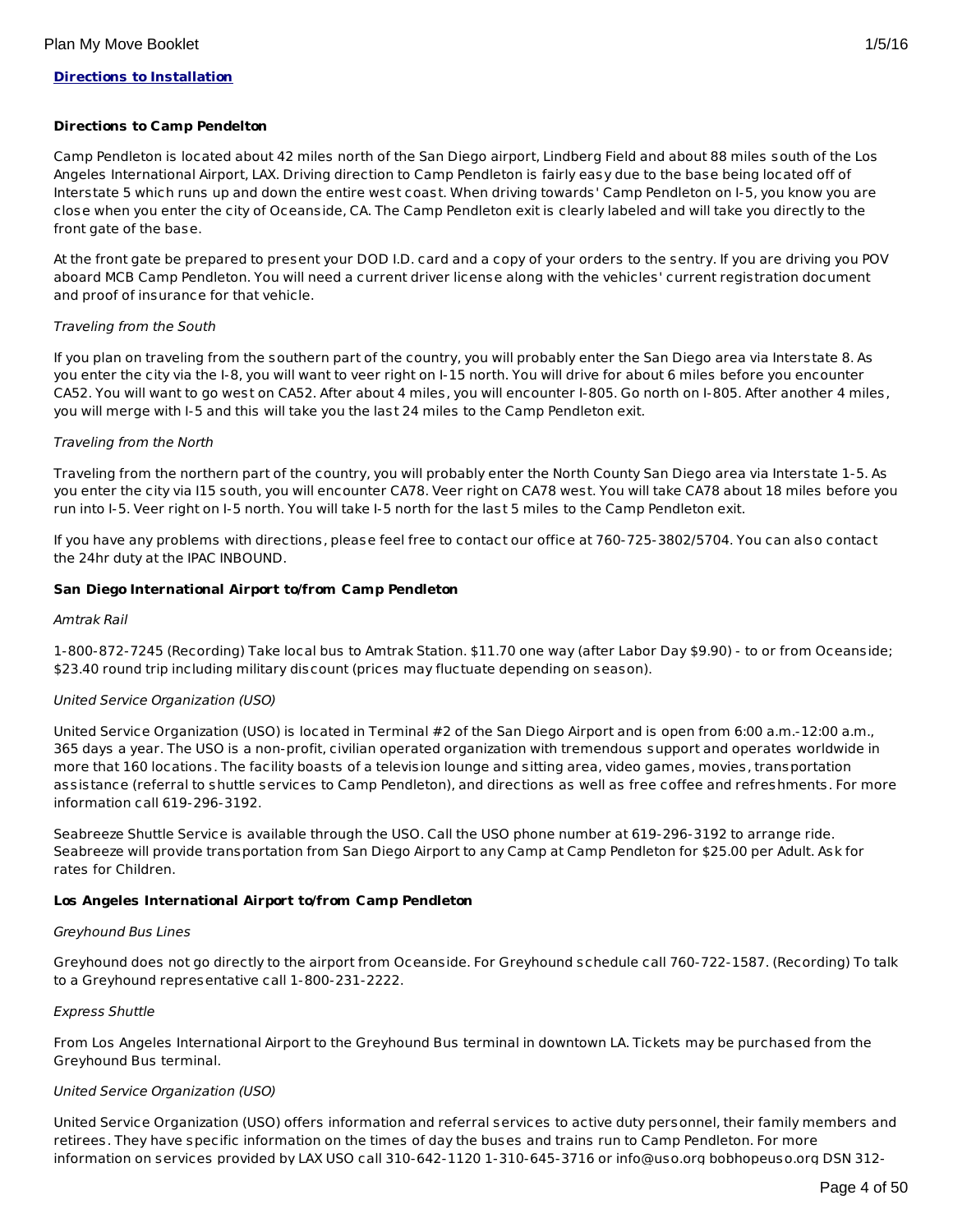#### information on services provided by LAX USO call 310-642-1120 1-310-645-3716 or info@uso.org bobhopeuso.org DSN 312- 532-8328.

# **MetroLink**

Oceanside is quickly becoming the area's major rail transportation hub. Commuter rail service connecting Oceanside's Transit Center with Los Angeles Union Station via METROLINK is now available. There are currently 11 stops between Oceanside and Los Angeles Union Station. METROLINK operates Monday-Friday only. Oceanside Metrolink is located at: 235 So. Tremont Ave., off Mission Avenue. Metrolink has five train departures: 4:47 a.m., 5:22 a.m., 5:56 a.m., 6:44 a.m., and 3:22 p.m. (three in a.m. and one in p.m.) and four return trains to Oceanside (one in a.m. and three in p.m.). One-way ticket \$11.25; round trip \$21.25. For more information about METROLINK call 1-800-371-5465.

## **Check-in Procedures**

## **Inprocessing Procedures**

When first reporting onboard Camp Pendleton, all personnel, with the exception of students, are required to report to the Installation Personnel Admin Center, (IPAC) Inbound, Bldg 13107, located on mainside. Between the hours of 0730 to 2359, report to the 2nd deck 760-763-2919. After hours, report to the Assistant Officer of the Day, (AOOD) located on the 1st Deck of IPAC Inbound @760-725-6271 The Duty will check you in and arrange temporary billeting. . Students are required to check in directly with their school. All servicemembers must report in service "A" uniform. IPAC will assist youin filing your travel claim

## Navy Personnel

Navy personnel assigned to the Naval Hospital should report to the Officer of the Day at the Quarter Deck, Bldg. H-100. The OOD or Command Duty Officer will be there 24 hrs a day. All other Naval personnel should check-in with their appropriate command (ACU-5, Dental, 1st MLG, etc.).

## **Travel Planning**

## Temporary Lodging

All personnel checking into Camp Pendleton are advised to make reservations for Temporary Lodging and/or Billeting up to 1 year in advance due to the large number of personnel incoming to and outgoing from Camp Pendleton. The summer months are extremely busy for PCS moves, so PLAN AHEAD!

## Welcome Aboard Orientation

The Welcome Aboard Orientation is held from 8:00 a.m. - 10:00 a.m. on Wednesdays at the Joint Reception Center, Building 130132, providing relocation information to new arrivals. Spouses are highly encouraged to attend. Call toll free 1-800-253- 1624 or 760-725-5704/6090 for more information.

## **What to do if you Get Married Enroute**

If you get married before you PCS, you must inform your commander and follow the procedures exactly as you are given them, the military will not pay for travel and housing of your spouse if you do not follow proper procedures.

## **Relocation Assistance**

## **Programs and Services**

If a permanent change of station, or PCS, is in your future, you may have questions about moving. As part of the Military and Family Support Center, the Relocation Assistance Program provides services and resources to help make this transition as smooth as possible. Here's what they offer:

- **Individual PCS planning** Most relocation programs offer one-on-one consultation. In particular, those making their first military move, those making their first overseas move or those with challenging or complex situations should contact the relocation assistance office.
- **[MilitaryINSTALLATIONS](http://www.militaryinstallations.dod.mil) and Plan My [Move](http://apps.militaryonesource.mil/MOS/f?p=PMM:ENTRY:0)** For managing and planning your move, you may want to take advantage of these DoD-sponsored online relocation tools. You can estimate expenses, locate forms for housing and property shipments, and create a moving calendar.
- **Loan closet** Where available, loan closets offer basic household goods while your personal property is in transit. Typical items include pots and pans, dishes, silverware, irons, ironing boards and infant or toddler car seats. Generally, towels and bed linens are not available, so these should be packed in your express shipment.
- **Workshops and briefings** Workshops vary from installation to installation, but you may find classes on purchasing real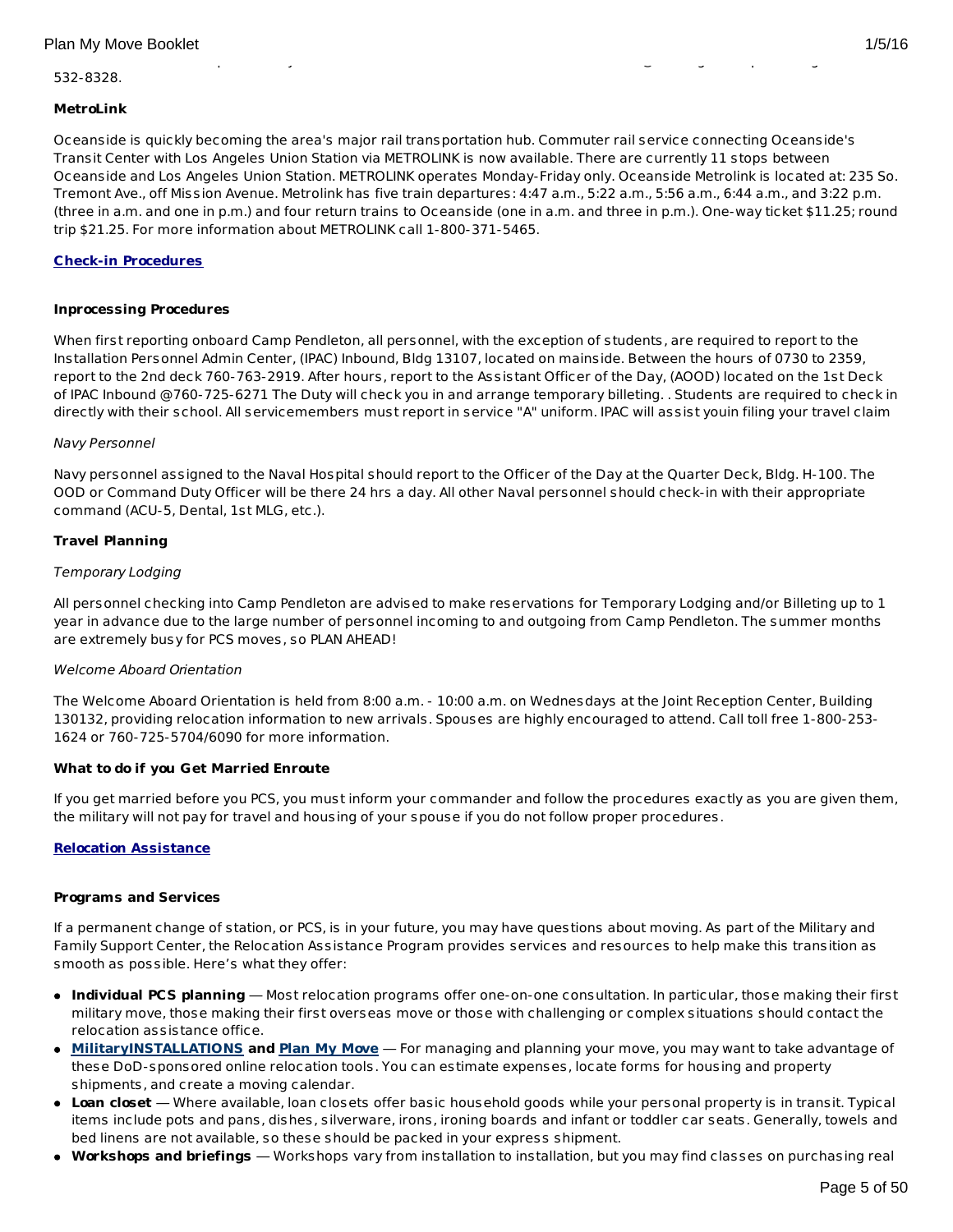estate and renting, budgeting and finance, moving with children or general moving preparation.

- **Pre-departure briefings** These briefings may be called Smooth Move or PCS Briefing, and they provide essential information to prevent you from making uninformed and costly decisions before your move.
- **Settling-in services** Welcome wagon services, local area tours (with child care sometimes provided), or basic household items to use until your goods arrive may be a part of your installation's settling-in services. Overseas arrival services may include introductory language classes and cultural awareness training.
- **Foreign-born spouse support** Whether your question concerns immigration and naturalization, learning the English language or how to use local transportation, the relocation program provides assistance, classes and referrals.
- **Emergency assistance** From time to time, emergencies occur while moving. The Relocation Assistance Program office has the resources to provide emergency financial assistance and referrals.

## **Installation Specific Information**

Permanent Change of Station (PCS)-- A PCS move can be one of the most exciting and rewarding experiences of your military career: new places, new faces, and new challenges. However, for the service member or family who is not prepared, a PCS move can be a very unhappy time. Most of this unhappiness is caused by money problems associated with the PCS move. To help you plan ahead and keep you in control of your situation, here are some tips.

## Relocation Tips

- Start saving now. Any PCS move will require additional funds.
- Make reservations for Temporary Lodging at the old and new duty station.
- Request a sponsor by filling out a sponsorship request form which you mail to your gaining unit with a copy of your orders attached. See your Sponsorship Coordinator at your current command for assistance.
- For citizenship and immigration services, contact the base Legal Office and inquire about the class on immigration and naturalization with follow-up counseling.
- Camp Pendleton does not have Post Office boxes. You can either forward your mail to your new command until you get a permanent address or you can obtain a P.O. box from the Oceanside Post Office (see your local Post Office for details). You fill out an application at your local Post Office which they will forward to the Oceanside Post Office with your check for \$32.00 (smallest size box for six months) and the Oceanside Post Office will notify you of your P.O. box number and address or you can call the U.S. Post Office at their toll-free number. Don't forget to send out change of address cards!
- Gather all important papers (to include vital records, school records, medical records) and important phone numbers and keep them handy throughout the move. Do not pack them, but carry them with you.
- Make arrangements with the Traffic Management Office (TMO) for packing and pickup of your household goods. You may want to inquire about the Do-It-Yourself (DITY) Move method or a partial POV-DITY.
- Check expiration dates on driver's license and ID cards.

Did you just receive PCS orders or just arrived at your new duty station? Let the Relocation Assistance Program help!!! We tap a variety of resources to guide you through your change in environment and to give you information about your new surroundings and community. Gather all important papers (to include vital records, school records, and medical records) collect important phone numbers and keep them handy throughout the move. Do not pack them, but carry them with you.

Make arrangements with the Distribution Management Office (DMO) for packing and pickup of your household goods. You may want to inquire about the Do-It-Yourself (DITY) Move method or a partial POV-DITY.

Check expiration dates on driver's license and ID cards.

Did you just receive PCS orders or just arrived at your new duty station? Let the Information Referral & Relocation Office help!!! We tap a variety of resources to guide you through your change in environment and to give you information about your new surroundings and community.

Call Marine and Family Services, l Information Referral & Relocation 's toll free number, at 1.800.253-1624.

Volunteers -- Volunteer opportunities are available at Marine and Family Services, Marine Corps Family Team Building Branch. Contact the Volunteer Coordinator.

Youth Sponsorship -- In coordination with Marine Corps [Community](http://www.pendleton.marines.mil/Services/SchoolLiaison.aspx) Services' (MCCS) School Liason Office in Building 1160. This program is for kids between the ages of 6 and 19. Kids 18 and 19 must still be in High School. Moving is a bittersweet experience for youth. They face apprehensions about moving, adjustment to new schools, friends and community. Through the Youth Sponsorship Program some of the stress of relocation can be reduced by having a pen pal to share experiences with. Call for more information or ask your local Information Referral & Relocation Specialists for additional information.

Other Services Available -- tapes, and video tapes on most Marine Corps Installations.

For other programs under Marine and Family Services, Personal & Professional Development Branch, the Transition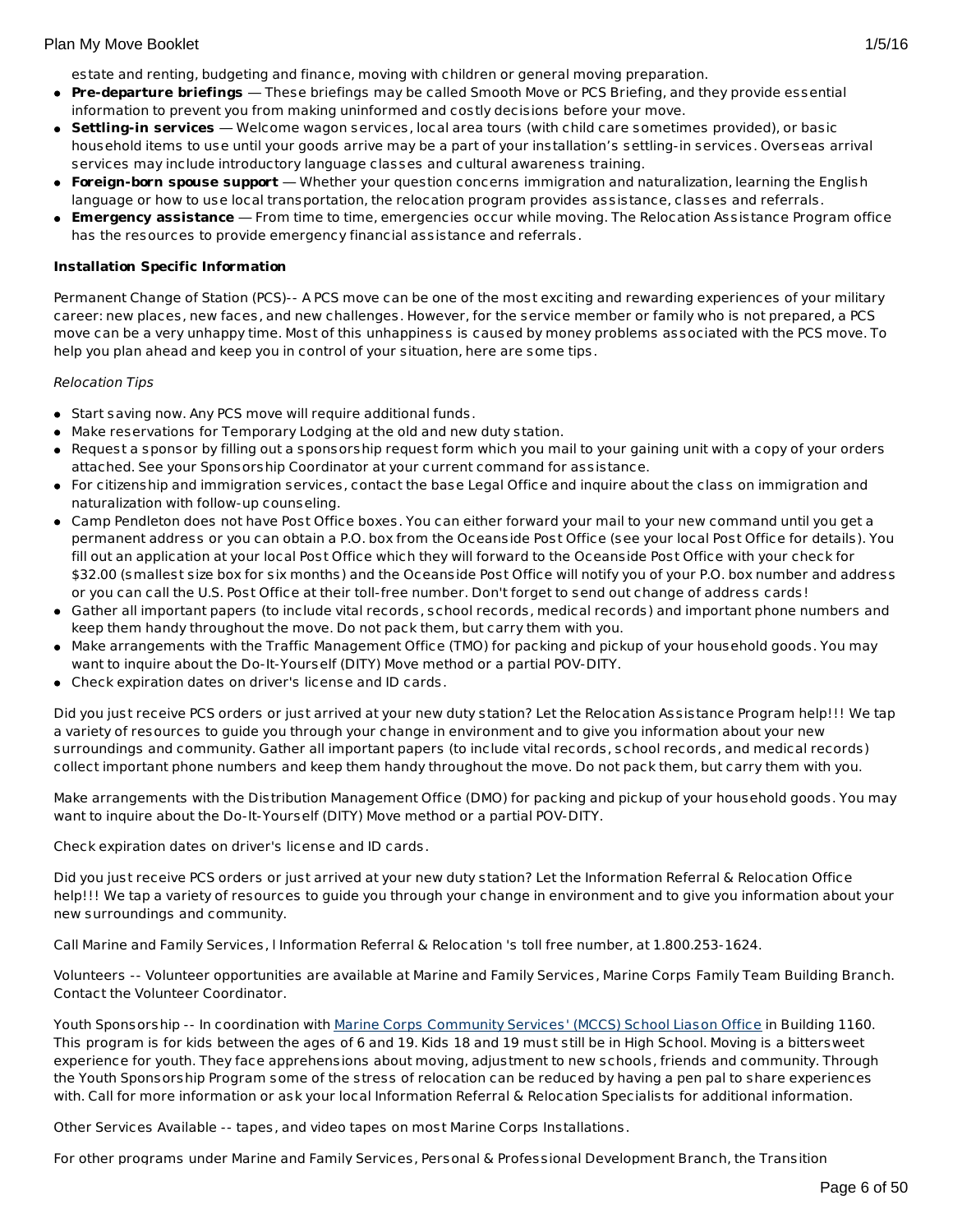## **Emergency Assistance**

## **Planning for Emergencies**

No matter how well you plan, emergencies happen.

## **Important Documents/Hand Carry**

Carry your important papers (orders, ID cards, passports, travelers' checks, etc.) with you. Do not pack in your luggage or household goods. Write down telephone numbers of relatives, friends, your sponsor, and your gaining command. They will be invaluable in case of an emergency while traveling.

## **American Red Cross**

The American Red Cross is a non-profit organization that provides emergency assistance to service members and their families. These services include 24-hour emergency communications; financial assistance on behalf of the NMCRS for emergency travel; referral and advocacy services; health and welfare inquires; assistance with humanitarian transfers and hardship discharges; health and safety courses such as first-aid, CPR and babysitting.

## **Navy/Marine Corps Relief Society**

The [Navy-Marine](http://www.nmcrs.org/services.html) Corps Relief Society provides need based financial assistance and other services to members of the Naval Services of the United States, and their eligible family members and survivors. We offer financial counseling, no-interest loans, grants, various support services, as well as referrals to other community-based resources when available. There are no fees for such assistance.

The Society, operating in partnership with the Navy and Marine Corps, administers nearly 250 offices ashore and afloat at Navy and Marine Corps bases around the world.

Our trained caseworkers are familiar with the special challenges and conditions of service life. They have a realistic understanding of the potential hardships facing service members and their families.

The Society serves:

- Active duty and retired Navy and Marine Corps personnel and their eligible family members
- Eligible family members of Navy and Marine Corps personnel who died on active duty or in a retired status
- Reservists on extended active duty for 30 days or more
- Indigent widows and mothers (65 years or older) of deceased service members who have limited resources and no family to provide for their welfare
- Ex-spouses who have not remarried and whose marriage to a service member lasted for at least 20 years while the service member was on active duty.

## **Personal Emergencies**

If you find yourself in an emergency situation of a personal or domestic nature (sudden illness, accident, violent domestic disturbance), call 911, or in case of family violence contact Marine & Family Services' Counseling and Family Advocacy Program.

## **Salvation Army**

Salvation Army is not currently at Camp Pendleton. If someone inquiries about their services they can be reach at 760 631- 8212.

## **Emergency Assistance In Route**

If you are near a military installation, contact the Marine & Family Services' Relocation Assistance Office, the Specialists (I&R/Relo) at the Family Services Center. Always have some money set aside for emergencies. For newly arriving personnel, if there is a situation that needs emergency attention, contact your sponsor for assistance. If your sponsor is not available, contact your future command S-1, Admin or Personnel Officer, or Officer of the Day.

## **Victim Advocate**

For immediate emergency assistance, please call the P.M.O. Desk Sgt at 760-725-3888 or DSN 312-365-3888.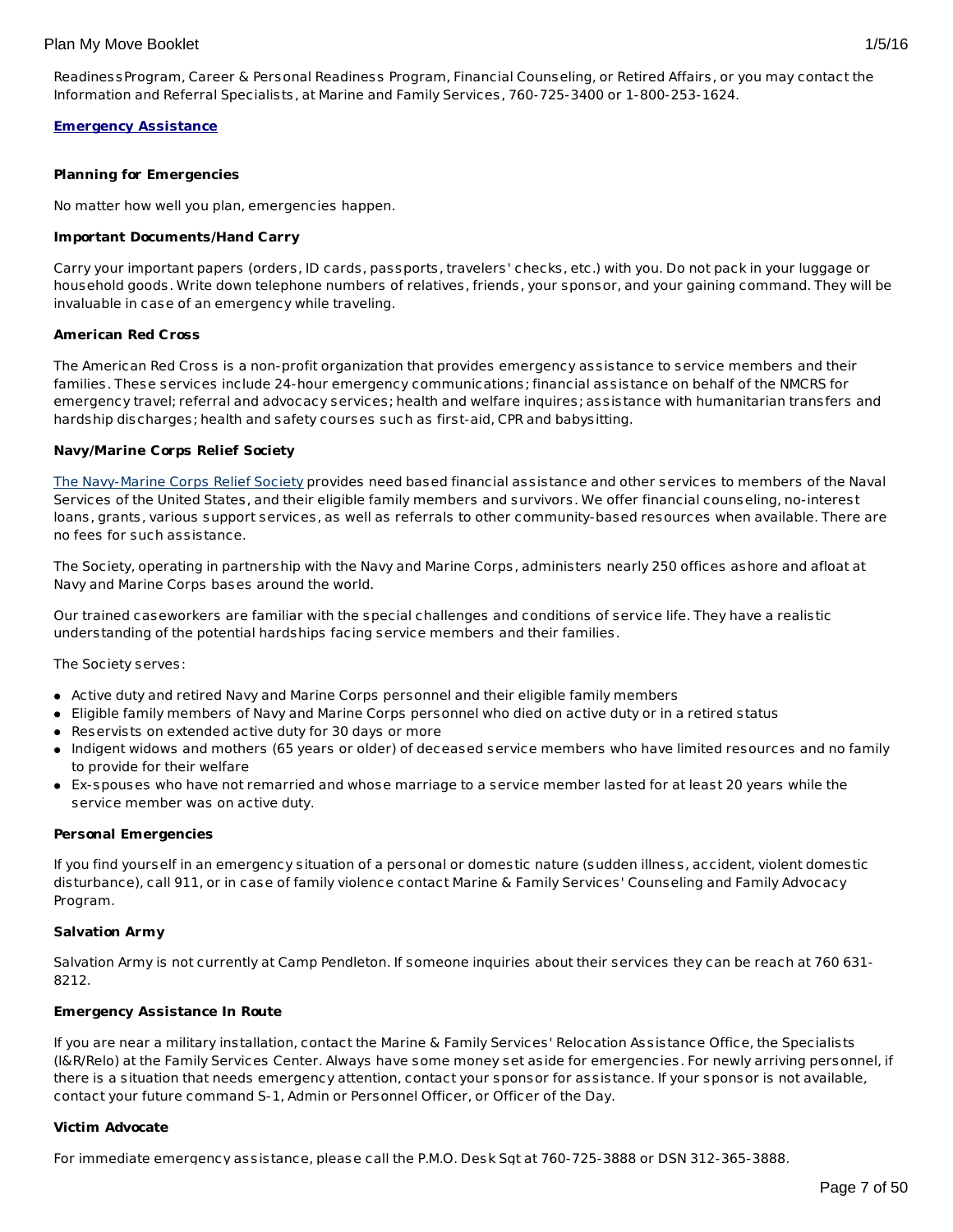# **Other Useful Information**

Emergency Animal Control: 760-725-8120 DSN 312-365-8120

To inquire about an emergency on base, [click](http://www.pendleton.usmc.mil/emergency.asp) here. You may also call the base information line at 760-725-9045 or 866-430-2764 for emergency information updates.

For immediate emergency assistance, please call the P.M.O. Desk Sgt at 760-725-3888 or DSN 312-365-3888.

Click here to sign up for the Camp Pendleton [Emergency](http://entry.inspironlogistics.com/camp_pendleton/wens.cfm) Notification System.

# **Motor Vehicles**

# **Registration & Licensing Requirements**

California State law requires you to have sufficient liability insurance and a valid driver's license in order to operate a vehicle. The term "vehicle" generally includes automobiles, motorcycles, vans, trailers and boats regularly parked or garaged overnight. Further, your vehicle must be properly registered. Even though you are in the Military, you may be required to register your vehicle in-state and obtain an in-state license within a few months of moving. Access complete information on insurance, driver's licensing, and where and how to register your vehicle by visiting the State [Department](http://www.dmv.ca.gov/) of Motor Vehicles website.

## **State Laws**

You and your passengers must always wear seatbelts while driving, you will be ticketed and issued heavy fines if seatbelts are not secured. State law requires that all children under 6 years of age be properly restrained in child seats. Some states also require younger, smaller children to sit in the back seat.

Motorcycles and their operators are subject to special laws. If you own and operate a motorcycle, you must comply with those laws. Visit the State Department of Motor Vehicles website for more information.

Many States and local jurisdictions have strict laws about the use of cell phones and other digital devices while driving. Research these laws on the State Department of Motor Vehicles website. Tickets will be issued and fines assessed for violating these laws. Play it safe and always use a "hands free" device if you must use a cell phone or other PDA while driving. Hands-free devices must be used while operating a motor vehicle on ALL military installations worldwide.

## **Base Vehicle Regulations**

Camp Pendleton is a Federal National Defense Installation. All vehicles on this base are subject to search and inspection at any time by Military Police. Driving aboard Camp Pendleton is a privilege and not a right. Said privileges may be suspended or revoked for cause at any time. Any withdraw of consent to these conditions will result in the immediate surrender of your decal and pass, as well as loss of base driving privileges. Driving privileges and base access will also be revoked if soliciting door to door on base.

Base vehicle regulations are pretty self-explanatory. Traffic areas on Camp Pendleton have posted speed limits with a maximum of 55 mph.

Implied Consent Laws -- Base drivers must agree to a chemical test of blood, breath or urine whenever there is a reasonable cause to suspect that the driver is operating a vehicle under the influence of drugs or alcohol. Refusal to submit to such tests will result in immediate suspension of base driving privileges and the state in which driver's license is held may be notified of the suspension.

Drinking and Driving -- If base drivers under the age of 21 have a blood alcohol content (BAC) of .01% or greater, base driving privileges will be revoked. If base drivers are over the age of 21 and have a (BAC) of 08% or greater, base driving privileges will be revoked. This revocation policy applies to all military installations. Further, the state in which driver's license is held may be notified of the suspension.

Insurance -- The insurance of the vehicle must meet or exceed the California Liability insurance minimum of \$15,000/\$30,000/\$5,000. You must maintain the minimum insurance requirements in order to retain base driving privileges.

Window Tinting -- Drivers with window tinting will conform to CA standards. These guidelines apply to vehicles regardless of state of registration. Only the top 5 inches of the windshield may be tinted (as long as the drivers view is not obstructed). Front side windows (from drivers position forward) may only be tinted with clear colorless (e.g. light gray or smoke color) and transparent material. Such material must allow for a minimum transmission of 70% of sunlight. Rear side windows may be tinted to an extent of 20% transmission of sunlight provided there are two exterior side view mirrors. Otherwise it may only be tinted to an extent of 70% transmission of sunlight.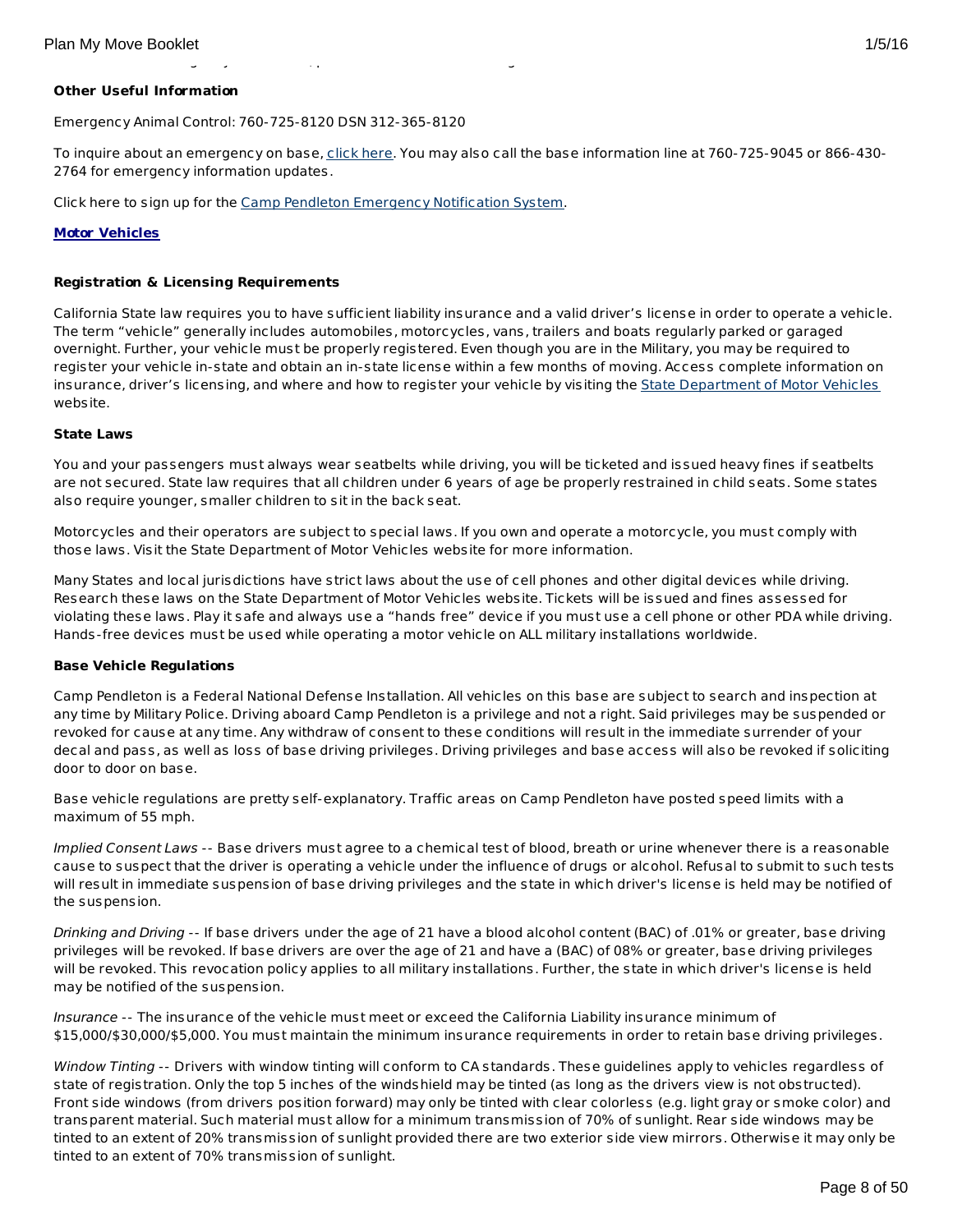Radar Detectors -- Though legal in the state of California, it is illegal to possess a Radar Detection device aboard Camp Pendleton. Such a device may be confiscated by Military Police. In addition, Radar Jamming Devices are illegal throughout the U.S. and that possession of one is cause for apprehension.

Seatbelts -- Seatbelt use is mandatory for all persons in the vehicle. The first violation will result in a mandatory court appearance and Seatbelt Safety class. A second offence will result in removal of decal and suspension of base driving privileges for a minimum of 30 days. A subsequent violation may result in permanent loss of base driving privileges.

Child Safety Seats --Children under 6 years of age or 60 lbs must be in a child safety seat.

Drivers Course -- If under the age of 26, the USMC Drivers Improvement Course must be completed and proof of its completion must be carried at all times.

# **Registering Vehicles on Base**

Effective 28 June, 2010 business hours at the Pass & ID/Vehicle Registration section at the Camp Pendleton Joint Reception Center(JRC), located at building 130132, will be expanded to 6:00 a.m. to 5:00 p.m. Hours for the Pass & ID branchs at San Onofre Building 51093 and Main Gate building 20255T will remain the same.

The base decal/pass is registered specifically to you for the specific vehicle reported and may not be given, sold, transferred, or placed on another vehicle. If lost, stolen, or mutilated, you must immediately report such incident to the Base Decal office. Base decals are affixed to the lower left corner (driver's side, lower 5 inches) of the windshield so as not to interfere with vision. To obtain a base decal you must go to the Main Gate of Camp Pendleton or the JRC bldg 130132. You must have a valid driver license, current vehicle registration and proof of insurance.

## Motorcycles

Motorcycle safety equipment is required as follows:

- proper state licensing
- USMC motorcycle safety course (card to be carried at all times)
- reflective vest
- eye protection
- gloves
- DOT approved safety helmet
- full length trousers
- shirt (long sleeved recommended)
- footwear (covers entire foot over ankle)

Accidents -- All accidents should be reported to the Provost Marshals Office (PMO) immediately.

## **Loan Closet**

As of 1 October, 2014 Loan Locker services are not available at Camp Pendleton. Please check each Military Installation for Loan Locker availability.

## **Housing - Overview**

## **Government Housing**

The Family Housing Office provides assistance whether you decide to live on- or off-Base. About 2/3 of our military families live "out in town," and 1/3 live aboard Camp Pendleton.

There are nearly 6,880 housing units are available for Camp Pendleton personnel.

## Application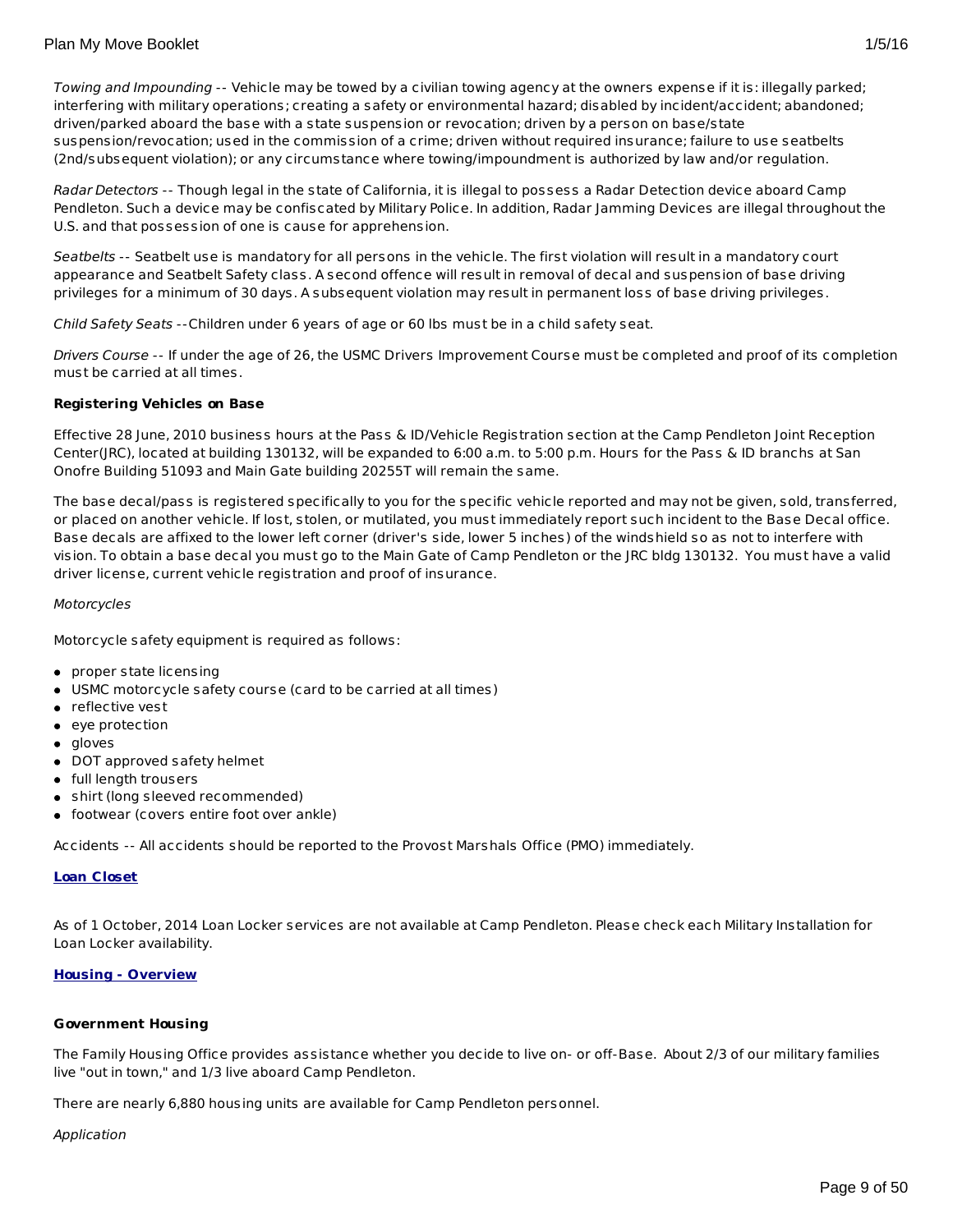If you desire to live aboard the Base, you are encouraged to submit an advance application. In your application, please let us know which housing area you desire to live in. You can download the DD1746 Housing [Application](http://www.pendleton.usmc.mil/base/housing/houseapp.asp) Form. Fax your application to 760-725-5559 or DSN 312-365-5559.

Upon receipt of the check-in endorsement and other documents pertinent to each individual family, the application will be activated. Eligibility for assignment begins with a control date which is normally the date of detachment from the last permanent duty station.

Waiting periods range from 1-16 months and may vary according to rank, family size, and area requirements. Normally, personnel who wish to live in off-base housing will be permitted to do so. For more information call 1-800-843-2182 or 760- 725-6246, for housing area Pacific View/Stuart Mesa, call 760-763-1300, and for base housing office at San Onofre housing, call 760-725-7027.

## Exceptional Family Member Program (EFMP)

Service members enrolled in the EFMP requesting priority housing are encouraged to contact the Base Housing Office at least 60-90 days before checking into Camp Pendleton. All service members who have been assigned category IV or V based on the needs of their exceptional family member are provided priority housing per MCO 1754.4A. Upon check-in, applicant will be placed at bottom of the freeze zone. Quarters will not be available immediately in most cases. It is recommended that families remain in quarters elsewhere until they are available at Camp Pendleton. In order to ease their transition and speed up the process of being assigned housing, service members should FAX/Send the following information to Camp Pendleton Base Housing: written request for Priority Housing, a letter from the medical provider specifying any specific needs, and a copy of detaching/attaching orders.

If Government quarters are not assigned, Housing Referral Services are available for finding off base housing. The Housing Referral Services office, located at Bldg. 1138, provides up-to-date listings and rates of apartments and private homes for sale or rent. Military personnel reporting to Camp Pendleton for permanent duty are required to report to the Base Housing Office at Building 1138 before making a rental or sales commitment in the civilian community.

## **Non-government Housing**

Housing Referral Office (HRO) -- The HRO is your contact for any problems you may encounter such as discrimination complaints, tenant/landlord disputes, or any questions or problems about off-base housing is the HRO. The HRO will provide you a list of rentals with corresponding locator maps and give you information regarding the communities in which the rentals are located. All renters should carry renters insurance against fire, theft and other damages. The property owner's insurance will cover the property but not the renters personal property. Ask about the Rental Partnership Program if planning to rent an apartment. Transfer coverage after you arrive.

## Rental/Purchase Options

Unfurnished apartments in the surrounding cities average \$850-\$1100 for a one-bedroom unit, \$1250-\$1400 for a twobedroom unit, and \$1350 plus above for a 3-bedroom place. Security deposits often equal one month's rent. Individual family home rentals average \$1700-\$2500 per month. A recent survey has revealed that the average cost of a single-family home in San Diego County is \$500,000 - \$750,000.

## Mobile Homes

Camp Pendleton's Mobile Home Park closed on 30 September 2006, due to privatization.

## **Housing - Temporary**

## **Temporary Lodging Facility (TLF)**

## **Eligibility**

Military personnel or civilian Government employees TAD to MCB Camp Pendleton having official TAD orders are eligible to reserve transient quarters. \* All authorized patrons may use this facility, Active Duty Military with PCS orders have first priority for reservations.

## **South Mesa Lodge**

Located in Bldg. 202870, the South Mesa Lodge has panoramic ocean view, adjacent to South Mesa Club. All 69 rooms have ocean views and flat screen TVs. 48 Deluxe rooms and 21 Suites. Suites \$147.00/night (600 sq.ft), Deluxe \$92.00/night (400 sq.ft)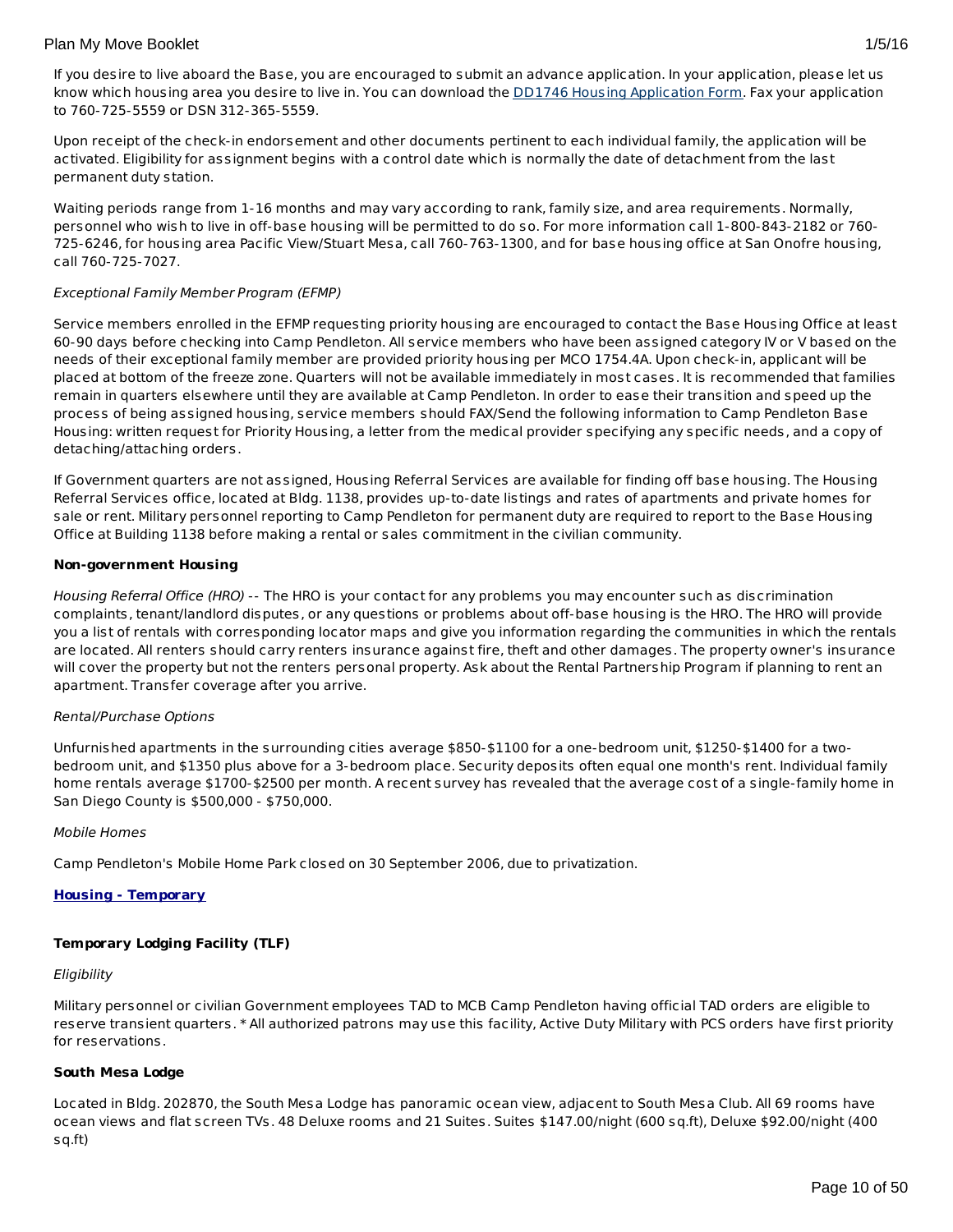## For reservations, call 760-763-7805/7806/7807/7808; Fax 760-237-3559.

Directions: Enter Camp Pendleton main gate, turn right on Wire Mountain Rd. turn left on San Jacinto Rd. The lodge is at the end just past the South Mesa Club.

## **Ward Lodging**

Reservations can be made early as 6 months in advance. To guarantee your reservation, the first night's rent must be received no later than two days prior to the start of reservation. Reserve by phone, fax or email: (provide sponsors name, rank and phone#). Call 760-725-5194/5304 or 760-385-1311/0521, FAX 760-725-5609.

We are located in Bldg. 1310, across from Mainside Center. Ward Lodging includes 88 Rooms; 28 Standard, 24 Deluxe, 36 with Kitchenettes.

## Costs

- \$65/night Standard Room without kitchenette
- \$70/night Deluxe Room without Kitchenette
- \$80/night Room with Kitchenette

## Amenities include:

- King and queen beds
- Private baths
- TVs, DVD players
- Hair dryers
- Irons/ironing boards
- Coffeemakers
- Voicemail system and internet access
- Cribs /rollaway beds
- Laundry facility
- Movie rentals
- Continental breakfast/snacks
- Playground Swimming Pool open summer)
- Convenient to shopping/entertainment/food
- Convenient Lodging for Catered Events or Weddings on Base

#### Pets

Not pets are allowed at any temporary facility at MCB Camp Pendleton.

## Special Needs

For information regarding a family member with special needs contact your TLF in advance.

## **Housing - Government**

## **Family Housing**

Nearly 6,880 housing units are available for Camp Pendleton personnel at a variety of housing areas aboard the base. Housing areas and units are detailed in the charts below.

## Application

Application for assignment to family housing may be made in person by submitting Form DD-1746. This form can also be sent by mail or FAX 760-725-5559. Upon receipt of the check-in endorsement and other documents pertinent to each individual family, the application will be activated. Normally, personnel who wish to live in off-base housing will be permitted to do so. For more information call 1-800-843-2182 or 760-725-6246. Barracks are available for single servicemembers.

## Availability

The waiting list for base housing will fluctuate due to the time of year as well as family size and number of bedrooms required. The housing waiting list also depends on the housing area location. Please contact the housing office to determine how long the wait is for your desired housing needs.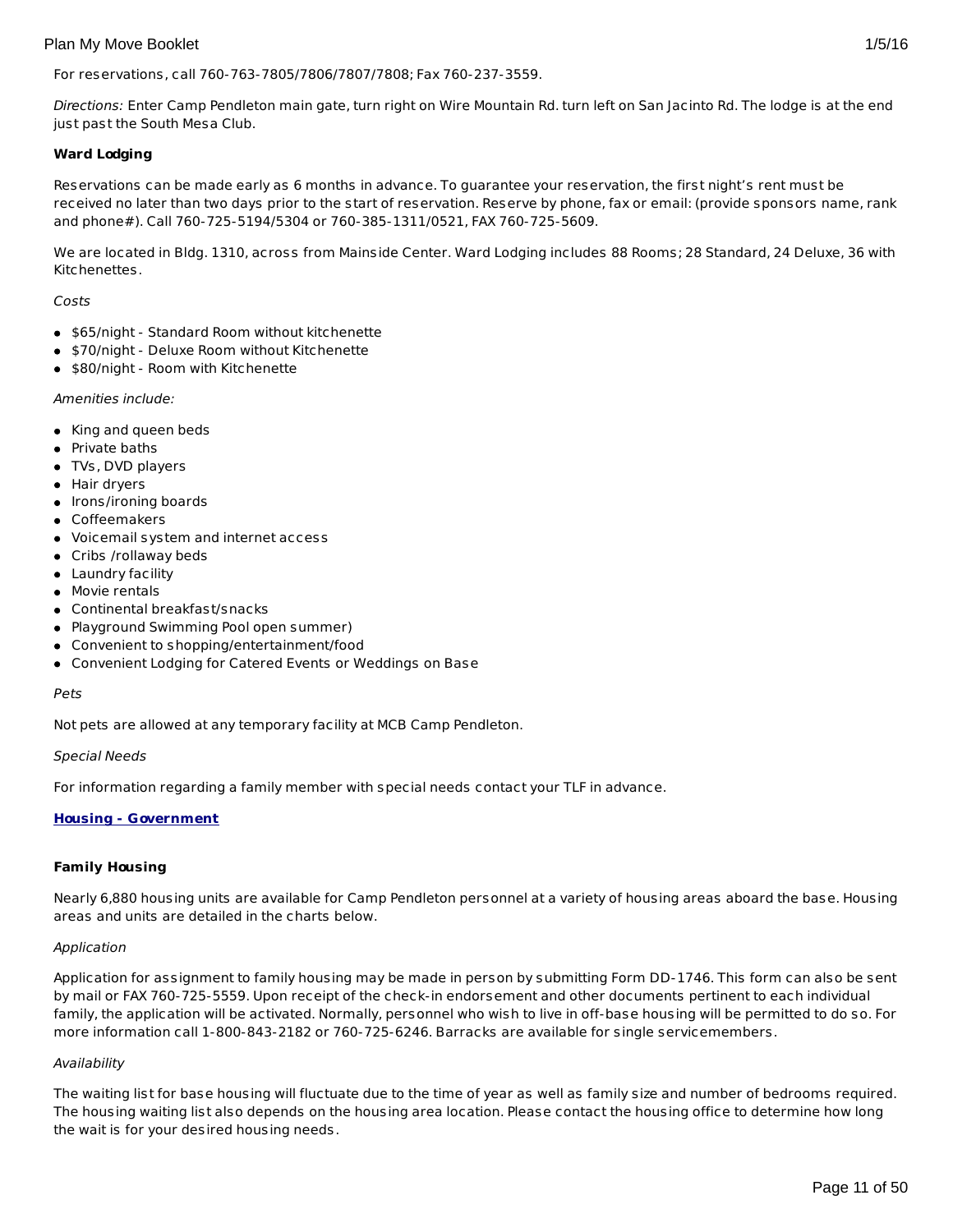## Eligibility

Eligibility for assignment begins with a control date which is normally the date of detachment from the last permanent duty station. Waiting periods range from 1-16 months and may vary according to rank, family size, and area requirements. Once checked-in, you have 30 days to be placed on the waiting list with a control date of your detachment date. If you go beyond the 30 days limit, your effective date on the housing list will be the day you sign-up.

# **Current Housing By Rank**

|                                                                                                           |              |           |                    |                        |                      |                     |                    |                      |               | Junior Enlisted E1 - E3 |                   |                                |            |                        |                        |                  |                   |                        |      |
|-----------------------------------------------------------------------------------------------------------|--------------|-----------|--------------------|------------------------|----------------------|---------------------|--------------------|----------------------|---------------|-------------------------|-------------------|--------------------------------|------------|------------------------|------------------------|------------------|-------------------|------------------------|------|
| <b>Deluz</b>                                                                                              | <b>Deluz</b> |           |                    | <b>Deluz</b>           | Serra<br><b>Mesa</b> |                     |                    | <b>Serra</b><br>Mesa |               | <b>San Onofre</b><br>Ш  |                   | Wire Mountain    Wire Mountain |            |                        |                        |                  |                   | Wire Mountain          |      |
| 2 BR                                                                                                      | 3 BR         |           |                    | $4$ BR<br>$ 1$ BR      |                      |                     | 2 BR               |                      | 2 BR          |                         |                   | 2 BR                           |            |                        | 3 BR                   |                  |                   | 4 BR                   |      |
| 288<br>Units                                                                                              | 209<br>Units |           | 40                 | 308 Units<br>Units     |                      |                     | 324 Units          |                      |               | 28 Units                |                   | lUnits                         |            |                        | 100 Units              |                  |                   | 52 Units               |      |
| NCO Housing E4 - E5                                                                                       |              |           |                    |                        |                      |                     |                    |                      |               |                         |                   |                                |            |                        |                        |                  |                   |                        |      |
| <b>Deluz</b>                                                                                              | <b>Deluz</b> |           | <b>Deluz</b>       |                        |                      | <b>Pacific View</b> |                    | <b>Pacific View</b>  |               | San Margarita           |                   |                                | <b>SOI</b> |                        | SOI                    |                  | SOI II            | SOI II                 |      |
| 2 BR                                                                                                      | 3 BR         |           |                    | 4 BR                   |                      | 2 BR                |                    |                      | 3 BR          |                         | 2 BR              |                                | 2 BR       |                        |                        | 14 BR            | 2 BR              |                        | 3 BR |
| 139 Units                                                                                                 |              | 148 Units |                    | 26 Units               |                      | 160 Units           |                    | l183 Units           |               | 330 Units               | 200 Units         |                                |            | 90 Units               |                        | 248 Units        | 24 Units          |                        |      |
|                                                                                                           |              |           |                    |                        |                      |                     |                    |                      |               | NCO Housing E4 - E5     |                   |                                |            |                        |                        |                  |                   |                        |      |
| South Mesa II                                                                                             |              |           |                    | <b>Stuart Mesa</b>     |                      | Stuart Mesa         |                    |                      |               | <b>Stuart Mesa</b>      |                   | <b>Wire Mountain I</b>         |            |                        | <b>Wire Mountain I</b> |                  |                   | <b>Wire Mountain I</b> |      |
| 2 BR                                                                                                      |              |           | 2 BR               |                        |                      | 3 BR                | 4 BR               |                      | 2 BR          |                         | 3 BR              |                                |            |                        |                        | 4 BR             |                   |                        |      |
| Units                                                                                                     |              |           |                    | 622 Units<br>592 Units |                      |                     |                    | 6 Units              |               |                         |                   | 2 Units<br>60 Units            |            |                        |                        |                  |                   | 136 Units              |      |
| SNCO Housing E6 - E9                                                                                      |              |           |                    |                        |                      |                     |                    |                      |               |                         |                   |                                |            |                        |                        |                  |                   |                        |      |
| <b>Deluz</b><br><b>Deluz</b>                                                                              |              |           |                    | <b>PacificView</b>     |                      |                     | <b>PacificView</b> |                      | <b>SOI</b>    |                         | <b>SOI</b><br>SOI |                                |            | <b>South Mesa</b>      |                        |                  | <b>South Mesa</b> |                        |      |
| 3 BR                                                                                                      | 4 BR         |           |                    | 3 BR                   |                      |                     | 4 BR               |                      |               | 3 BR                    | 4 BR              |                                |            | $5$ BR<br>2 BR         |                        | 3 BR             |                   |                        |      |
| 109 Units                                                                                                 | l65 Units    |           |                    | l100 Units             |                      |                     | 30 Units           |                      |               | l130 Units              |                   | 70 Units                       |            | l10 Units<br>144 Units |                        |                  | 330 Units         |                        |      |
|                                                                                                           |              |           |                    |                        |                      |                     |                    |                      |               | SNCO Housing E6 - E9    |                   |                                |            |                        |                        |                  |                   |                        |      |
| Stuart Mesa Stuart Mesa Stuart Mesa Wire Mountain II Wire Mountain II Wire Mountain III Wire Mountain III |              |           |                    |                        |                      |                     |                    |                      |               |                         |                   |                                |            |                        |                        |                  |                   |                        |      |
| 3 BR                                                                                                      |              | 4 BR      |                    | 5BR                    |                      |                     | 2 BR               |                      |               | 4 BR                    |                   | 3 BR                           |            |                        |                        |                  |                   | 4 BR                   |      |
| 120 Units                                                                                                 |              |           | 128 Units          |                        |                      | 30 Units            | 30 Units           |                      |               | l66 Units               |                   |                                |            | 144 Units              |                        |                  | l26 Units         |                        |      |
|                                                                                                           |              |           |                    |                        |                      |                     |                    |                      |               | Company Grade W1 - O3   |                   |                                |            |                        |                        |                  |                   |                        |      |
| <b>Del Mar</b>                                                                                            |              |           | <b>Del Mar</b>     |                        |                      | <b>ONeill</b>       |                    | <b>ONeill</b>        | <b>ONeill</b> |                         | <b>San Onofre</b> |                                |            |                        |                        | <b>San Mateo</b> |                   | <b>San Mateo</b>       |      |
| 3 BR                                                                                                      |              | 4 BR      |                    |                        | $ 2$ BR              |                     | 3 BR               |                      |               | 4 BR                    |                   | $ 4$ BR                        |            |                        | 3 BR                   |                  |                   | 4 BR                   |      |
| 188 Units                                                                                                 |              |           | Units<br>l19 Units |                        |                      | l180 Units          |                    |                      | 5 Units       |                         | 65 Units          |                                | 70 Units   |                        |                        | 6 Units          |                   |                        |      |
| Field Grade O4 - O5                                                                                       |              |           |                    |                        |                      |                     |                    |                      |               |                         |                   |                                |            |                        |                        |                  |                   |                        |      |
| <b>Del Mar</b>                                                                                            |              |           | <b>Del Mar</b>     |                        |                      |                     |                    | <b>ONeill</b>        |               | <b>ONeill</b>           |                   | <b>San Onofre</b>              |            |                        |                        |                  |                   | San Luis Rey           |      |
| 3 BR                                                                                                      |              |           | 14 BR              |                        |                      | 3 BR                |                    |                      | 4 BR          |                         |                   | 4 BR                           |            |                        |                        | 3 BR             |                   |                        |      |
| 8 Units                                                                                                   |              |           | 10 Units           |                        |                      | 20 Units            |                    |                      | 13 Units      |                         | 30 Units          |                                |            | Units                  |                        |                  |                   |                        |      |
|                                                                                                           |              |           |                    |                        |                      |                     |                    |                      |               |                         |                   |                                |            |                        |                        |                  |                   |                        |      |

**Household Goods - Overview**

# **Arranging Household Goods Shipments**

As soon as you are alerted to your upcoming Permanent Change of Station (PCS) move, you can start getting your house and family ready. Clean up and get rid of junk. Hold a yard sale or take serviceable items you no longer need to a thrift shop or donate to charity. Get important family records together in one place.

If you are going overseas, you should begin to plan what items you will take in your unaccompanied baggage, in your household goods shipment, and what might need to go into permanent storage. Remember, in overseas areas, the electric current is different and houses are generally much smaller than U.S. standards and cannot handle large furniture.

## Household Goods Shipping Process

The Defense Personal Property System (DPS) is the online system you will use to manage your household goods shipment.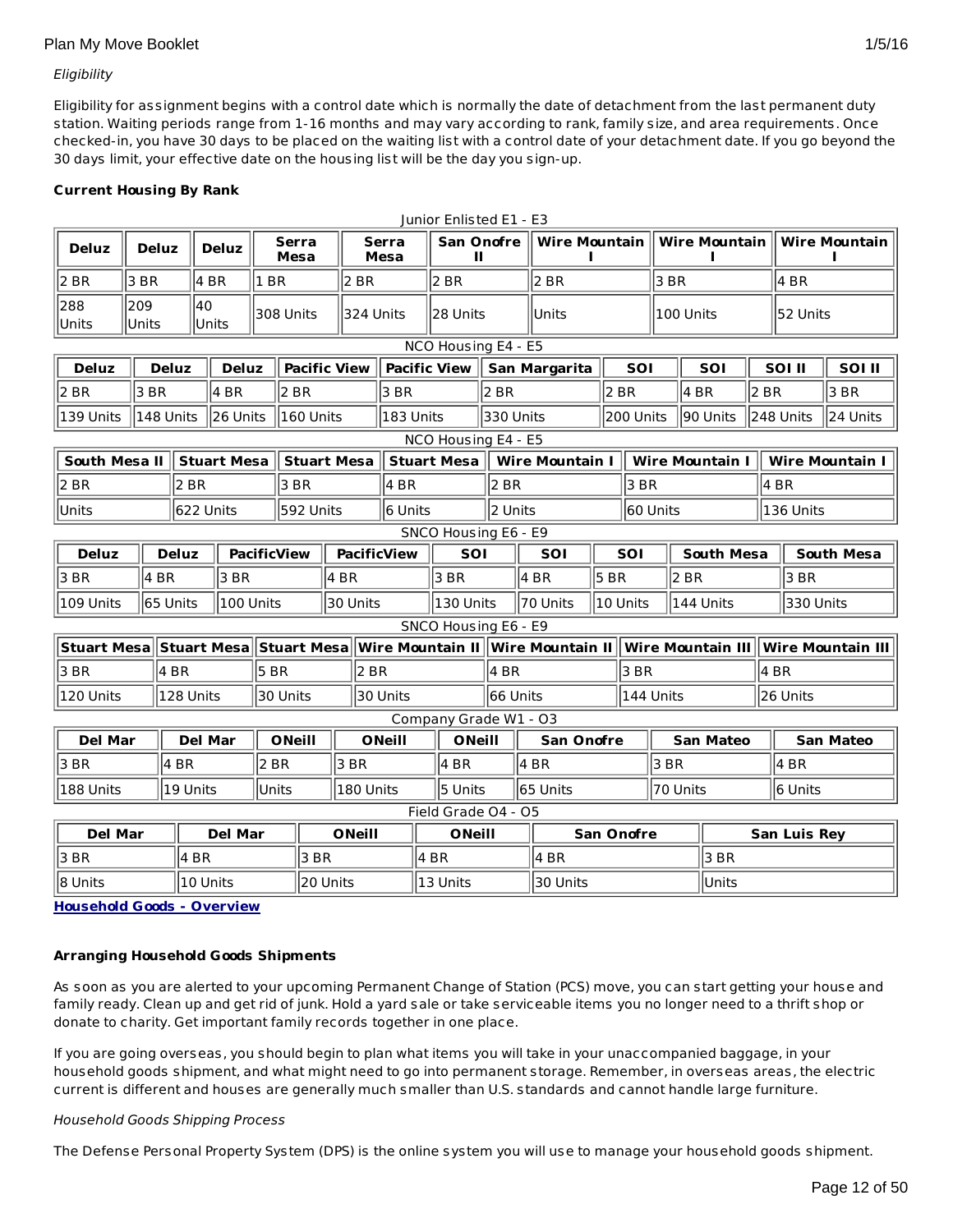[Move.mil](http://www.move.mil/) explains this new process and provides access to DPS.

## Shipping Pets

Planning for shipment of your pet includes researching airline requirements and quarantine restriction laws in your new location. You will need to check with the airlines on the requirements for size, weight, number of animals, kennel construction, documentation and season of the year limitations. Occasionally, small pets can be shipped on military flights but availability and regulations are always changing, as well as fees. Search [Move.mil](http://www.move.mil/dod/travel_information/pets.cfm ) for general information on shipping pets.

Many international locations have strict importation laws including extended quarantines and restrictions on breeds or types of animals that can be brought into the country. Carefully research these rules as they could impact your moving schedule. Not only do overseas locations have strict rules but many locations in the United States have restrictions on certain breeds as well. Review your destination installation's Shipping Pets article for details found on the left hand tool bar on [MilitaryINSTALLATIONS](http://www.militaryinstallations.dod.mil/).

## "It's Your Move" Armed Forces Members

Review "It's Your Move" Armed Forces Members, Part IV, [Attachment](http://www.transcom.mil/dtr/part-iv/dtr_part_iv_app_k_1.pdf) K1 for detailed information on weight allowances, valuable tips, household goods shipping process, storage, shipping your automobile (POV - Privately Owned Vehicle), arrival and delivery of household goods shipments, claims process, and the customer satisfaction survey.

# **Household Goods - Shipping Pets**

## **Marine Corps Official Pet Policy**

The United States Marine Corps has set official policy on types of dogs allowed in installation housing and other rules surrounding pets on base. You must read this [policy](http://www.militaryonesource.mil/12038/Plan My Move/USMC pet policy 8 09.pdf) before you plan your move, if you plan to live in government housing.

## **Pet Vaccinations**

The California Department of Health Services requires all dogs over four months old to have a certificate of current rabies vaccination stating the type, manufacturer and lot number of rabies vaccine used and date of administration. All cities and counties in California have dog control ordinances. It is strongly recommended that cats be rabies immunized, especially if they have access to outdoors. Cats, pet birds and pet rabbits must be healthy on admittance into the state. Parakeets may not be brought into the state for the purpose of sale. Pet ferrets are prohibited in California.

## **Pet Licensing**

If moving/living on base, you have 30 days to register your pet. Registration fee for one year is \$10.00, \$15.00 for two years, and \$20.00 for three years for all altered pets. For all unaltered pets registration fees are: \$25.00 per year, \$40.00 for two years, and \$50.00 for three years. Temporary tags are \$5.00 each for all pets (valid for six months). Unaltered cats must remain indoors. When walking dogs, a leash is mandatory. Personnel living off base must register their pets (dogs and cats) with the local Humane Society.

## **Pet Travel**

Make sure your pet is healthy and strong enough to travel; for example, not too old or too young for the trip. Check with your veterinarian or the base veterinarian.

If you are traveling by air, also check with your airline for any age or health restrictions. Most airlines require health certificates for all animals they are carrying. For destinations outside the U.S., foreign countries (Mexico, Canada), and overseas locations, also check about quarantines, immunizations, rules and regulations that apply for that specific country. Call the agricultural attache of the embassy or consulate for your new country at least four weeks before the trip. Call the U.S. Department of Agriculture, Animal and Plants Health Inspection Service (USDA-APHIS) for regulations. Call for either U.S. requirements (for all states within the U.S.), or to find out all requirements for pets to a particular country. When traveling to Hawaii or a U.S. territory, also check about quarantines, and call the Center for Epidemiologist and Animal Health (CEAH); check the CEAH web site. When moving to specific states with animals such as horses, contact the CEAH.

## **Pet Transportation**

There is no travel entitlement for pets on official travel orders. Pets may travel on a space available basis limited to two pets (cats and dogs only with total weight not to exceed 100 pounds including cages) on AMC flights. There is a charge depending on size of pet and subject to change on a monthly basis. Upon receipt of official travel orders to an overseas area, it is necessary that you bring your pet requirements to the attention of your unit port call representative as early as possible as pet spaces are limited, especially on AMC flights. If booked on a commercial flight, do follow up with the airline regarding your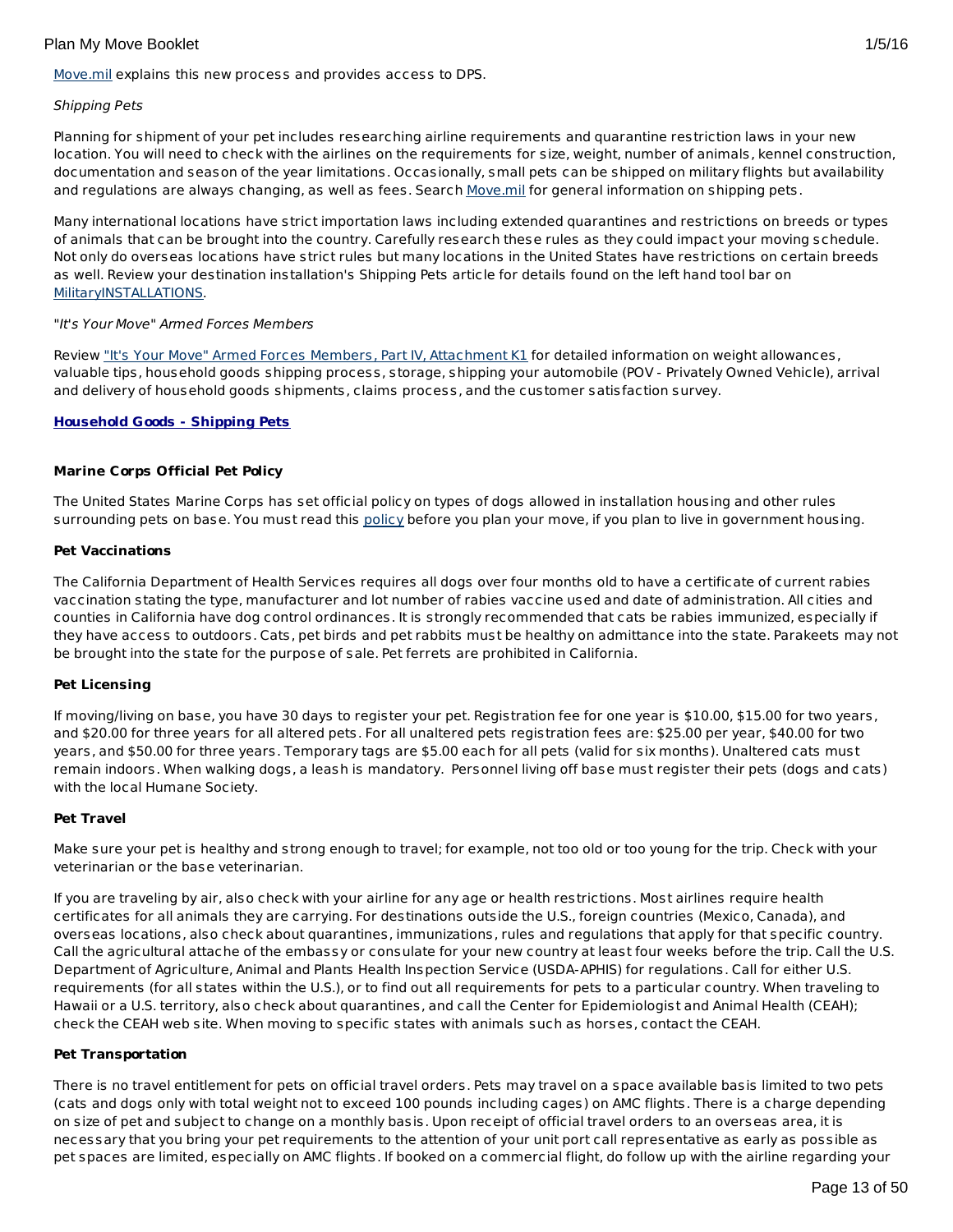#### **Pet Boarding**

Pet boarding is not available on base check the local yellow pages for facilities near the installation. It is necessary to make pet boarding arrangements prior to arrival at destination. If arriving at Camp Pendleton with horses, the Base Stables has a large boarding facility; however, there is currently a waiting list and they may refer you to boarding facilities in the local area.

[Oceanside](http://www.oceansidepethotel.com) Pet Hotel serves pet owners in the northern areas of SD as well as OC. They´ve got spacious outdoor daytime runs, and cozy indoor nighttime rooms to help convince your dogs that they´ve never left home. With the pet hotels doggie day care your dogs can have fun in the sun socializing with upwards of 10 other dogs. Group play & fun games.

#### **Quarantine**

Quarantine is required only after a bite incident. A 10 day quarantine will be required in such case and can be done at the Base Shelter/Animal Control Center.

## **Education - General Overview**

## **The MCB Camp Pendleton School Liaison Office Welcomes You**

Welcome to San Diego's beautiful weather and area attractions. We realize that preparing for your children's new school is an extremely important part of feeling settled once you arrive. The mission of the School Liaison Officers is to identify and coordinate community resources to reduce the impact of the mobile military lifestyle on military school-aged children and families; to implement predictable support services that assist children/youth with relocations, life transitions and achieving academic success; and to provide a wide range of resources that facilitate school transitions to parents, students, school, commanders and communities. For a Positive Change of Schools and a seamless move and school transition for your child and your family, please do not hesitate to contact our office at 760-763-7386 and/or 760-763-7385.

Schools On Camp Pendleton - There are five schools aboard the base. These are non-DOD schools belonging to two separate School Districts. School assignment is determined by your home address. Below is a description of the various Base Housing areas aboard the Base and their respective school assignments.

## **Housing Area: Forster Hills, South Mesa I West, South Mesa II, Wire Mtn 1, Wire Mtn 3**

School District: Oceanside Unified School District:

760-966-4000

<http://www.oside.k12.ca.us/>

North Terrace Elementary (K-8) 757-901-7500

<http://www.nt.oside.us/>

Oceanside High School

(9-12) 760-722-8201

<http://ohs.oside.us/>

# **Housing Area: South Mesa I East, Wire Mtn 2, Del Mar, Pacific View, Santa Margarita**

Santa Margarita E.S (K-8)

760-901-7900

<http://www.smarg.oside.us/>

Oceanside High School

(9-12) 760-722-8201

<http://ohs.oside.us/>

**Housing Area: Stuart Mesa Housing**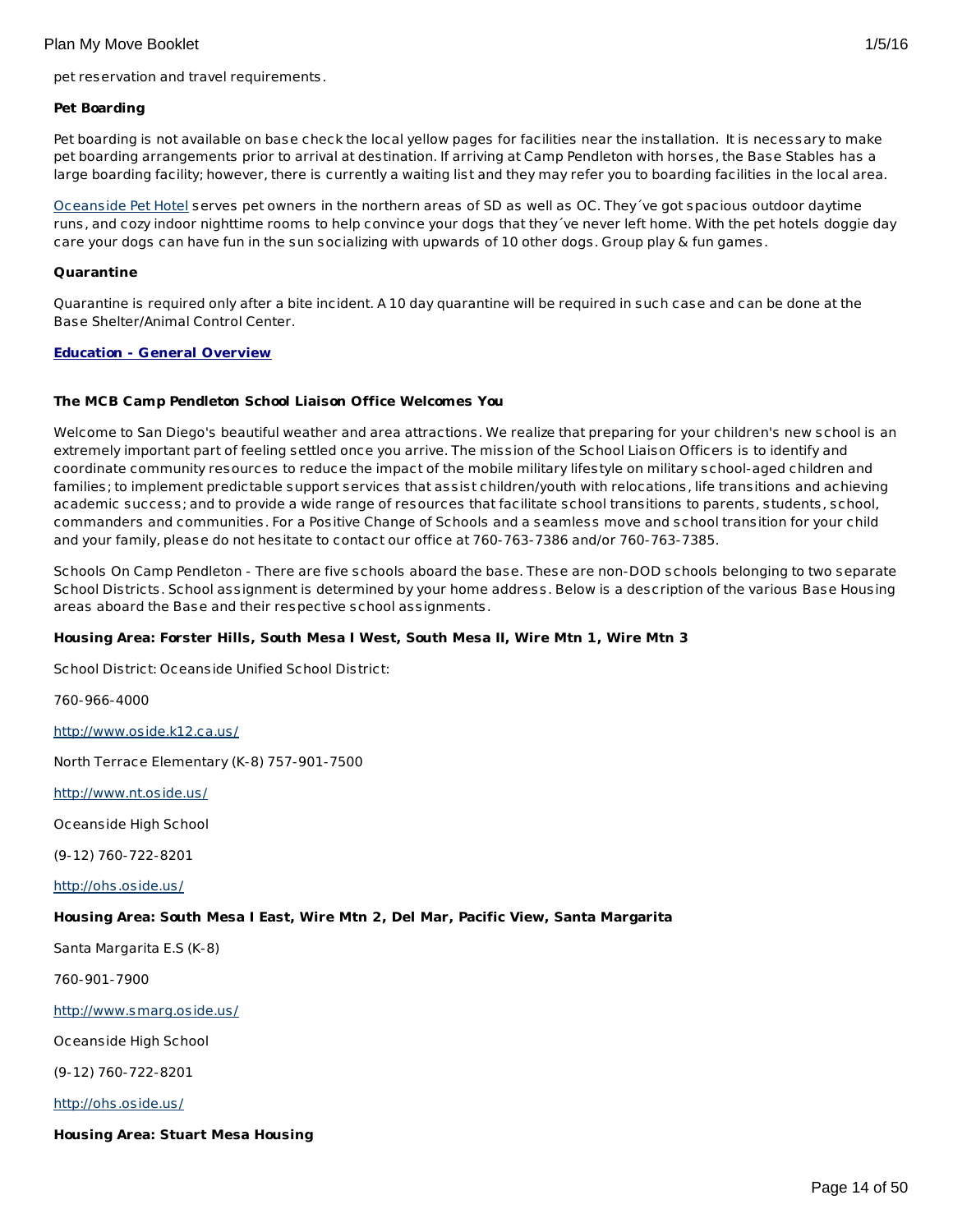Stuart Mesa Elementary School

760-901-7700 (K-8)

<http://www.smesa.oside.us/>

Oceanside High School

(9-12) 760-722-8201

## <http://ohs.oside.us/>

## **Housing Area: De Luz, O'Neill, Serra Mesa, San Luis Rey**

School District: Fallbrook Union Elementary School District:

760-731-5400

## **<http://www.fuesd.k12.ca.us/site/default.aspx?PageID=1>**

Mary Fay Pendleton Elementary School (k-8) – 760-731-4050

<http://www.fuesd.k12.ca.us/Domain/279>

Potter Junior High (7-8)

760-731-4150

## **<http://www.fuesd.k12.ca.us/site/Default.aspx?PageID=1695>**

# **Fallbrook Union High School District – 760-723-6332**

<http://www.fuhsd.net/>

Fallbrook High School (9-12)

760-723-6332

<http://www.fallbrookhs.org/>

## **Housing Area: San Onofre I, II, San Mateo Point**

# **School District: Fallbrook Union Elementary School District**

San Onofre Elementary School

(K -8) - 760-731-4360

<http://www.fuesd.k12.ca.us/Domain/340>

## **School District: Capistrano Unified School District**

949-234-9200

<http://capousd.ca.schoolloop.com/>

San Clemente High School

(9-12) – 949-492-4165

<http://www.sctritons.com/>

Other School Districts surrounding MCB Camp Pendleton where a big majority of our military families live are: Bonsall Union School District, <http://www.bonsallusd.com/?f3507898> Carlsbad Unified School District, <http://www.carlsbadusd.k12.ca.us/>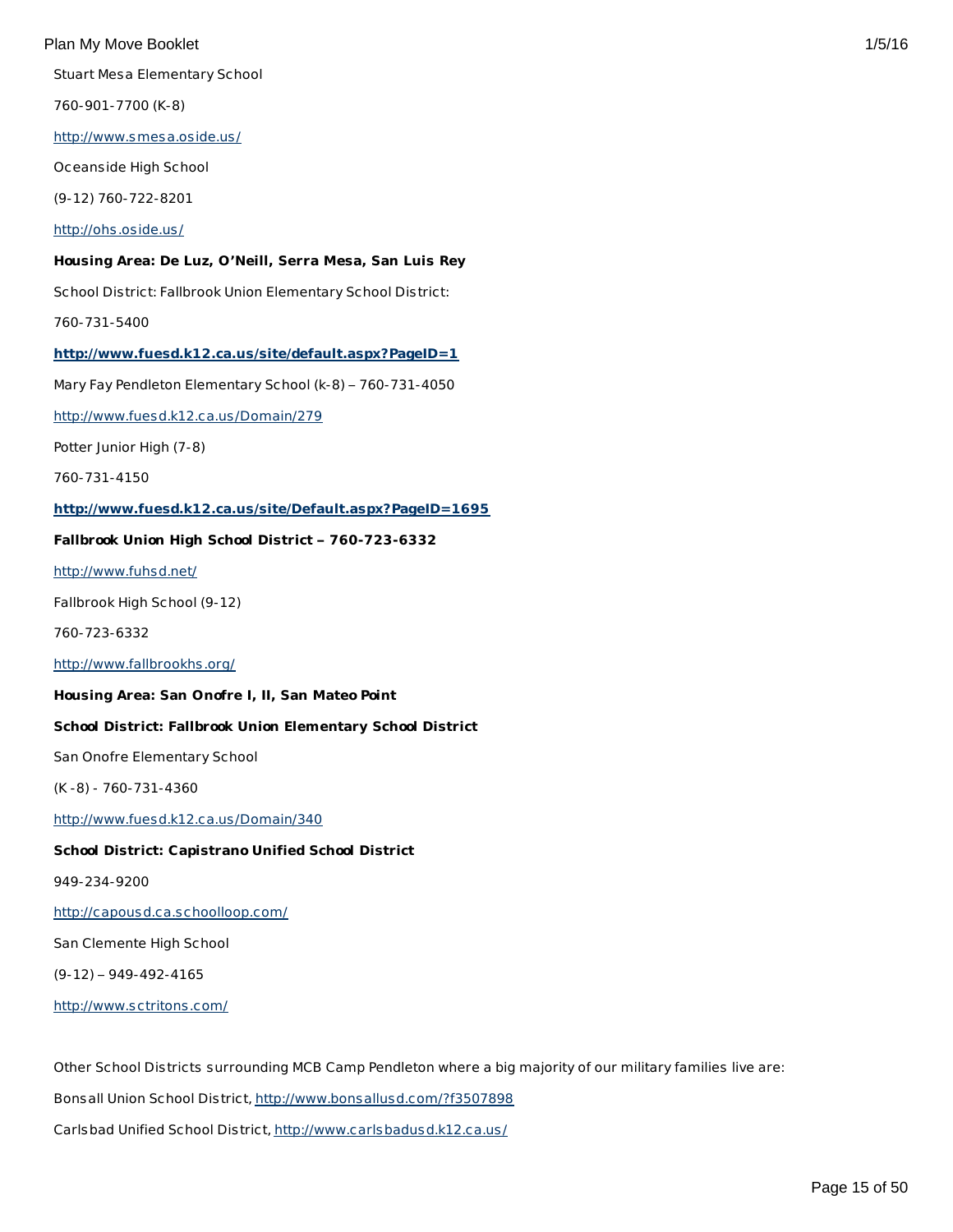Murrieta Valley Unified School District, <http://www.murrieta.k12.ca.us/site/default.aspx?PageID=1>.

Temecula Valley Unified School District, <http://www.tvusd.k12.ca.us/>

Vista Unified School District, <http://www.vusd.k12.ca.us/Pages/default.aspx>

**Data and School Accountability Scores**: Please take a look at the following websites to assist you in your research. Local Eddata provides demographic information and has a comparison feature built into the site: ED Data.org - [http://www.ed](http://www.ed-data.org/)data.org/

California Department of Education posts the results of their standardized testing for Language Arts, Math and Science. This information gives parents an accurate glimpse of student performance on these common core subjects.

# **CA Dept. of ED**. - <http://caaspp.cde.ca.gov/>

**Transition Hints:** We recommend hand-carrying your child's shot record, latest report card, and birth certificate(s).Please verify that the children have all the necessary immunizations required to begin school in San Diego County. These requirements can be found on the following site - <http://www.sdiz.org/>

Military Kids Connect – a DoD website for military youth who are in transition: <http://militarykidsconnect.dcoe.mil/>

**School Transportation**: The one aspect of local schools that surprises our families the most while transitioning into the area is the lack of School Bus transportation or the Fee-based services that are an aspect of many local school districts.

School of Choice – An option to pursue if you would like to attend a school other than your neighborhood school is to request an intradistrict (transfer within the district) or interdistrict (transfer to another district). Each individual school district has their own deadlines and approval process and is based on a case by case basis and space availability. Additionally, you should know that if you choose to pursue the school choice/transfer option, you will be responsible for providing transportation to and from school for your child, regardless of the distance. Please call the school district you are interested in requesting school of choice for detailed information.

Home School and Alternative School Options for Families - Private, Charter, Magnet and Homeschooling information please contact our office for an in-depth overview as there are many options in the area.

In closing, we hope that you have a seamless move and school transition for your child and your family. Our office is here to support you and assist you with any questions you may have regarding K-12 information and resources. Please do not hesitate to contact us at 760-763-7386/7385.

MCB Camp [Pendleton](http://www.pendleton.marines.mil/Services/SchoolLiason.aspx) School Liaison website

MCCS Camp [Pendleton](https://www.facebook.com/#!/media/set/?set=a.475151325887170.1073741834.174765495925756&type=1) School Liaison Facebook

# **Adult Education**

## Life Long Learning-Joint Education Center

Six accredited colleges operate on-base programs including: Central Michigan University, Central Texas College, Embry-Riddle Aeronautical University, National University, Palomar College, and Park University. Courses and degrees are available from the certificate level through the graduate level. Classes are offered throughout the installation normally on accelerated term schedules. Advisement and financial aid information are available through the schools. A full-range testing program is available to base personnel and others associated with the base through the Defense Activity for Non-Traditional Education Support (DANTES) Program and College Level Examination Program (CLEP). Tests include credit by examination, ACT, and SAT certification examinations, and more. Independent study courses are offered through catalogs and include more than 100 institutions throughout the United States. Most courses may be applied toward degrees.

# Military Academic Skills Program

An additional program entitled the Military Academic Skills Program is designed to improve learning abilities in the areas of Math, Communications, and English. Students need to contact the Joint Education Center. The program is four weeks long during the duty day - 0730-1630. Commanding Officers may refer students or students may refer themselves. They will be on orders to the Joint Education Center. Students completing the program will do better on the ASVAB which helps with lateral moves and they should have better performance back at the unit. The program also helps those interested in pursuing higher education. Note - this program is only available for active duty members.

## Apprenticeship and Credentialing Programs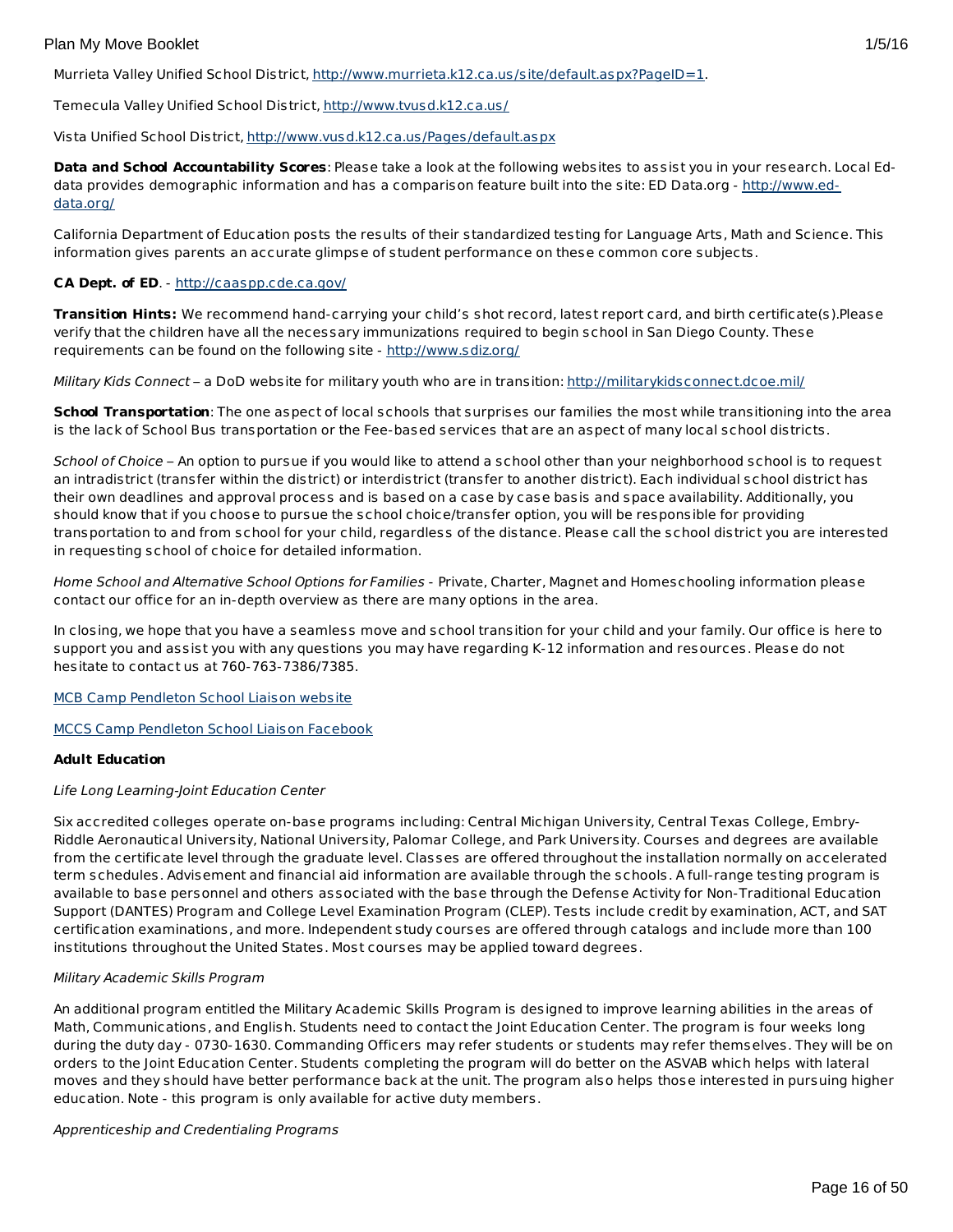Other programs that have not received much visibility are the United Services Apprenticeship Program (USMAP) and Marine Corps Credentialing Opportunities On-Line (Marine Corps COOL). USMAP is a formal military training program that provides active duty Marines and Sailors the opportunity to improve their job skills and complete civilian apprenticeship requirements while they are on active duty. Marine Corps COOL helps Marines find information on certifications and licenses related to their MOS. Additionally, Marine Corps COOL will pay for certification test, fees, and recertification fees. Brochures on these t programs are available. Note - these programs are only available to active duty members.

## Tuition Assistance Program

One of the best benefits for active duty members is the Tuition Assistance Program paying 75 percent of the cost of tuition for approved courses towards degrees and certificates. Every active duty member is entitled to tuition assistance of \$4,500 each year for Marines and \$4,000 Sailors each year. For more information on these programs, call the Joint Education Center at 760-725-6660/6414.

# **Education - Training (College/Technical)**

## **Life Long Learning-Joint Education Center**

Going on to college or a technical/vocational school is smart for either those who plan on making the military a career or those who will be returning to the civilian community. The Joint Education Center and Base Library System are dedicated to the off-duty, voluntary education programs of active duty military personnel and their family members.

Six accredited colleges operate on-base programs including: Central Michigan University, Central Texas College, Embry-Riddle Aeronautical University, National University, Palomar College, and Park University. Courses and degrees are available from the certificate level through the graduate level. Classes are offered throughout the installation normally on accelerated term schedules. Advisement and financial aid information is available through the schools.

A full-range testing program is available to base personnel and others associated with the base through the Defense Activity for Non-Traditional Education Support (DANTES) Program and College Level Examination Program (CLEP). Tests include credit by examination, ACT, and SAT certification examinations, and more.

## Counseling

Need help putting the pieces together? The JEC offers academic advisement for both active duty Military personnel and their family members. Counseling appointments are available Monday, Tuesday, Thursday, and Friday, 9:00 a.m. - 4:00 p.m. and Wed afternoons.

# Testing Program

There are three types of testing programs available through the Joint Education Center:

1. Certification Testing – JEC offers certification testing in a wide variety of technical fields. Some tests are free and others may require payment. VA will reimburse for some of these certification tests.

2. College Level Exams – There are a wide variety of civilian college tests conducted at the Joint Education Center, including SAT, ACT, CLEP, DSST, and proctoring services.

3. Military Classification Testing – Marine Corps and Navy personnel can retake their AFCT, as well as defense language testing at the JEC.

# **Colleges**

For students who want to attend schools on base, we have six schools that offer classes aboard Camp Pendleton. All the schools have offices located in Bldg 1331 and offer counseling to assist students in with course decisions, testing, and other services that will help the military student succeed.

Central Michigan [University](http://www.cel.cmich.edu), 760-725-0485 or 7600385-0412. Central Michigan University offers graduate level degree programs; including a Masters of Arts in Education and Masters of Science in General Administration in several specialized areas such as Human Resource Management or Computer Information Systems Management.

[Central](http://www.ctc-pendleton.com) Texas College, 760-725-6386 or 760-385-4942. Central Texas College is a two-year school and offers Associate Degree in the following programs: Business/Business Management, Computer Sciences, Criminal Justice, Fire Protection Technology, General Studies, Law Enforcement, Liberal Arts, or Social Sciences.

[Embry-Riddle](http://www.erau.edu/camppendleton) University, 760-385-0152. Embry-Riddle Aeronautical University offers degree programs at MCAS Camp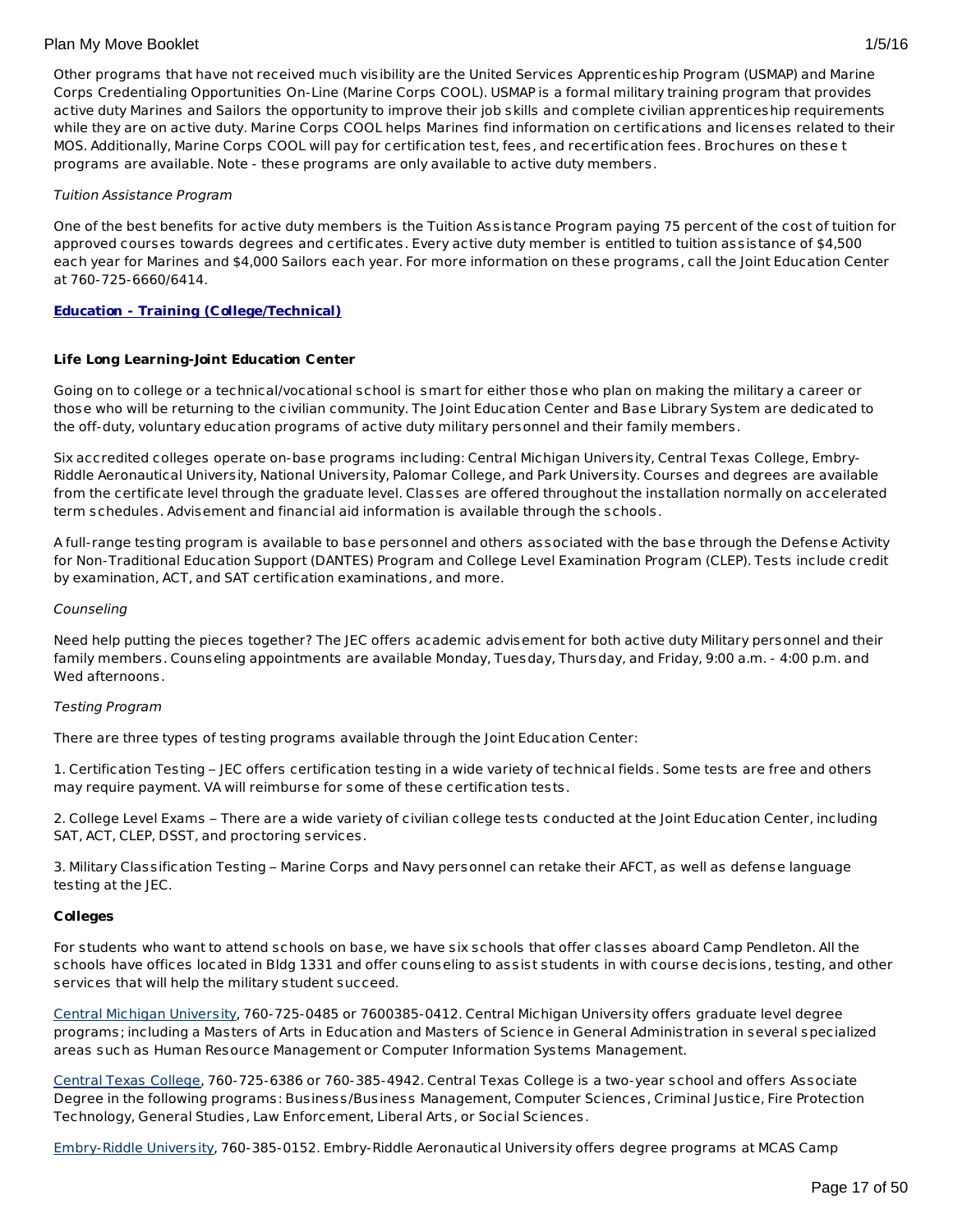Pendleton in Associate and Bachelor of Science in Professional Aeronautics or Technical Management. Also offered are Masters Degrees in Management in Logistics, Aeronautical Science, or Project Management. Embry-Riddle also has an office located at the air station in Bldg 2368, Rm 104, 760-385-4233.

National [University](http://www.nu.edu/Locations/MilitaryLocations/CampPendleton.html), 760-268-1533. National University is offering a Bachelor's of Science in Domestic Security Management or Liberal Studies. Also offered is a Masters degree in Homeland Security, and a Single Subject or Multi-Subject Teaching Credential Program.

[Palomar](http://www.palomar.edu/camppendleton) College, 760-725-6626. Palomar College is a local California two-year college offering Associate Degrees in Administration of Justice, Business Mid-Management, General Business, General Studies, Law Enforcement, Liberal Arts or Sciences. Classes may be taken on base, at Palomar's main campus in San Marcos, or at any of the other off site campus locations.

Park [University](http://www.park.edu/camp), 760-725-6858. Park University is a four year school and offers Bachelors Degrees in the following areas of study: Computer Science, Criminal Justice Administration, Liberal Arts/Studies, and Social Psychology, as well as management courses in the following specialized areas, Accounting, Computer Information Systems, Finance, Human Resources Management, and Marketing.

# Military Academic Skills Program

An additional program entitled the Military Academic Skills Program is designed to improve learning abilities in the areas of Math, Communications, and English. Students need to see their unit education representative to enroll or call the Joint Education Center. The program is four weeks long during the duty day - 7:30 am -4:30 pm. Commanding Officers may refer students or students may refer themselves. They will be on Permissive TAD orders to the Joint Education Center. Students completing the program will do better on the ASVAB which helps with lateral moves and they should have better performance back at the unit. The program also helps those interested in pursuing higher education.

## Apprenticeship Program

Another program which is managed by the Education Center is the Apprenticeship Program. Certain MOS's are approved for the program. Essentially, Marines document work hours with the supervisor and after "X" number of hours, students earn a certificate in their MOS from the Department of Labor and move from the apprenticeship level to journeyman level. This helps when a Marine gets out and wants to work in a trade. Brochures on this program are available. Note - this program is only available to active duty members who have enough time in service remaining to complete the program.

## **Tuition Assistance Program**

Tuition Assistance (TA) is the military's financial assistance program and helps cover tuition costs for courses taken at an accredited college, university, or vocational/technical institution leading to a certificate, associate, bachelors, masters, doctoral, or professional degree. TA pays 100% of college courses less than \$250 per semester credit hour, or \$166 per quarter hour and 100% of tuition costs for courses applicable to the completion of a high school diploma or equivalency certificate.

One of the best benefits for active duty members is the Tuition Assistance Program paying 100 percent of the cost of tuition for approved courses toward degrees and certificates. Every active duty member is entitled to tuition assistance of \$4,500 each year. For more information on these programs, call the Joint Education Center at 760-725-6660/6414.

# **Library**

# **Installation Specific Information**

There are three libraries and one bookmobile aboard Camp Pendleton. The Main Library, Patrick J. Carney Library, is located in Building 1146 in the Mainside area and is open seven days/week. The South Mesa Library, Building 200090 is located at the corner or Wire Mountain Road and Ash by the Main Gate and is open five days/week. The Seaside Square Library is located in Building 51093 by the Basilone Gate on the north end of the base and is open three days/week. The Camp Pendleton Library Bookmobile offers services three days/week.

Camp Pendleton Libraries offer over 180,000 books, e-books, DVDs, audio-books, music CDs, and magazine titles, including titles from the Marine Corps Commandant's Professional Reading List. The libraries offer free wi-fi and access to computers and printers. The libraries also have photocopiers, scanners, and fax machines available for patron use.

Programs for families include weekly preschool story times at the Mainside, South Mesa, and Seaside Square Libraries. The Camp Pendleton Library offers a Summer Reading Program for adults, teens and children and a Fall Reading Club for children ages 4-12. A wide variety of creative activities under the auspices of our new Makerspace Program are being developed and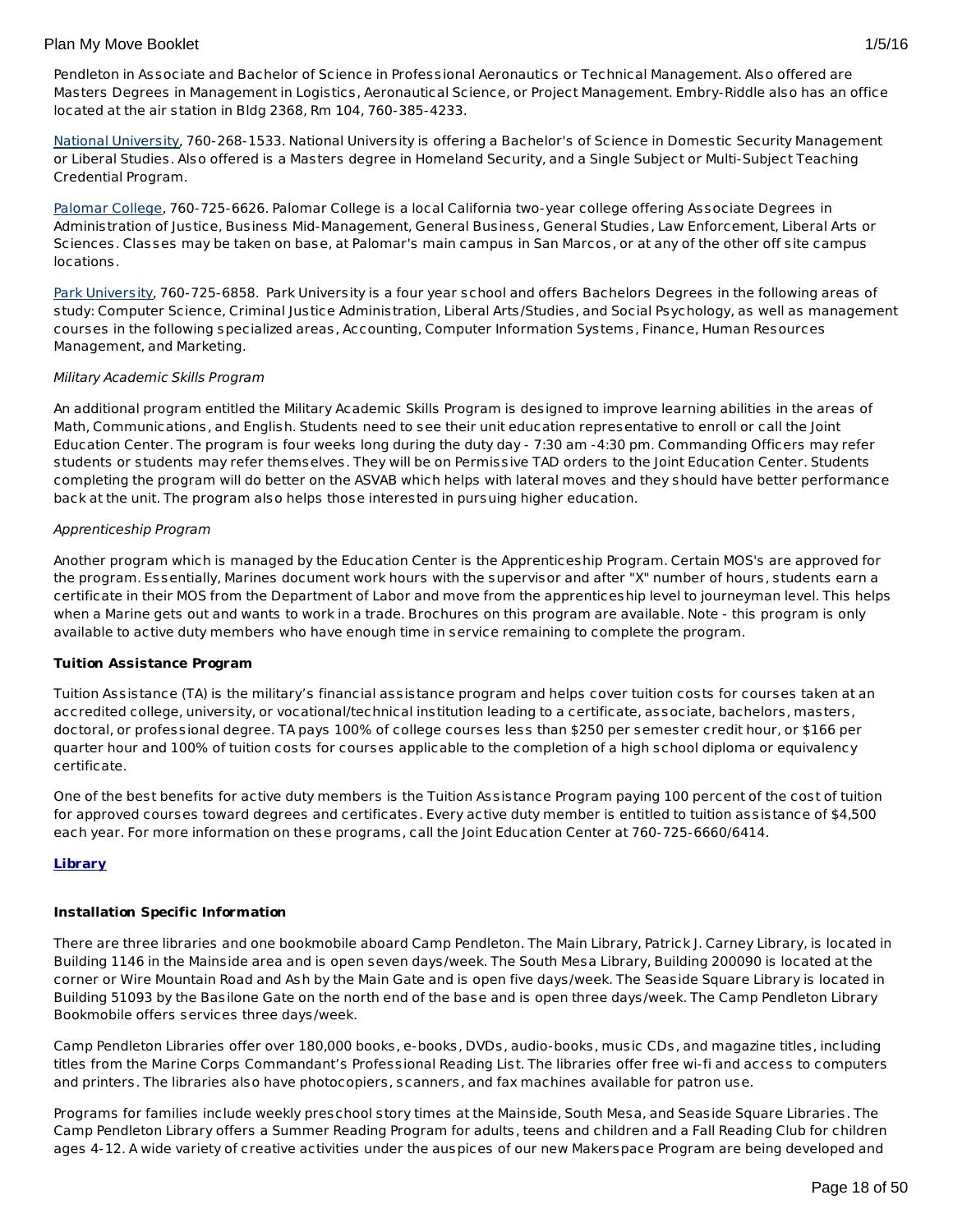offered including activities such as sewing, video production, 3-D Printing, T-shirt and mug illustration, painting, electronic circuit design, crafts, and more. For further information please visit [http://mccs.ent.sirsi.net/client/pendleton](http://mccs.ent.sirsi.net/client/pendleton or call 760-725-5669) or call 760-725- 5669.

# **Marine Corps General Library Program**

The Marine Corps General Library Program supports the quality of life and well-being of Marines and their families amidst diverse circumstances. The Headquarters Library Program extends library services to remote Marines, coordinates policy and manages reporting requirements for the installation libraries. Twelve main libraries and 16 branch libraries provide collections, in all formats, in support of professional, educational, informational and recreational pursuits. A joint integrated library system (ILS) and virtual library website provide online access to additional electronic resources and services.

On installations, libraries play an important role in the professional life of Marines and the family life of their dependents. Collections include academic and professional research resources so Marines can readily locate Commandant of the Marine Corps professional reading titles, earn college degrees or certifications, update their promotion package, prepare for transition and retirement, and expand future career opportunities. Several on-installation colleges offer orientation classes in library research skills at installation libraries. The Voluntary Education Program and libraries work in cooperation to meet the needs of Marines receiving Tuition Assistance. Materials for Marines preparing for College Level Examination Program (CLEP) and Defense Activity for Non-Traditional Education Support (DANTES) tests are in high demand, and library computers are often used to take practice tests. The ILS extends the use of each library's collection beyond the physical building. The system supports remote access to databases and the libraries' electronic catalogs and provides an online public catalog for locating and delivering interlibrary loan materials that meet a scholar's demands, a historian's needs or a hobbyist's interests.

On-installation libraries extend opportunities for community sharing, learning and entertainment for single Marines, families, and families of deployed Marines. A thematic summer reading program has been standardized to support mobile military children. Library events vary by installation and may include Early Literacy program, Story Times, Makerspaces, book clubs, game nights, multicultural activities, book displays, or access to a private webcam meeting between deployed personnel and their family.

The Headquarters Library Program procures online databases to provide academic research, professional resources and recreational material that is available anytime, anywhere for Marines and their families. Located at [https://library.usmc](https://library.usmc-mccs.org/)mccs.org the Virtual Library Portal provides access to a wide variety of general and subject-specific research databases for all ages, hundreds of self-improvement classes and digital magazines. Online homework tutoring is provided 24/7 through <http://www.tutor.com/military> for K-12 students on subjects such as writing, mathematics through calculus, science, and history. Librarians support cultural awareness and overseas families by registering library patrons for Transparent Language Online, an online foreign language program. Marine Corps library patrons are also eligible to access additional electronic research databases, audio and eBooks, genealogy resources and newspapers through the Navy Digital Library at http:**//**[navymwrdigitallibrary.org](http://navymwrdigitallibrary.org/)

Marine Corps General Libraries are award winning. Seven of the Marine Corps general libraries have been awarded Premiere General Library certificates from the Department of Defense. Camp Foster library was selected the 2006 Federal Library/Information Center of the Year (large library category) by the Federal Library and Information Center Committee of the Library of Congress. Every success is the outcome of dedication to sustaining and improving the quality of life for Marines and the Marine Corps community.

# **Morale, Welfare and Recreation Digital Library**

Our mobile military members often don't have the resources of a brick and mortar library on hand. The Morale, Welfare and Recreation digital library provides those resources for members in transit, at foreign missions or remote sites, and for deployed personnel. Access to library materials in electronic and downloadable format is available online, 24/7. The library provides recreation, lifelong learning, and reference and career resources for all ages and interests. All resources, including audio and eBooks, are available free to Service members anywhere there is access to the Internet.

The Morale, Welfare and [Recreation](https://www.militaryonesourceeap.org/achievesolutions/en/militaryonesource/Content.do?contentId=27777) digital library resources include the following:

- Books thousands of fiction and nonfiction titles, including animated children's books
- Databases that support education, research, and career growth
- Resources that provide information on repairing a car or a small engine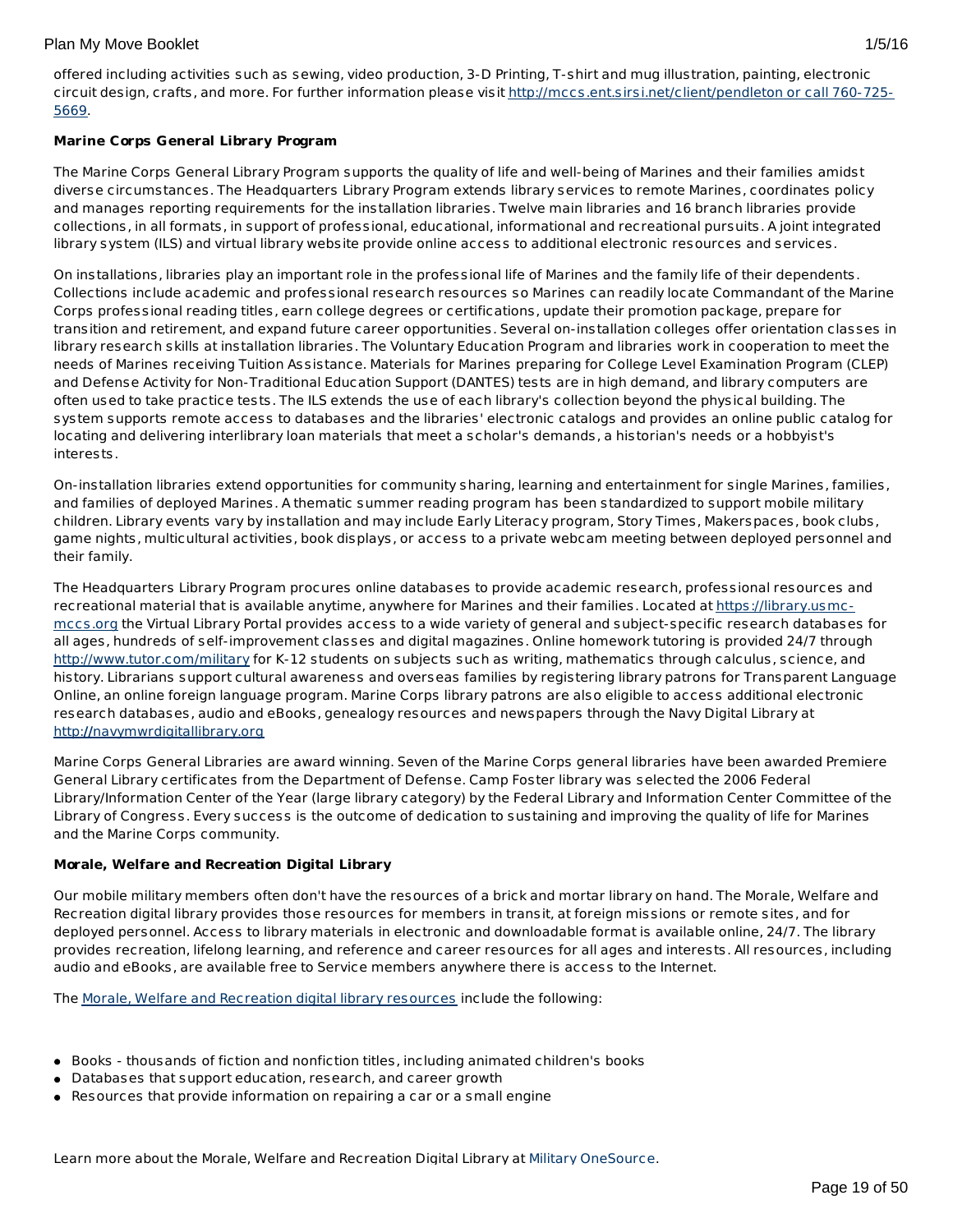## **Education - Local Schools**

#### **How do I choose a school?**

Choosing the right school for children is a priority for military families. Whether you are assigned living quarters or have a choice of where to live, it is important to explore all educational options to discover the proper match for each child. All parents want the best possible education for their children. Students have different learning styles and needs. Children within the same family may not learn in the same way or at the same rate. Finding the right educational setting for each child requires a careful examination of various options that are available to students and their families.

["Choosing](http://www2.ed.gov/parents/schools/find/choose/index.html) a School for your Child", a publication of the U.S. Department of Education offers a series of checklists and pertinent questions to assist parents in making the right choices.

#### **What schools are in my area (or in the area where I may move)?**

Learn more about the Morale, Welfare and Recreation Digital Library at Military OneSource.

Several high quality commercial tools are available to assist in making decisions about which school to choose for your child.

[GreatSchools](http://www.greatschools.org/) offers listings of 200,000 public and private schools serving students from preschool through high school and more than 800,000 parent ratings and reviews. GreatSchools also has a new program called College Bound, an online approach to helping parents raise college-ready high school graduates.

Designed for military students, their families and the caring professionals who support them, [SchoolQuest](http://www.schoolquest.org/) is an educational resource tool from the Military Child Education Coalition. It is meant to facilitate the search for new schools and centralize resources.

It's also a secure storage site for students' educational, extra-curricular, award, volunteer and work information. Please note, though, that is NOT a replacement for a school transcript. It can be viewed as a safe, centralized virtual "file drawer" where a student (or parent) can keep track of all the details that are so difficult to organize, but so necessary when students move or apply for college, jobs or military service.

In addition, SchoolQuest guests are granted access to research and time-tested information about successful educational transitions.

Military [OneSource](http://www.militaryonesource.mil/) is a free service provided by the Department of Defense to service members and their families to help with a broad range of concerns including money management, spouse employment and education, parenting and child care, relocation, deployment, reunion, and the particular concerns of families with special-needs members.

## How can I help plan for a successful transition in this new school and for my child's school career?

Parents often want to know about the availability of extracurricular activities and sports, or the availability of advanced classes. For these questions, it is best to contact the schools directly. It is important to ask the right questions. The following resources can help with these questions and others.

Military Child [Education](http://www.militarychild.org/) Coalition

Military Impacted Schools [Association](http://militaryimpactedschoolsassociation.org/)

**Education - Local Schools/Overseas**

#### **Overseas Schools -- What You Should Know**

Moving your family from one installation to another in the U.S. can be challenging enough; but moving your family overseas presents an even more complex situation. One of the most important challenges can be summed up by this question, "Where are my children going to go to school?"

This article will provide resources to help guide military families through the many questions and decisions regarding local schools abroad.

#### **Where do I start?**

Start with the information on your new installation. Visit [MilitaryINSTALLATIONS](http://www.militaryinstallations.dod.mil) and review the installation's Education - article. All of the overseas installations have dedicated a portion of the Education article to discussing the education options available in the local community as well as the DoD schools located on the installation, if available. Most installations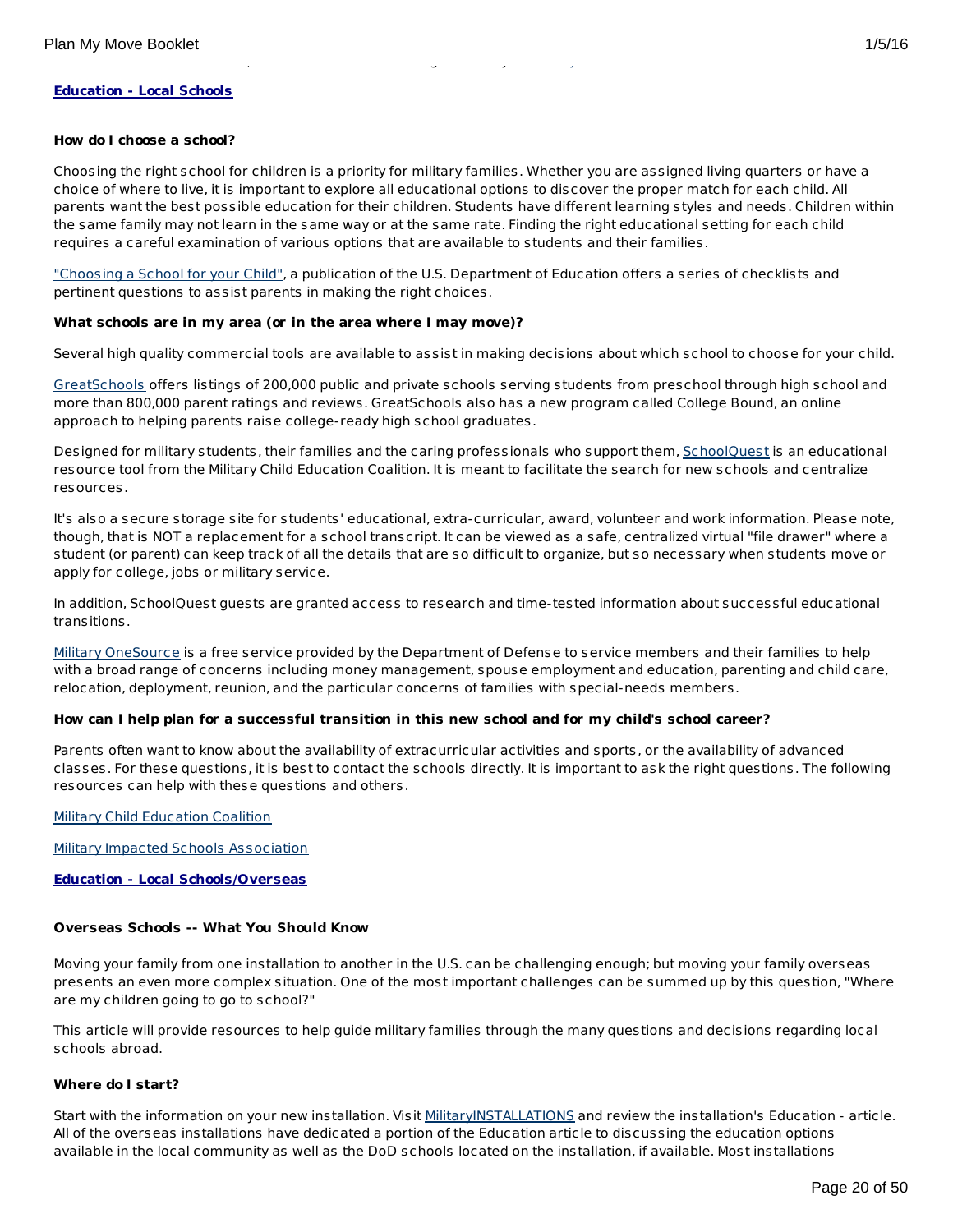overseas that allow accompanied family travel have one or more DoD schools.

## **What is the difference between a DoD school and an international or national school?**

[DoDEA](http://www.dodea.edu/) is the Department of Defense Education Activity. DoDEA operates DoD schools in 12 foreign countries, Guam and Puerto Rico. All DoDEA schools are fully accredited by U.S. accreditation agencies and maintain high academic standards with well-rounded educational programs. Visit the DoDEA School Report Card [website](https://webapps.dodea.edu/SRC) to find a detailed discussion of each DoD School.

In addition to DoDEA, the U.S. [Department](http://www.state.gov/m/a/os/) of State's Office of Overseas Schools mission is to promote quality educational opportunities for dependents of American citizens overseas at the elementary and secondary level. If a DoD school is not available on your installation there may be a school in the local community that is an American-Sponsored Elementary and Secondary School.

International schools are English-language schools whereas National schools are schools where courses are taught in the native language. The curriculum and grading system of an International school tends to be similar to the traditional American education system. This is a consideration if your family will be returning to the U.S. prior to your child or children graduating high school. Remember, when choosing a school it is best to try to match the school with your child's needs and expectations.

# **Where can I find a list of International schools in the country where my family is moving?**

The Internet can be an excellent resource for finding International Schools overseas. You can find a complete directory of overseas schools on the [International](http://www.iss.edu/) Schools Services' website.

In addition, the World Wide [Schools](http://www.english-schools.org/index.htm) website is an excellent resource. From the homepage you can select the country. Once you have done this, a list of schools will appear and you can then choose which one you are interested in researching. All of the information appearing on this website is provided by the schools directly. Some of the information you may find on a school includes: a background summary about the school, the school's address, phone number, website, and even the email address of the director of the school. This information should be explored so that you can make comparisons with other International schools in the area to determine the best place for your child/children.

# **How do I decide what school is best for my child?**

This process is much the same as it would be in the U.S. You may not have as many choices but it is important to make a list of possible schools and then begin to ask around. This is a daunting task since it is likely that there will be a language barrier. However, talk to the Relocation Personnel in the Family Center and your sponsor at your new installation who may be able to put you in touch with other families with children around the same age as your child/children. Always contact the school directly and ask for references.

Once you have narrowed down your options, interview the school or schools directly. This is best done in person, if possible. Ask about: attendance, atmosphere, curriculum; grading system, tuition, accreditations, the staff and administration; as well as other practical details such as, does the school provide meals, what types of extra curricular programs are available, is there transportation, holidays and schedule, sports programs, before and after school care programs, and how is the facility maintained.

# **Now that I have chosen a school, how do I successfully facilitate the transition for my child?**

A successful transition should be a priority during planning the move and once the move has been completed. The more knowledge you provide your child with, the more confident he/she will feel once he/she arrives at the new school. Allow your child to be a part of the decision making process, if he/she is old enough, and take his/her opinions into account.

[MilitaryStudent](http://militaryk12partners.dodea.edu/) provides several valuable tools to facilitate the transition process. Although many of these tools are not geared specifically to an international move the resources provided do apply to any military student transitioning to a new school in the U.S. or overseas.

## **Employment - Overview**

## **Employment Opportunities**

Spouses and family members may gain employment both on and off base. Contact MCCS One Source at 1-800 433-6868 for more information. There are excellent training resources available locally for entry level positions, career changes and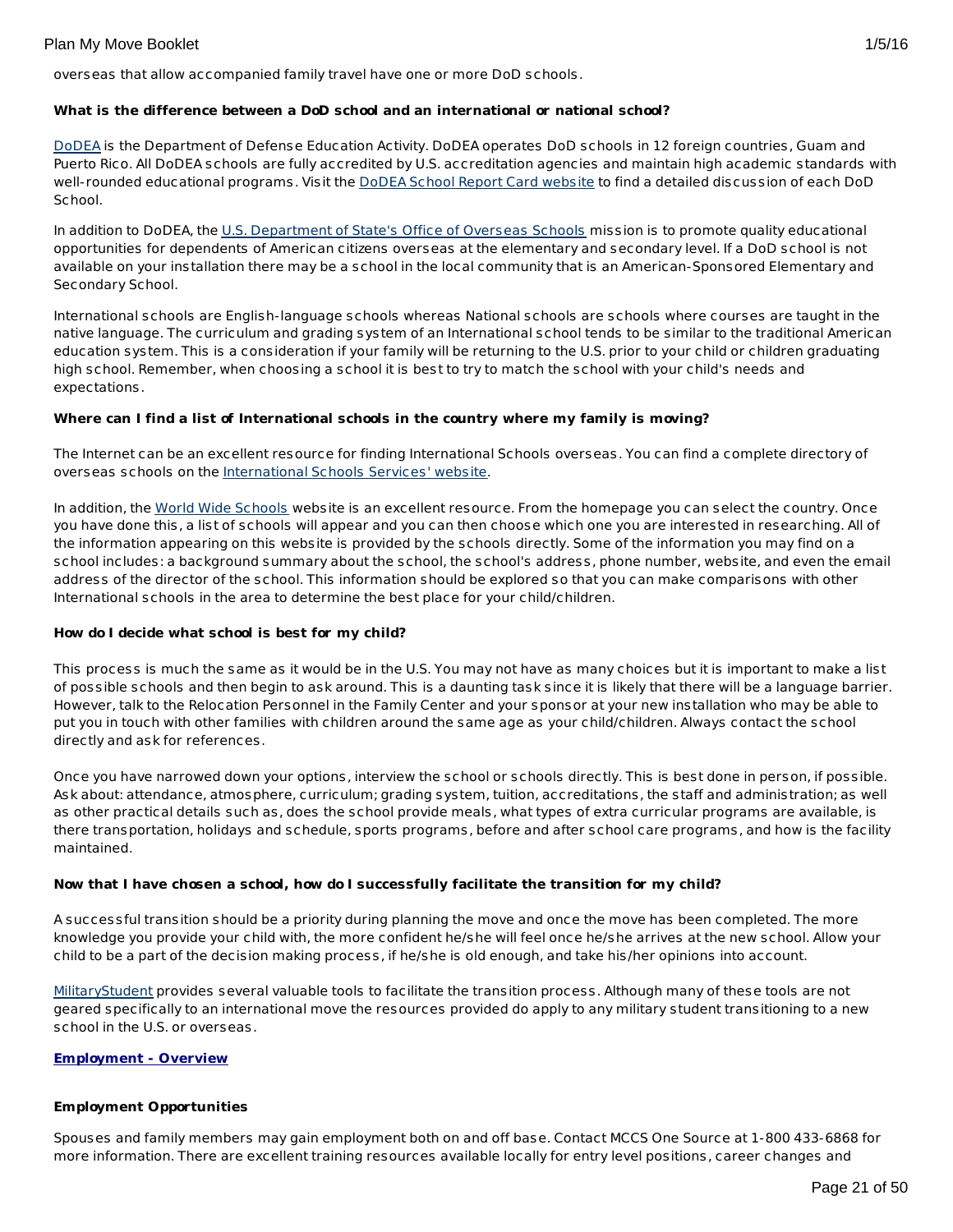## career mobility.

## Good Prospects

Many positions are available for those with experience in clerical work, light industrial services, computer intensive secretarial skills, customer service/retail sales, technical fields, electronic assembly, and those with advanced degrees in applied physical sciences, computers, electronics or management (MS/MA, Ph.D./ED.D).

## Fair Prospects

Some positions are available for nurses, lawyers, medical & dental assistants, and in biotechnology.

## Family Member Employment Assistance Program

The Family Member Employment Assistance Program assists active duty military family members, as well as reservists, retirees and civilians, on space availability, to achieve their goals through employment, education or volunteerism. In 1985, Public Law 99-145 created the FMEAP. Section 806 of this act specifically addressed the need to increase employment opportunities for spouses. The military mobile lifestyle presents unique challenges to spouse employment due to frequent relocations. Additionally it is widely recognized that successful spouse employment assists in retaining the career active duty Service member.

- Resume Writing: learn types of resume, essential contents, and most suitable format to present your accomplishments.
- Job Interview Techniques: learn to interview effectively and confidently.
- Know how to prepare for an interview: dress for success, what to say, what to ask, and employer's commonly asked questions.
- Federal Application Information: understand the complicated application process (including RESUMIX) and learn about Federal employment opportunities.
- Staff Assisted Computerized Job Search
- **Education and Training Resources [Opportunities](http://www.usmc-mccs.org/education/index.cfm)**
- Volunteer [Opportunities](http://www.usmc-mccs.org/mcftb/index.cfm)
- Other Resources: ADECCO Career Accelerator [\(ADECCO](#page-24-0))

For information regarding employment opportunities at MCB Camp Pendleton [click](http://www.usmc-mccs.org/employ/jobVacResults.cfm?sid=emp&smid=2&RequestTimeout=90) here.

## **Employment Documentation**

Be sure to hand carry all employment records and information such as: resumes, federal applications, copy of PCS orders for spouse preference, transcripts, certificates, licenses, etc.

## **Unemployment Compensation**

Unemployment compensation may be available for the spouse of a newly assigned military member or civilian employee. For more information please contact the California Employment [Development](http://www.edd.ca.gov/) Department.

## **Transiton Assistance**

This is a Department of Defense program that provides a hiring preference for military service personnel and their family members that have been affected by the downsizing of our military forces. Transitional Assistance preference applies to positions graded as NF-3 and below and equivalent hourly paid positions. If you have been affected by the military downsizing you may qualify for this special preference in the selection process.

## **Tuition Assistance**

MyCAA

For information on MyCAA and Military Spouse Education and Career Opportunities, visit Military [OneSource](http://www.militaryonesource.mil/MOS/f?p=MOS:TOPIC:0::::SV,UT,LG,CID,TID:ArmyActive,Member,EN,23.50.40.0.0.0.0.0.0,23.50.40.10.0.0.0.0.0).

# **New Parent Support Program**

# **Marine Corps New Parent Support Program**

The New Parent Support Program is an early intervention service for families who are expecting or have a child 5 years of age or younger. The primary focus of the New Parent Support Program is intensive home visitation services tailored to meet the unique needs of each family and help them cope with stress, isolation, deployment, post-deployment reunions and the everyday demands of parenthood. In addition to home visits, expectant parents and parents of newborns and young children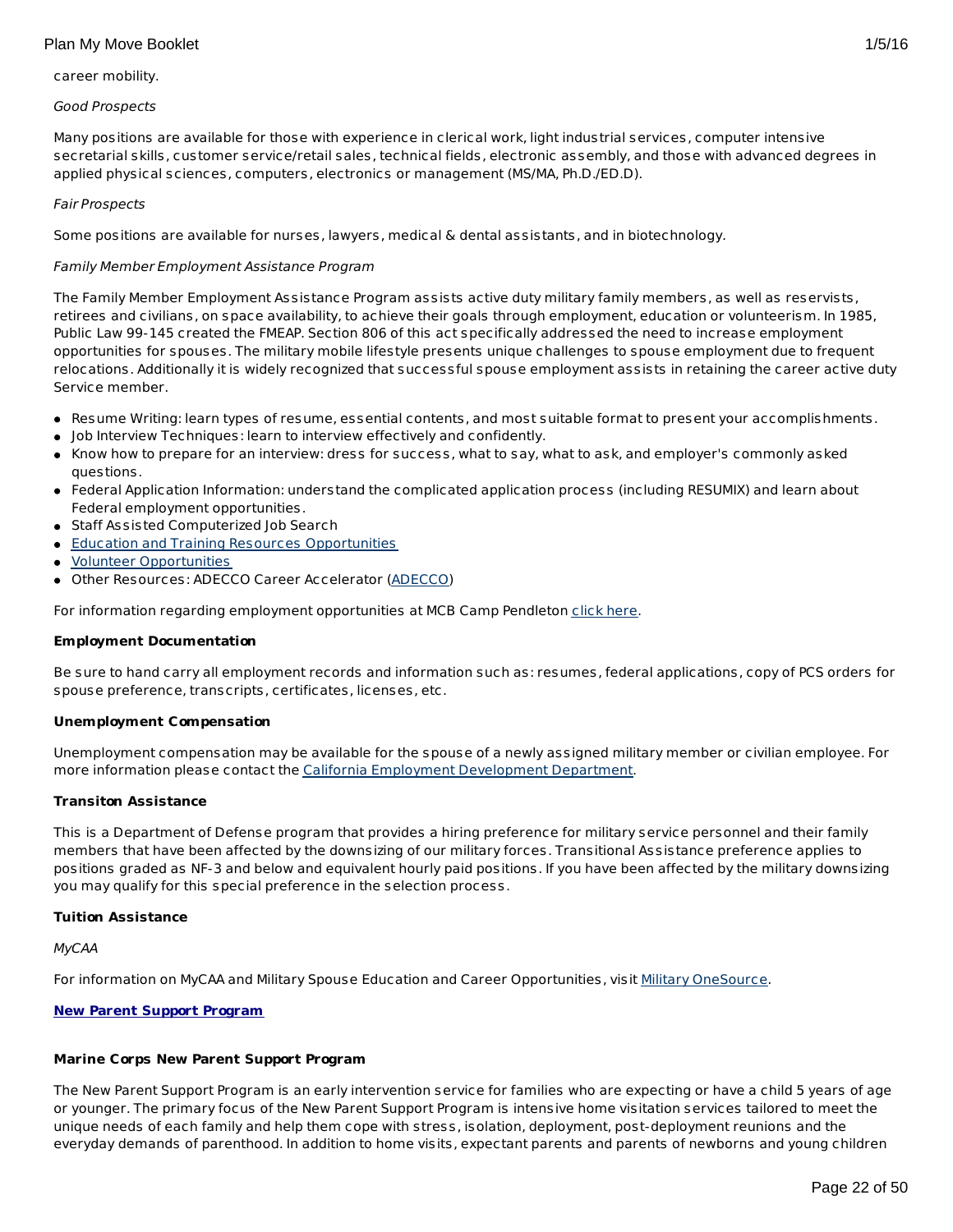can participate in a variety of programs, such as support groups and parenting classes designed to help parents learn new parenting skills and provide an optimal learning environment for their children. Confidential services also offer new and expecting parents the opportunity to express concerns and ask questions.

## **Program highlights**

These programs and services are available through the Marine Corps New Parent Support Program:

- **Baby Boot Camp** These classes provide new and expectant parents with an understanding of an infant's world and the basic skills necessary for loving, safe care. Classes include topics such as breastfeeding, bonding and attachment, and self-care.
- **Parenting classes** These classes provide hands-on parenting education to support healthy children and positive family relationships. Parenting topics include infant massage, newborn care and discipline.
- **Referrals** Assistance with information and referrals link families with appropriate military and community services.
- **Play morning** This interactive playgroup helps teach parents about developmentally appropriate play and helps children improve their social, cognitive and motor skills. Parents must provide signed documentation of their child's immunizations to participate.
- **Home visits** Parents receive education and support by a caring professional in the privacy of their home.

These services are available to families regardless of whether they live on or off the military installation.

## **Staff qualifications**

The New Parent Support Program is a professional team of licensed social workers, marriage and family therapists and registered nurses skilled in child development and sensitive to the challenges facing military families.

## **Eligibility**

Service members and their families stationed at or near a Marine Corps installation who are expecting a child or have a child under 6 years of age are eligible for all services, free of charge, offered by the New Parent Support Program.

## **Getting started**

Enrollment is easy. Just call the New Parent Support Program on your installation during regular business hours. Find the program through [MilitaryINSTALLATIONS](http://www.militaryinstallations.dod.mil/). Select New Parent Support Program and your installation from the drop-down menus.

## **Child and Youth Programs**

The Department of Defense takes great pride in the variety and quality of services provided to children and youth on installations worldwide. While the services provided may vary by location, the standards and quality of services are consistent and meet established regulations.

## **Child development centers**

Child development centers generally offer child care for children ages 6 weeks to 5 years. Care is available Monday through Friday, with some locations offering options, such as extended hours, weekend care and respite care. Child development centers vary in size and larger installations may operate multiple facilities. Programs are certified by the Department of Defense and accredited by a national accrediting body, such as the National [Association](http://www.naeyc.org/) for the Education of Young Children.

## **Family child care**

Children ages 2 weeks to 12 years may receive care in the private home of a certified care provider living in governmentowned or leased housing. Care may also be provided in a state-licensed home in the community. In-home child care is typically available weekdays and with additional care provided during evenings, weekends and flexible hourly care for shift work. Regulations limit the number of children who receive care at any one time to no more than six children under age 8 and no more than two children under age 2. Family child care providers must be certified to operate by the installation. Individual providers may voluntarily seek national accreditation from the National Association of Family Child Care.

## **School-age programs**

School-age programs provide care to children in kindergarten through sixth grade. Care is offered before and after school, during non-school days and summer vacations. School-age programs may be located in Department of Defense youth centers, child development centers or in other suitable facilities. All programs are certified by the Department of Defense and accredited by a national accrediting body, such as the Council on Accreditation.

## **Youth programs**

Dynamic programs for youth ages 5 through 18 years are provided in approximately 300 youth and teen program facilities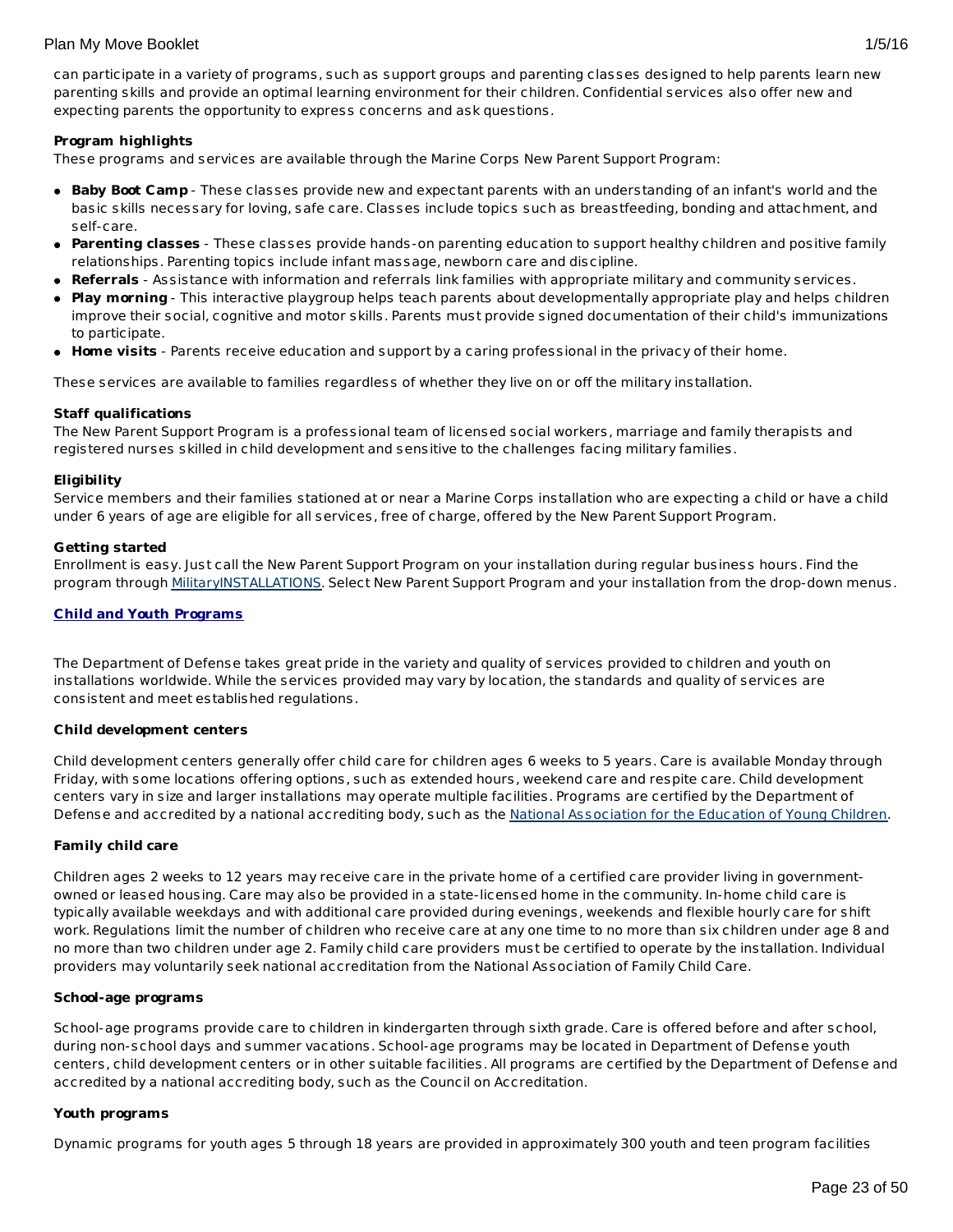worldwide. A wide variety of offerings includes activities in physical fitness and sports, the arts, life skills, career and volunteer opportunities. Installation programs may also collaborate with other youth-serving organizations, like the Boys & Girls Clubs of America and USDA/4-H programs.

# **Waiting lists**

Military families may be placed on a waiting list for child care when care is not available. Families may request child care through one of two processes:

- 1. Visit [MilitaryChildCare.com](https://militarychildcare.cnic.navy.mil/mcc-consumer/home/viewhome.action). The Department of Defense website for military families seeking child care provides access to military-operated child care options across all services. Families may search for and request care, manage their requests, and update their profile online, making it easier for them to find the child care they need.
- 2. Fill out DD Form 2606, Department of Defense Child [Development](http://www.dtic.mil/whs/directives/forms/eforms/dd2606.pdf) Program Request for Care Record and return it to the child development center, school-age care facility or resource and referral office on the installation.

## **Child Care**

# **Child Development Centers (CDC)**

## Eligibility

Child and Youth Programs (CYP) offers childcare for children six weeks through 12 years of age. Eligibility of services is extended to Active Duty Military, Department of Defense civilian personnel, Reservists on Active Duty or during inactive personnel training and DoD Contractors. All immunizations must be up to date prior to enrollment.

## Registration

To register, parents must provide:

- Child's shot records
- Sponsor's current Leave and Earnings Statement (LES)/pay stub Spouse's LES/paystub or current school paperwork that verifies the parent is a full-time student
- Power of Attorney if sponsor is deployed
- Family Care Plan or "Power of Attorney for Care of Children" is required (dual or single active duty)
- Sponsor must sign forms to complete registration Health Assessment Appt Date/Time (within 30 days of enrollment)
- $\bullet$  Inclusion Action Team (IAT) meeting, if child has special needs to include allergies.

## Costs

There is an annual registration fee of \$40.00 per child. Camp Pendleton CDC fees are due weekly. Weekly fees for full-time care are based on 10 hours of care per day. Fees include walking children to and from school. Fees are based on total family income. Income will be verified through the service member's most recent LES. Military income includes Base Pay, Basic Allowance for Subsistence and Basic Allowance for Housing. The spouse's most recent pay stub will be used to verify the income for non-military personnel. Reduced fees for second or subsequent children in families are not authorized. All fees are in effect as of November 2015.

## Programs Offered

Following is a list of programs offered and fees for each at the CDCs aboard Camp Pendleton:

- Full Day Childcare for ages 6 weeks to Pre-Kindergarten- \$58 to \$206 and due weekly
- Before/After School Care \$38 to \$190 and due weekly (prices vary with school district)
- 2 Day Enrichment Program \$12 to \$41 due weekly, 3 Day Enrichment Program \$17 to \$62 due weekly, 5 Day Enrichment Program - \$29 to \$103 due weekly
- Hourly Care \$6 per hour
- Drop in/ Hourly care is available at Fisher Children's Center (operated by the Armed Services YMCA)
- Family Child Care (FCC) \$58 to \$145 per week (subsidy rates for children under the age of 2 years)
- Fees for children over the age of two years are based on individual FCC provider contracts.

# Availability

Waiting time for infant spaces in the Child Development Centers can be as long as 12+ months. Family Child Care subsidy is available for children under two years of age. Care for children with special needs is offered for infants through school-age children. Rates are the same as those listed above. Children with special needs must be evaluated for appropriate placement and be registered with the Exceptional Family Member Program (EFMP).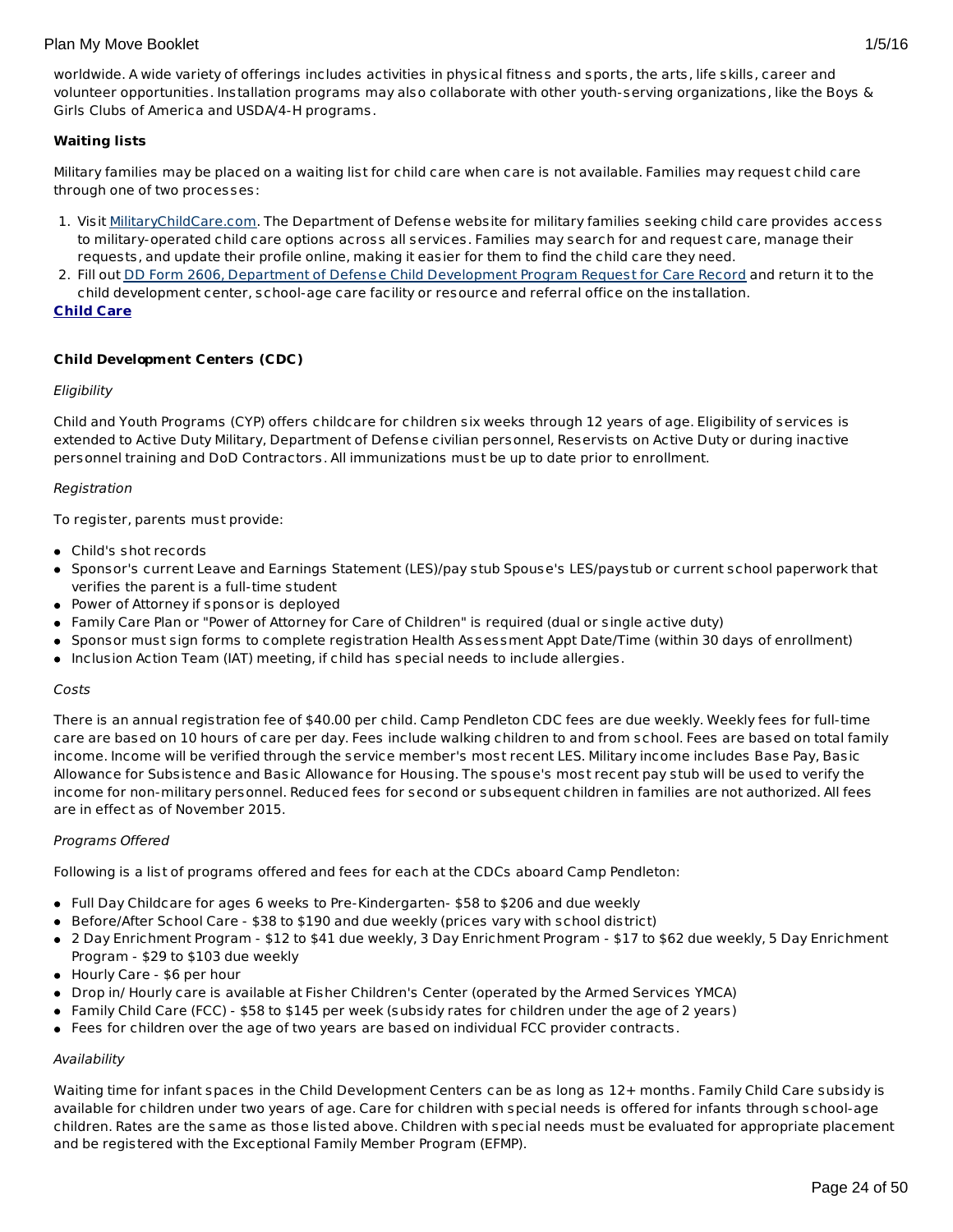#### <span id="page-24-0"></span>**Hours**

Hours of operation of the CDCs are Monday through Friday 6:00 a.m. - 6:00 p.m.

## Respite Care

Respite Care is designed to assist in providing temporary, short durations of rest for the EFM caregiver(s). Families assigned to the Camp Pendleton EFMP can receive up to 20 hours of respite care a month for a child categorized and level 3 or 4, 20 hours for an adult at level 4. Hourly reimbursement rates are determined by the assigned EFMP caseworker. Families may choose their own provider, and then submit their receipts to the Camp Pendleton EFMP office for reimbursement. Please contact the nearest EFMP office or your EFMP Case Worker to find out more about or apply for this benefit at (760) 725-5363

## **School Age Program**

The School-Age Care (SAC) Program serves four Elementary Schools aboard Camp Pendleton. The Marine Corps Community Services (MCCS) Child and Youth Programs (CYP) provides on-site before and after school child care for children in grades 1-6 at Stuart Mesa and Santa Margarita Elementary schools. Children attending North Terrace are walked to and from the Abby Reinke SAC and Youth Center. Children attending San Onofre Elementary school are walked to and from the San Onofre SAC and Youth center. Children attending Mary Faye Pendleton are bused to and from the San Luis Rey SAC program. Sites are open from 6:00 a.m. until school time and dismissal time until 6:00 p.m. In addition, full-day care is provided on school-inservice days, spring, winter and summer breaks. Arts and crafts, indoor and outdoor play, field trips, homework clubs and enrichment programs are featured. To obtain enrollment, access MilitaryChildCare.com. For further, contact CYTP Resource & Referral between the hours of 7:00 a.m. - 5:00 p.m at (760)725-9723 or (760)725-6104.

The Youth Centers aboard Camp Pendleton offers self-directed recreational programs for youth, ages 11-18, who are still in High School at four locations.

## **Family Child Care Program (FCC)**

All FCC Providers are licensed to provide care out of their homes located aboard Camp Pendleton. They offer a variety of services including full-time care, part-time care, hourly care and extended care.

All FCC providers accept subsidy until a child turns two years of age. Fees are negotiable between provider and patron when a parent does not qualify for subsidy or until the child turns two years of age. The Family Childcare (FCC) Program staff provides training, oversight, technical assistance and visit the family child care homes unannounced on a monthly basis. Access MilitaryChildCare.com for available providers.

## **Youth Services**

## **Youth Services**

Camp Pendleton Youth Centers offer a variety of planned group and individual activities for children between the ages of 11 to 18 years of age, who are still in school. Membership in all Children, Youth and Teen Programs (CYT) at the Youth Centers is offered to family members of military and civilian personnel aboard Camp Pendleton.

## Youth Centers on Installation

The Youth Programs operate three Youth Centers located in the DeLuz, Wire Mountain and San Onofre housing areas.

- DeLuz Youth Center is located in Building 14519T and can be reached at 760-725-5608.
- Wire Mountain Youth Center is located in Building 210017 and can be reached at 760-725-2102/2570.
- San Onofre Youth Center is located in Building 51570 and can be reached at 949-498-9166.

#### Programs Offered

Programs offered include teen leadership opportunities, field trips, camps during school breaks, dances and the popular annual Haunted House.

You may contact (CYTP) Resource and Referral, Building 13150, to find out more information regarding classes offered by the American Red Cross, such as the quarterly "Super-Sitter" Training Class for teens (12-17 years of age) who want to baby-sit on base. Also offered is First Aid and CPR training, as well as training in basic child care.

## **Youth Sponsorship Program**

Marine and Family Services' Relocation Assistance Program and Family Team Building Community Support (FTBCS) work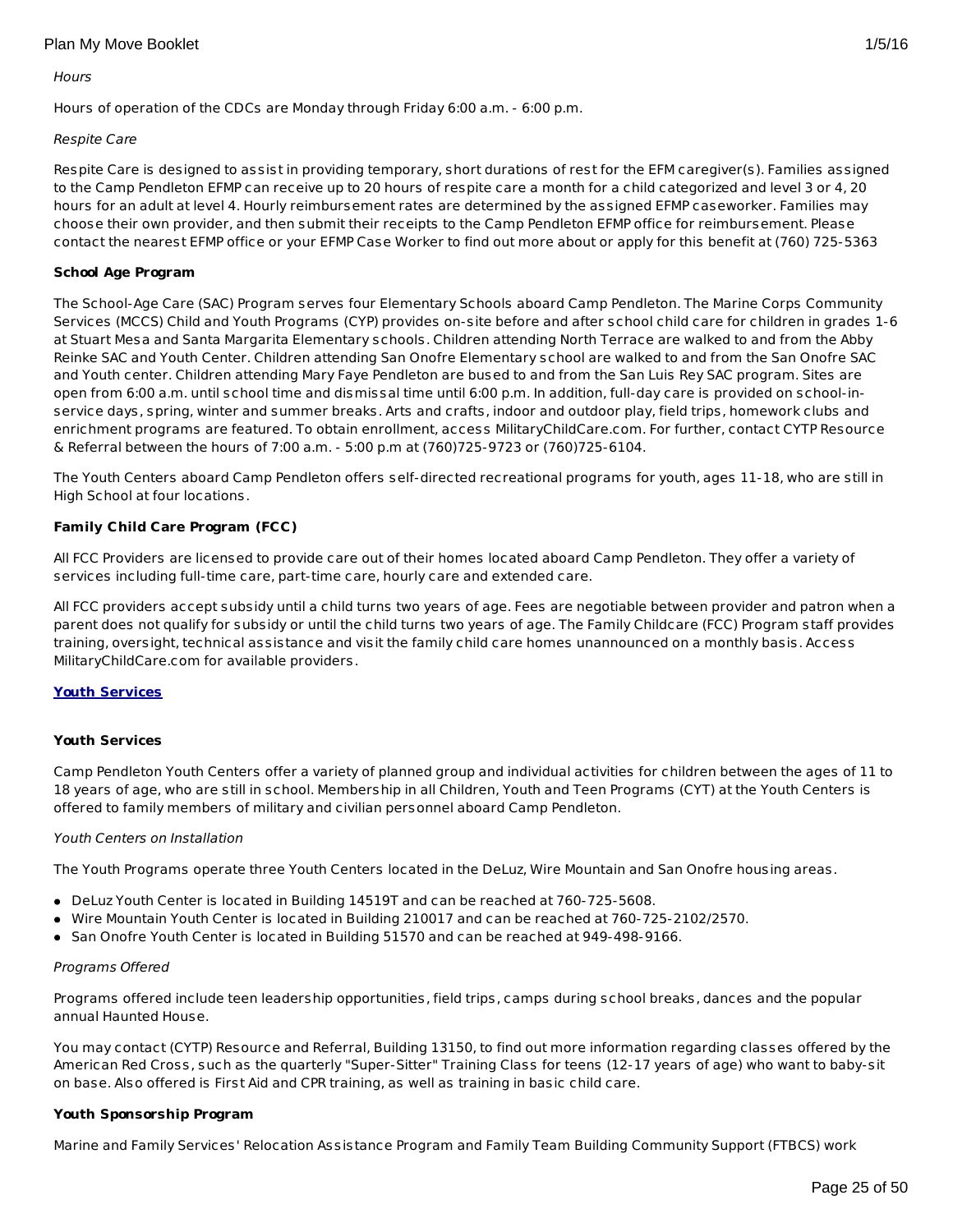The Youth Sponsorship Program helps youths moving to the Camp Pendleton area by matching them up with another ageappropriate youth presently living in the Camp Pendleton area. The youths correspond in order to find out exactly what to expect upon their arrival at Camp Pendleton.

To obtain a Youth Sponsor, you may use the toll-free line 1-800-253-1624, or contact the Relocation Assistance Program directly.

## **Youth Religious Programs**

For youth based religious programs [click](http://www.pendleton.usmc.mil/chaplain/HWFlyer.pdf) here.

## **Family Center**

## **Programs and services**

As a gateway to the resources you need, the Military and Family Support Center provides information, support and services to help you balance the demands of military life. The Military and Family Support Center is one part of the overall Family Readiness System, which is the network of agencies, programs, services, partnerships and individuals that supports your personal and family life readiness, mobilization and deployment readiness, and mobility and economic readiness. It should be one of your first stops once you arrive at a new installation. The programs and services are a key resource for you and your family. They include:

- **Deployment support** assists you and your family during all phases of the deployment cycle, providing workshops and services to help meet the challenges of deployment, as well as information and referral to deployment-related resources. Services include education briefings for deploying members and families, support services, morale calls and servicespecific programs.
- **Relocation assistance** provides an array services to meet your moving needs. Relocation services include, but are not limited to, relocation workshops that help you prepare for a move, information on installations and communities worldwide and, where offered, a loan closet for basic household items. Relocation assistance also includes assistance with in-transit emergencies. Military and Family Support Centers work with other installation agencies to keep relocation information current, timely and relevant to allow you to make informed decisions and ensure you experience a smooth and successful move.
- **Personal financial management** provides information, education and one-on-one financial counseling to assist you and your family in maintaining your financial readiness. Services are designed to address money management issues throughout your active-duty lifecycle and into retirement. Financial readiness educational opportunities range from basic planning to long-term investing.
- **Employment assistance** offers comprehensive information, tools and resources to support career exploration, training and licensing, and employment readiness. Military and Family Support Centers may offer career counseling, local labor market information, trend tracking, skills and interests identification, job bank referrals and resources for selfemployment.
- **Family life education** provides information and education to assist you and your family in developing resilience skills that can help as you navigate your mobile military lives.
- **Information and Referral** can assist you in identifying and clarifying needs to determine appropriate forms of assistance and in locating services and programs available both on and off your installation.
- **The Transition Assistance Program** prepares separating, retiring and demobilizing service members (and their families) with the information, skills and knowledge necessary for a successful transition from military to civilian life. The first step in your transition process is to complete the congressionally mandated pre-separation counseling session, which furnishes detailed information on the various benefits and services available.

Military and Family Support Centers may provide other services, such as counseling and family advocacy. Services vary by location.

## **Financial Assistance**

## **Cost of Living**

San Diego County/The City of Oceanside is a high-cost area with the high cost of housing being at the top of the list. Do come financially prepared! Bring enough money to cover expenses such as food, rent deposits, and temporary lodging, whether it is on base or off base, and for which you will be reimbursed when you settle your travel claim with Disbursing. For money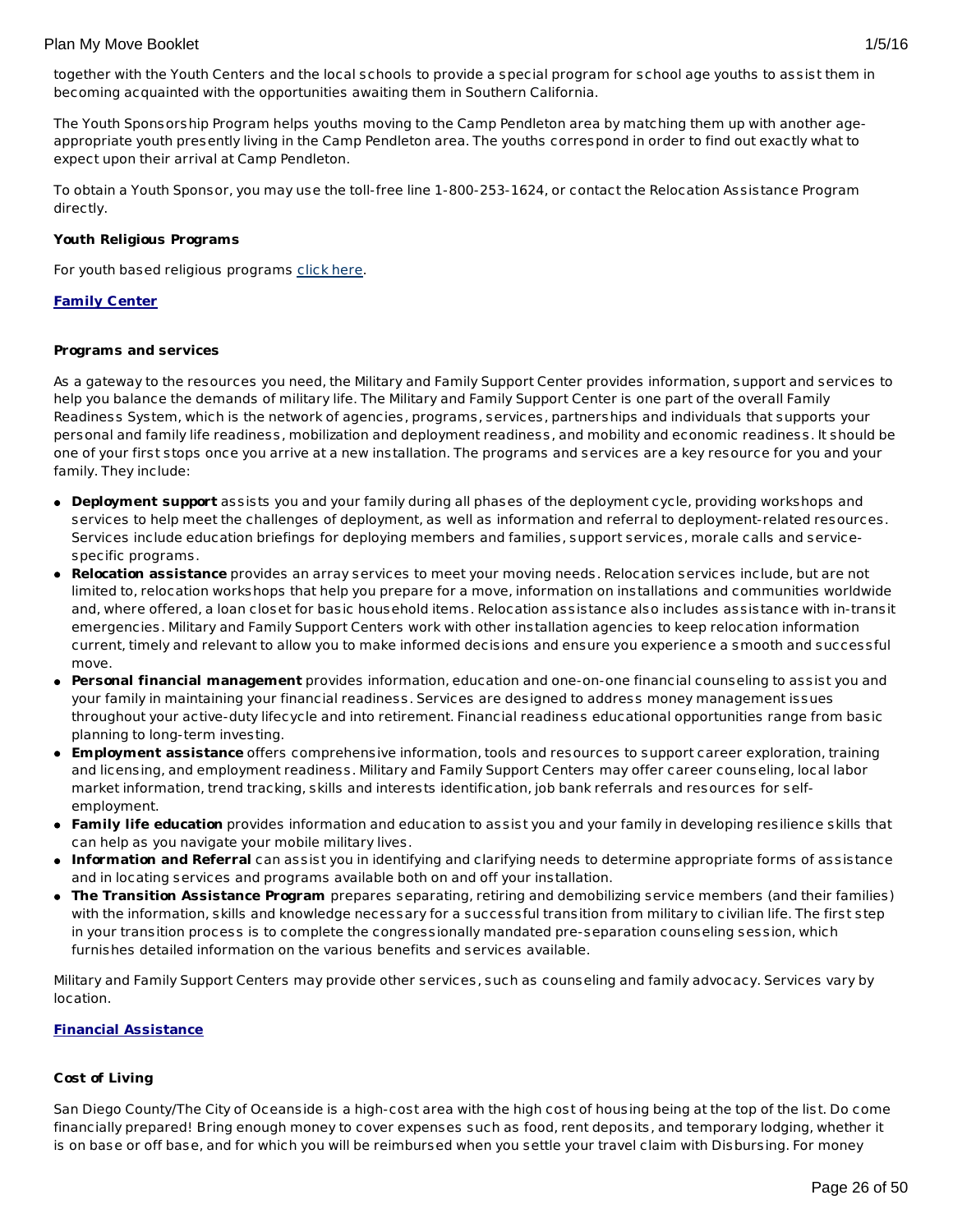related issues, you can make an appointment with the Personal Financial Management Specialists at Marine & Family Programs or see a budget counselor at the Navy/Marine Corps Relief Society.

Average Monthly Cost Of Living for Camp Pendleton and the local community. For Families with Children in Oceanside, CA is \$276. By comparison, the average monthly cost of House & Home for Families with Children in the U.S is \$535. This includes utilities/home maintenance.

| COST OF LIVING | San Diego, California | United States |
|----------------|-----------------------|---------------|
| Overall        | 164                   | 1100          |
| Grocery        | 112.1                 | 1100          |
| Health         | 112                   | 1100          |
| Housing        | 278                   | 100           |
| Utilities      | 110                   | 1100          |
| Transportation | 113                   | 1100          |
| Miscellaneous  | 107                   | 100           |

For information regarding Temporary Lodging click here.

## **Car Insurance**

The minimum liability insurance required in California for private passenger cars is \$35,000; it's broken down like this:

- \$15,000 for injury or death of one person
- \$30,000 for injury or death of more than one person
- \$5,000 for damage to property

It's easy to remember these as "15/30/5."

This is the absolute minimum you can get and still drive your car, and most people buy more coverage than this. Your insurer may recommend coverage in the range of 100/300/100.

## **Personal Finacial Mangement Program**

Most people are so busy with day-to-day living and do not take the time to acquire the financial education necessary to secure a better and more prosperous future.

Marine & Family Programs, Personal & Professional Development Branch, P&PD, Personal Financial Management Program offers financial guidance to those experiencing money management difficulties or for those who wish to be in control of their finances or looking how to invest for the future. Financial Planning Seminars and workshops are being offered bi-weekly.

Financial counseling is available to individuals, couples, and groups. Topics discussed range from check book balancing and basic budgeting to home buying and selling and investments. Educational workshops cover topics such as:

Developing A Spending Plan - (Basic Budgeting, personal savings plan, paying bills on time)

Tackling Debt - (The consequences of not paying debts, effects of bankruptcy)

Basic Banking - (Reading LES, selecting a bank, types of checking and saving accounts)

Credit Management - (How to establish credit, choose credit cards, APR and finance charges)

Ethical Financial Behavior - (Determining the difference between WANT & NEED)

Car Buying Maneuvers - (Buying vs. leasing, how much monthly cost of new or used vehicle can you afford?)

Home Buying Preparation - (Appraisals, mortgages, financing, and escrow)

Participants can empower themselves for a better financial future by attending these seminars and applying the financial keys introduced during these workshops.

Contact Marine & Family Programs' Personal Financial Management Specialists for an appointment, or to arrange for group counseling, or for Financial Fitness "Train the Trainer" for Command Financial Specialists (CFS) or for Corporal for Financial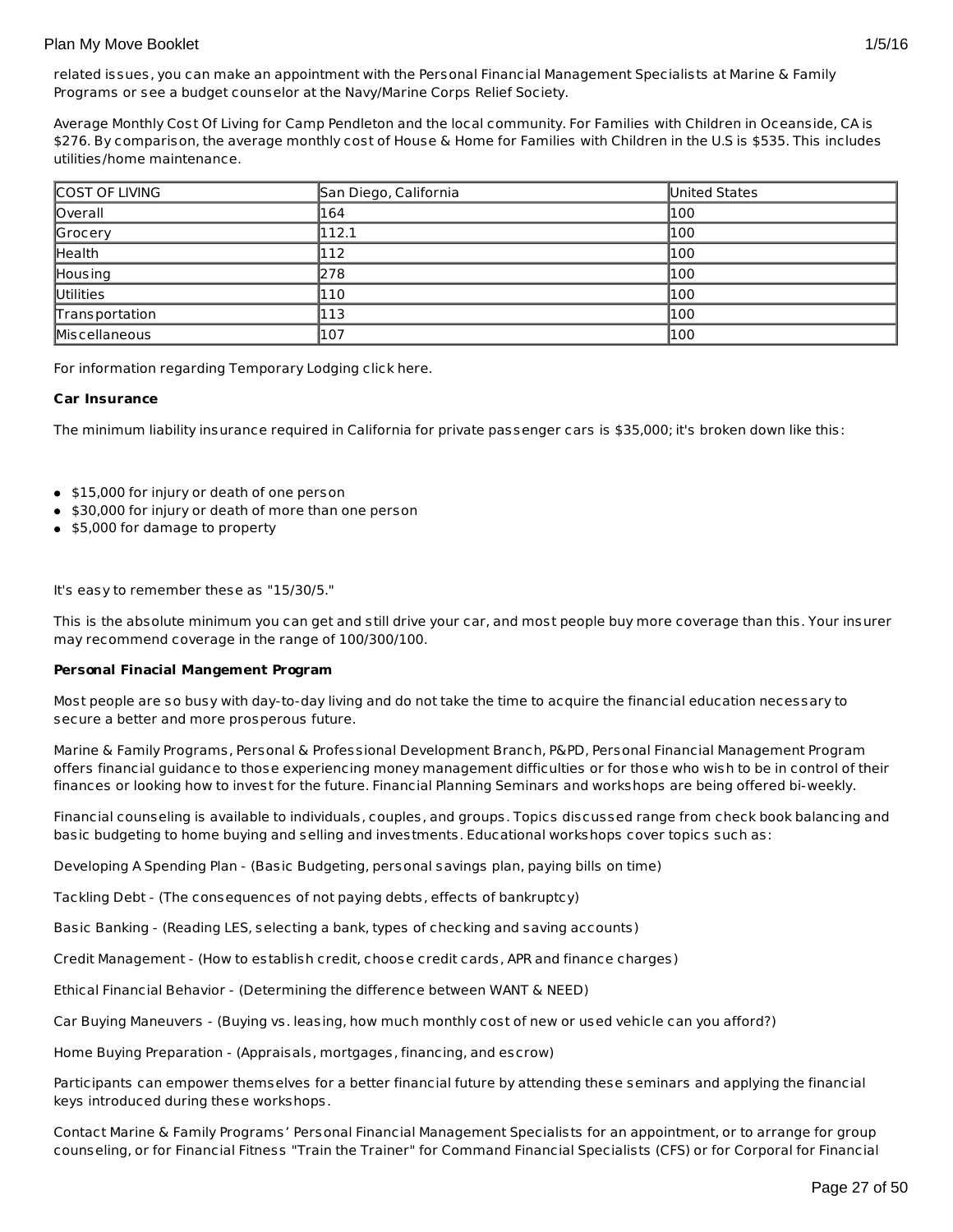Fitness training.

## **Advance Pay**

The purpose of advance pay is to give funds to a member to meet extraordinary expenses incident to a Permanent Change of Station (PCS). It is intended to assist with the out-of-pocket expenses, not typical of day-to-day military living, that precede or exceed reimbursements incurred in a member Â's change of duty locations.

An advance of pay is not authorized for the specific out-of-pocket expenses covered by advances of other allowances and entitlements, if those advances are used (to include travel allowances and per diem, overseas station housing allowance, basic allowance for housing, and dislocation allowance). The member's commander has a responsibility to ensure that an advance of pay is used only to help with the financial burden of a PCS.

A member may be paid an advance of basic pay not to exceed 3 months less deductions. Service members are normally required to pay this advance back, in the form of a deduction in pay over a twelve month period.

If you are facing a PCS move be sure to contact your pay office to determine if you will benefit from an advance on your pay

## **Legal Assistance**

## **Legal Services**

Base Legal provides free attorney and paralegal assistance to uniformed service members, their family members and dependents, retirees and other eligible clients regarding personal legal matters. "Family members" or "dependents" are those persons identified in the sponsor's service record and/or who possess a valid United States Uniformed Services Identification and Privilege Card. Legal Assistance attorneys are available to assist clients with step-parent adoption, child support, consumer problems, contracts, debt and credit problems, immigration advice, wills, living wills, name changes, marital separation agreements, and spousal support.

There are three locations for Legal Representation, the Base Legal Offices in Building 22161, Building 22163, and a satellite location (North) in Building 53435. Each office offers various legal services:

- 1. The main Legal Office in Bldg 22161 handles adoptions and divorces by appointment only. Appointments are scheduled one week in advance by calling on Friday mornings at 7:30 am. Wills, Power of Attorney, Guardianship and name changes may be accomplished on a walk-in basis at the same location.
- 2. The Legal Office at Bldg 22163 offers walk-in for NJP and general counseling on Mondays, Wednesdays, and Fridays at 7:30 am.
- 3. Legal Representation at building 53435 (Camp Horno) has NJP and general counseling available on Tuesdays and Thursdays.

When visiting any base legal office, please bring with you your SRB, a copy of the Right Acknowledgment Form, a copy of UPB, and any documentary evidence.

## Walk in Hours

Tuesday and Thursday 7:00 a.m. mornings only. First come, first serve basis. Line begins forming at 6:30 a.m. Note: Bring all documentation relating to your case with you to your walk-in session. If you do not have the necessary documents on hand, an attorney may not be able to assist you.

Services available during walk-in hours**:**

- Consumer Law Issues (credit card debt, identity theft, car loans, foreclosures, car contracts, etc.)
- Contract Disputes
- Landlord/Tenant Disputes
- Review of Contracts (e.g., to purchase a car)
- Non-Support Issues
- **•** Family Law Issues

## Citizenship and Immigration Hours

Citizenship (if you are already a permanent resident)/Immigration (if you are seeking to become a permanent resident)

- $\bullet$  Monday: 9:00 11:00 a.m., 1:00 3:30 p.m. Citizenship (walk-ins)
- Tuesday: 9:00 11:00 a.m., 1:00 3:30 p.m. Citizenship (walk-ins)
- Wednesday: 8:00 11:00 a.m. Immigration (walk-ins)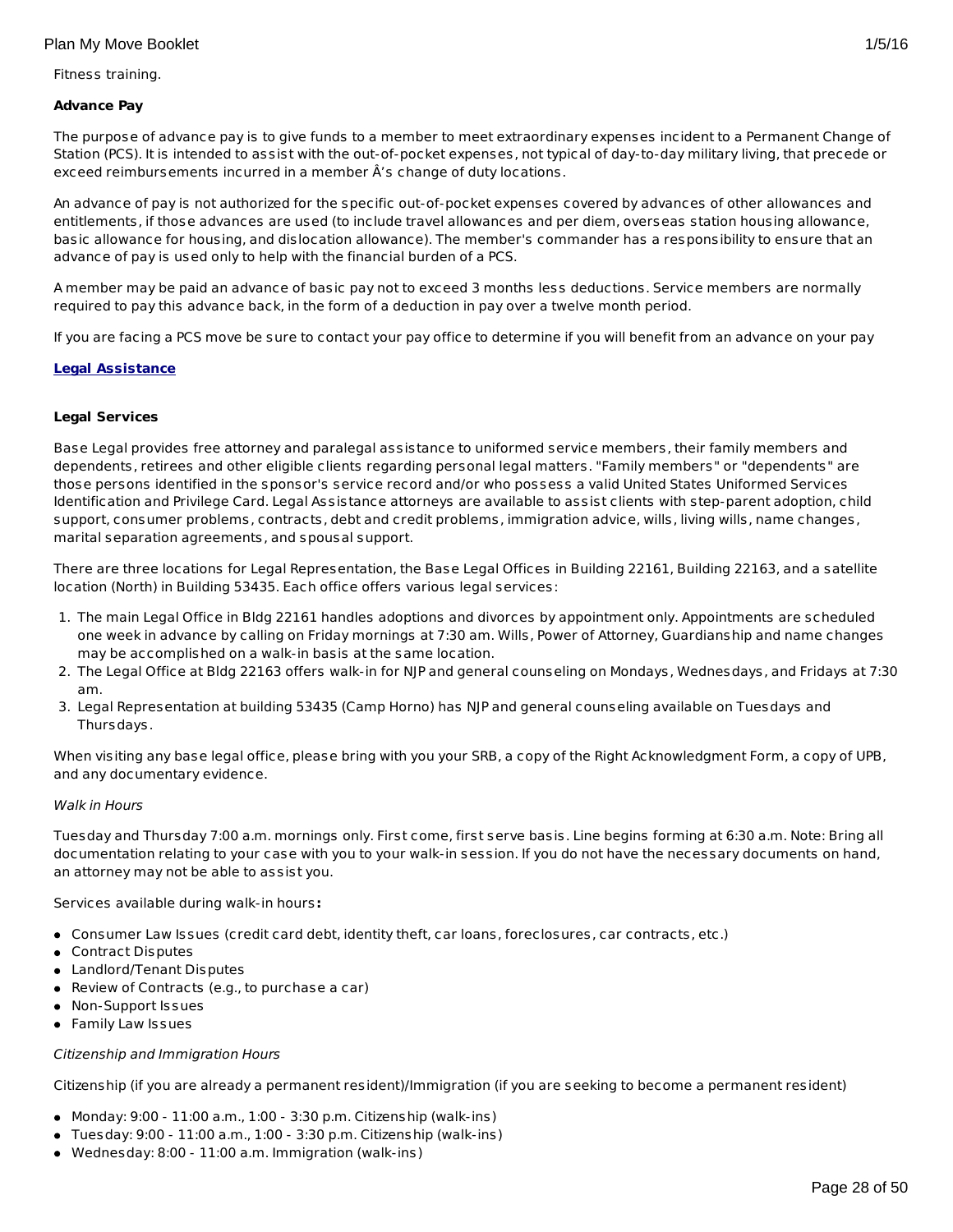- Wednesday: 2:00 -3:30 p.m. Citizenship brief
- Thursday: 9:00 11:00 a.m., 1:00 3:00 p.m. Immigration (appointments only)

Matters handled by appointment only:

- Adoptions
- Divorces / Dissolutions
- Detailed Wills / Advance Medical Directives
- Name Changes
- Immigration (with the exception of our walk-in hours on Wednesday morning)

Appointments are scheduled the week prior on Friday mornings. Appointments can be scheduled in person at 7:00 a.m. on Fridays for the following week. Appointments are scheduled for Tuesday, Wednesday and Thursday afternoons at 1:00 p.m., 2:00 p.m. and 3:00 p.m.

## Power of Attorney

Powers of Attorney may be picked up and prepared at our office on Monday- Friday, 8:00 - 11:00 a.m. and 1:00 - 4:30 p.m.

## Notary Republic Hours

Monday- Friday 8:00 - 11:00 a.m. and 1:00 - 4:30 p.m.

## **Deployment Support**

## **Family Deployment Support**

Marine & Family Services' Marine Corps Family Team Building (MCFTB) programs enhance unit readiness by providing quality educational programs to deploying and returning troops building confident military families.

## Pre-Deployment Brief

Topics covered include: MCFTB programs, financial planning and emergencies, Powers of Attorney, legal, personal preparation, spouse relocation, TriCare, preparing children and loved ones, family care plans, deployment stress and the Combat Operational Stress Continuum, American Red Cross, Postal, Communication, Military OneSource and CACO (optional). This brief is for both Single and Married Marines and Sailors and is facilitated on a unit specific basis 30-60 days before a deployment. Family Readiness Officers or members of a Command Team can call to schedule a brief with an RDST.

## Warrior Kids Workshops

This series is for kids ages 5-12 whose parent has already deployed. Each workshop within the series will touch topics focused on expressing emotion, staying connected and preparing for the homecoming. This series is offered base-wide only.

# Kids and Deployment Ages 5-12

These events are 90 minutes in length and will be facilitated by RDST and FOCUS Project. The target audiences for this workshop are children and their remain behind parent at the beginning of the deployment cycle. This workshop is split, with parents receiving a workshop in one room, while the children receive a "kids" version in a separate room. The last 30 minutes of this workshop brings parents and kids together for a team building exercise. This workshop is offered base-wide only and childcare will be offered for children 4 and under.

## In the Midst Ages 5-12

These events are 2 hours in length and will be facilitated by the RDST and FOCUS Project. The target audience for this workshop are children ages 5-12 "in the midst" of a deployment. This fun event will feature a short FOCUS workshop as well as 3 venues or "stations" for the kids to create and complete projects and activities. This workshop is offered base-wide only and childcare will not be provided for this event, as the parents do not attend

## L.I.N.K.S. (Lifestyle, Insights, Networking, Knowledge & Skills)

Provides basic training introducing participants, especially new spouses, to the Marine Corps and to effective coping skills for meeting its challenges.

## KVN (Key Volunteer Network)

Strengthens unit communities through family readiness education. This is a very effective support system of experienced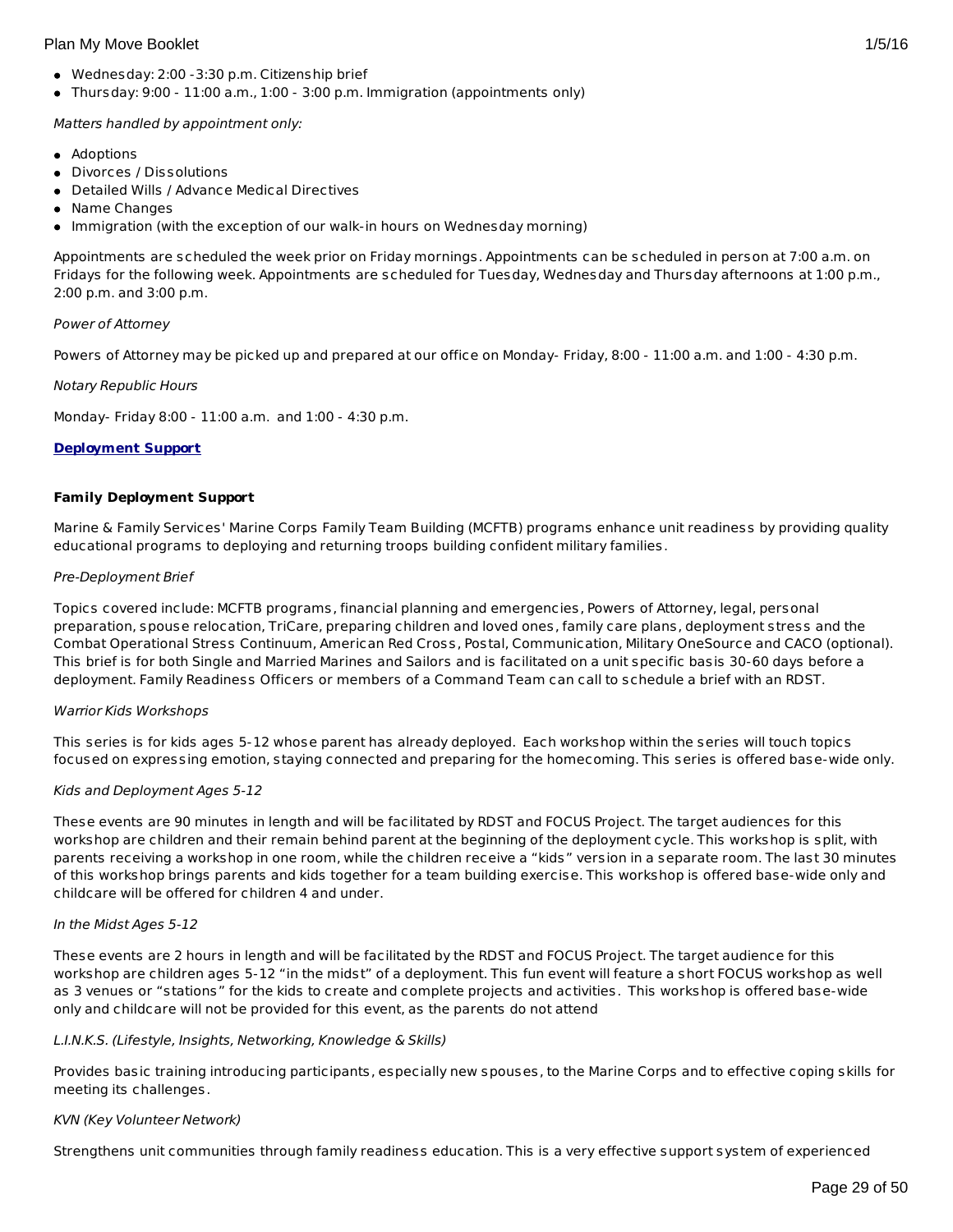military spouses making themselves available to help spouses who are new to the military and the Marine Corps. Key Volunteers serve as command representatives to establish and maintain contact with all unit families. They provide a family communication, referral and support network. Initially developed as a deployment program, the Key Volunteer Network functions as a standing program. To find out more about the Key Volunteer Network in your command, contact your unit's Family Readiness Officer (FRO) or the Chaplain.

## DRS (Deployment & Readiness Support)

Provides tools for personal & family readiness. DRS enhances unit readiness by delivering mobile family education programs to all ages. DRS provides information and assistance to families involved in separations due to deployment. Provided are:

- 1. Readiness Training
- 2. Pre-Deployment Briefs
- 3. Family Readiness and Deployment Support
- 4. Family Day Support
- 5. Children Activities and Puppet Shows
- 6. Return and Reunion Workshops

Designed specifically for Marines, Sailors and families, these programs increase their awareness of relevant readiness issues, while offering individuals coping skills and ideas to build a healthy family.

## **Health Care - Overview**

## **Moving With TRICARE**

Whether moving stateside or overseas, active duty families can now switch their TRICARE Prime enrollment by phone! Before you start your move, contact your losing TRICARE health care contractor to see if you need to switch to a new region. TRICARE does the rest! You must update DEERS (Defense Enrollment Eligibility Reporting System) with your new address so you do not have any disruptions in service and your enrollment moves with you. Get contact information, and more TRICARE [moving](http://www.tricare.mil/moving) tips on the TRICARE website.

Your [TRICARE](http://www.tricare.mil/) coverage is completely portable-meaning it moves with you. You are covered worldwide-both in-transit to your new duty location and once you arrive-but depending on where you go, you may use a different TRICARE health plan option. Additionally, you may have different enrollment steps depending on which health plan option is available in your new area.

## When Enrolled in a TRICARE Prime Option

The TRICARE Prime options include TRICARE Prime and TRICARE Prime Remote for stateside and TRICARE Prime Overseas and TRICARE Prime Remote Overseas for overseas. Follow these simple steps to set-up Prime coverage in your new location without a break in coverage.

- 1. Do not disenroll from your TRICARE Prime option before you move.
- 2. Call your losing contractor and provide information about your upcoming move; new duty station, expected date of arrival, cell phone number, valid email address, and eligible family members moving to the new location.
- 3. Your losing contractor passes the information along to your new contractor.
- 4. Within five days of your anticipated arrival, your new contractor will try to call/contact you to confirm your arrival and enrollment choices.
- 5. Once you agree to the transfer, the process is complete. It could take up to four days, but you never lose TRICAREPrime/Prime Remote coverage.

There are other ways to set-up Prime in your new area:

- 1. Before moving, visit your local TRICARE Service Center to complete an enrollment change form.
- 2. Go online and set-up your new enrollment via the **[Beneficiary](https://www.dmdc.osd.mil/appj/bwe/indexAction.do;jsessionid=7962ecfc6b86dfb33476ab70607f4835a6bef5c6f4af875ca0a4ac0a6b3b2fe3) Web Enrollment website**.
- 3. Download and complete a TRICARE Prime [Enrollment](http://www.tricare.mil/Forms/Enrollment/Prime.aspx) Application and PCM Change Form. Mail it to the new contractor or drop it at a local TRICARE Service Center.
- 4. Enroll when you in-process at your new duty station.

Enrollment and assignment of a new primary care manager (PCM) should occur within 30 days when moving within the same region, a new region or overseas.

Update your personal information in the Defense [Enrollment](https://www.dmdc.osd.mil/self_service/rapids/unauthenticated;jsessionid=5DgBRmXRqGc3NBSmDVTbTrDzTH3Pcz9QSnKjGsXnGSYnw3n5gGHL!-250999068?execution=e1s1) Eligibility Reporting System (DEERS) immediately, as your new location reflected in DEERS is the key to transferring enrollment.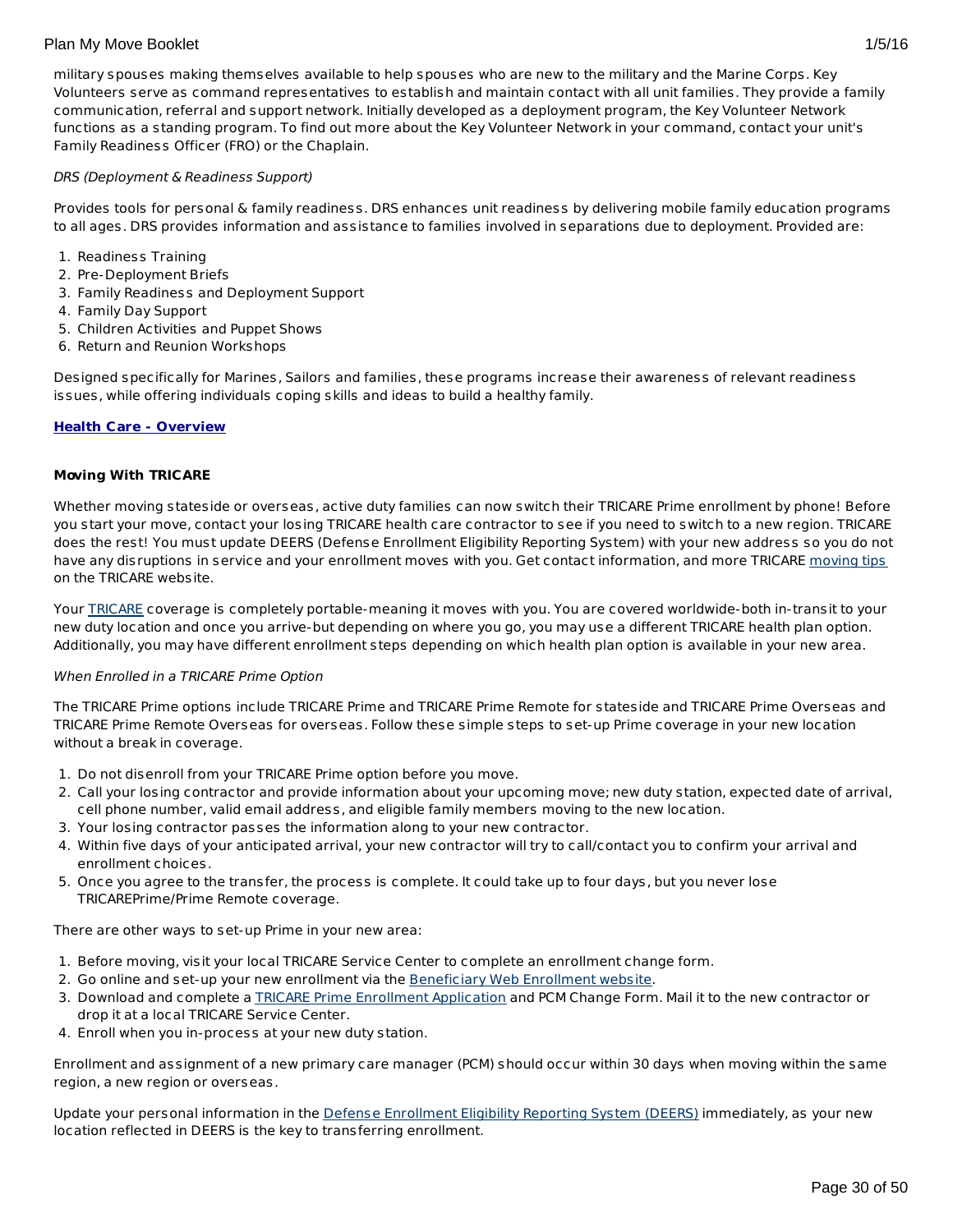Where you are moving determines which Prime option is available.

## **Prime Options in the United States**

## TRICARE Prime

TRICARE Prime is offered in Prime Service Areas-geographic areas typically located around a military treatment facilitythroughout the country.

## **TRICARE Prime Remote**

In non-Prime service areas, which are generally 60 minutes (one hour) drive-time or 50 miles from the nearest MTF, TRICARE offers TRICARE Prime Remote. Enrollment is normally with a network provider when available; otherwise, enrollment is with a TRICARE authorized provider who manages all of your care. Any TRICARE-eligible family members living with you in a TRICARE Prime Remote area can enroll in TRICARE Prime Remote for active duty family members. Be sure to include them on the enrollment form.

| <b>TRICARE</b> | <b>Managed Care Support Partner</b>       | <b>Call Toll-Free</b> | Website                         |
|----------------|-------------------------------------------|-----------------------|---------------------------------|
| Region         |                                           |                       |                                 |
| <b>North</b>   | Health Net Federal Services, Inc.         | 1877-874-2273         | Iwww.hnfs.com                   |
| South          | Humana Military Healthcare Services, Inc. | 1800-444-5445         | www.humana-military.com         |
| <b>l</b> West  | UnitedHealthcare Military & Veterans      | 1877-988-9378         | http://www.uhcmilitarywest.com/ |

## **Prime Options Outside the United States**

## TRICARE Prime Overseas (TOP)/TRICARE Prime Remote Overseas

TRICARE Prime Remote Overseas is a Prime option offered in designated remote overseas locations. Command-sponsored family members who reside with you are eligible for TRICARE Prime Overseas. Be sure to include all family members who wish to use TRICARE Prime Overseas.

Before you move to another overseas area or to an area within the United States, contact the nearest TRICARE Service Center or managed care contractor for assistance.

| <b>TRICARE - Eurasia - Africa</b>                                                                                                                                                                 | <b>TRICARE - Latin America and Canada</b>                                                                                                                                                               | <b>TRICARE - Pacific</b>                                                                                                                                                                                                                                                                                                                               |
|---------------------------------------------------------------------------------------------------------------------------------------------------------------------------------------------------|---------------------------------------------------------------------------------------------------------------------------------------------------------------------------------------------------------|--------------------------------------------------------------------------------------------------------------------------------------------------------------------------------------------------------------------------------------------------------------------------------------------------------------------------------------------------------|
| <b>TOP Regional Call Center (1)</b><br>+44-20-8762-8384<br>1-877-678-1207<br>(Toll-free from the U.S.)<br>http://www.tricare-overseas.com/<br><b>Medical Assistance (2)</b><br>$+44-20-8762-8133$ | <b>TOP Regional Call Center (1)</b><br>$+1 - 215 - 942 - 8393$<br>1-877-451-8659<br>(Toll-free from the U.S.)<br>http://www.tricare-overseas.com/<br><b>Medical Assistance (2)</b><br>$+1-215-942-8320$ | <b>TOP Regional Call Center (1)</b><br>Singapore: +65-6339-2676<br>1-877-678-1208<br>(Toll-free from the U.S.)<br>http://www.tricare-overseas.com/<br>Sydney: +61-9273-2710<br>1-877-678-1209<br>(Toll-free from the U.S.)<br>http://www.tricare-overseas.com/<br><b>Medical Assistance (2)</b><br>Singapore: +65-6338-9277<br>Sydney: +61-2-9273-2760 |
| <b>TRICARE Area Office</b><br>$+49-6302-67-6314$<br>314-496-6314 (DSN)<br>Toll Free: 1-888-777-8343, option #1<br>teoweb@europe.tricare.osd.mil                                                   | <b>TRICARE Area Office</b><br>$+1-210-292-8520$<br>312-554-8520 (DSN)<br>Toll Free: 1-888-777-8343 option #3<br>taoloc@tma.osd.mil                                                                      | <b>TRICARE Area Office</b><br>$+81-6117-43-2036$<br>315-643-2036 (DSN)<br>Toll Free (If calling from U.S.):<br>Singapore: 1-877-678-1208<br>Sydney: 1-877-678-1209<br>tpao.csc@med.navv.mil                                                                                                                                                            |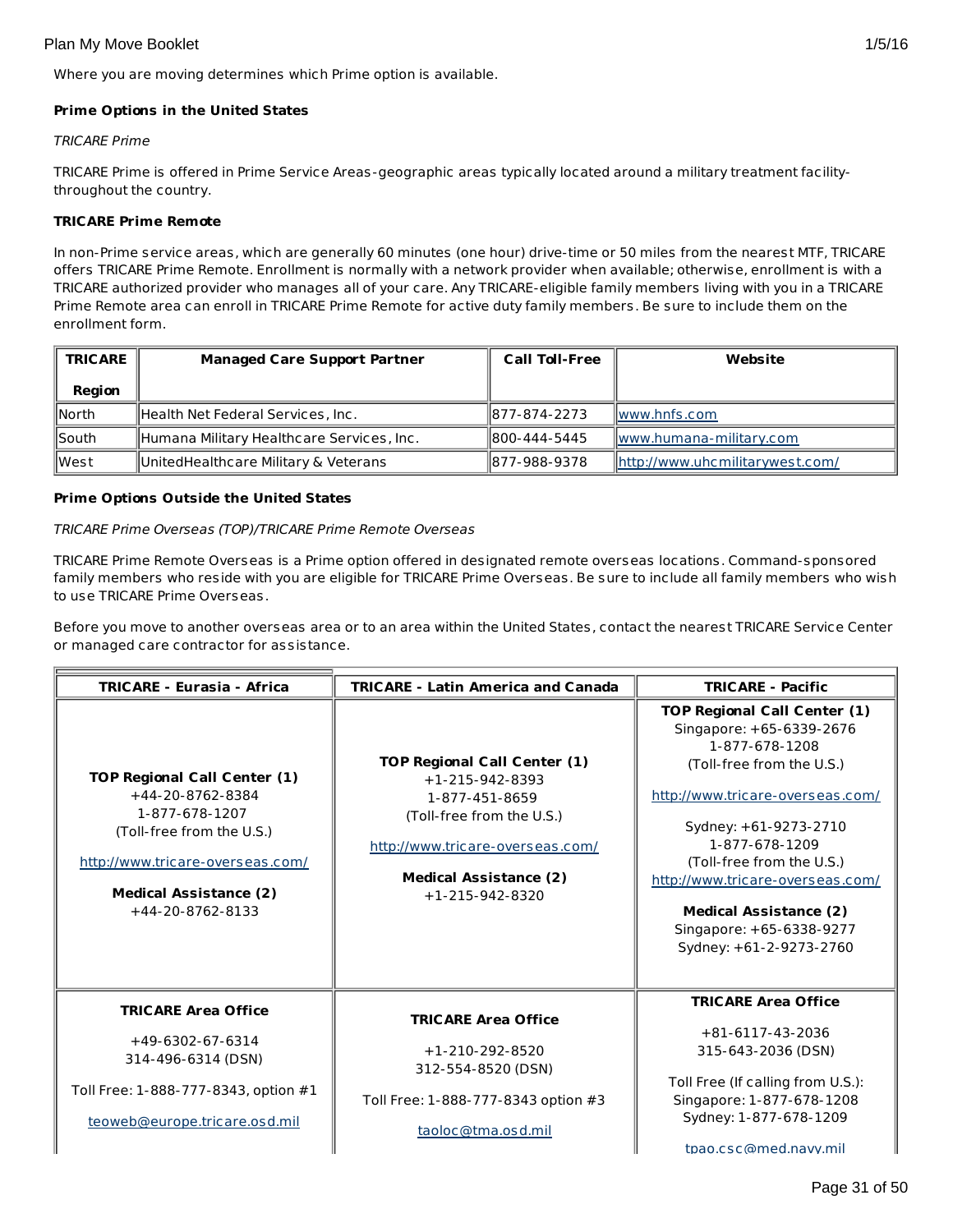| www.tricare.mil/eurasiaafrica     | www.tricare.mil/tlac              | http://www.tricare.mil/pacific    |  |  |
|-----------------------------------|-----------------------------------|-----------------------------------|--|--|
| <b>Health Care Claims</b>         | <b>Health Care Claims</b>         | <b>Health Care Claims</b>         |  |  |
| (Active Duty)                     | (Active Duty)                     | (Active Duty)                     |  |  |
| <b>TRICARE Active Duty Claims</b> | <b>TRICARE Active Duty Claims</b> | <b>TRICARE Active Duty Claims</b> |  |  |
| PO Box 7968                       | P.O. Box 7968                     | PO Box 7968                       |  |  |
| Madison, WI 53707-7968 USA        | Madison WI 53707-7968 USA         | Madison, WI 53707-7968 USA        |  |  |
| <b>Health Care Claims</b>         | <b>Health Care Claims</b>         | <b>Health Care Claims</b>         |  |  |
| (Non-active duty)                 | (Non-active duty)                 | (Non-active duty)                 |  |  |
| <b>TRICARE Overseas Program</b>   | <b>TRICARE Overseas Program</b>   | <b>TRICARE Overseas Program</b>   |  |  |
| P.O. Box 8976                     | PO Box 7985                       | PO Box 7985                       |  |  |
| Madison, WI 53708-8976 USA        | Madison, WI 53707-7985 USA        | Madison, WI 53707-7985 USA        |  |  |

(1) For toll-free numbers contact www.tricare-overseas.com

(2) Only call Medical Assistance numbers to coordinate overseas emergency care

# **When Using TRICARE Standard and Extra**

TRICARE Standard and Extra are available to family members only. Active duty service members are required to enroll in one of the Prime options described above.

TRICARE Standard and Extra are available throughout the United States and enrollment is not required. Any eligible active duty family member who is registered in DEERS may use these programs by seeing any network (Extra) or non-network TRICARE authorized provider. In areas outside of the United States, active duty family members who do not want to use a Prime option may use TRICARE Standard Overseas by seeing qualified host nation providers.

If you are already using TRICARE Standard and Extra, moving is easy.

- 1. Once you arrive at your new location, update your personal information in the Defense Enrollment Eligibility Reporting System (DEERS) immediately.
- 2. Find TRICARE-authorized providers in your new area.

Here are a few things to remember about using TRICARE Standard and Extra in a new region

- In the U.S.: Visit your new regional contractor's website for a list of network providers. Remember, if you see network providers, you will be using the Extra option and pay lower cost shares.
- Outside of the U.S.: Contact International SOS or the MTF Service Center for help locating a qualified host nation provider. The TRICARE Extra option is not available in overseas areas.
- If you move to a new region, you will have a new claims address for submitting your TRICARE claims.
- Learn your new region's prior authorization requirements because these requirements can differ by region.

# **When Using TRICARE For Life**

TRICARE For Life-TRICARE's supplemental coverage for those who are eligible for Medicare **and have purchased Medicare Part B** - requires no enrollment and you will have a smooth transition when you move. TRICARE for Life contact information: WPS [TRICARE](https://www.tricare4u.com/apps-portal/tricareapps-app/static/) For Life, P.O. Box 7889, Madison, WI 53707-7889; 1-866-773-0404; TDD 1-866-773-0405.

- Once you arrive at your new location, update your personal information in the Defense Enrollment Eligibility Reporting System (DEERS) immediately.
- Find Medicare providers in your new area.
- Visit [Medicare's](http://www.medicare.gov/) website.

If you move overseas, your TRICARE For Life coverage may change depending on where you move. In U.S. Territories such as Guam, Puerto Rico and the U.S. Virgin Islands, TRICARE For Life coverage works the same as the stateside program. But, in all other overseas locations, TRICARE For Life Overseas works differently because Medicare does not provide coverage in most overseas locations. Therefore, TRICARE is the primary payer. You can get care from any host nation provider and may have to pay up front for care received. You will be responsible for TRICARE deductibles and cost shares.

Contact International SOS, or the TRICARE Area Office for the overseas area where you are moving, or the nearest American Embassy Health Unit for assistance finding a host nation provider.

# Note\*\*\* Active Duty and Active Duty Family Members are not required to purchase Medicare Part B until the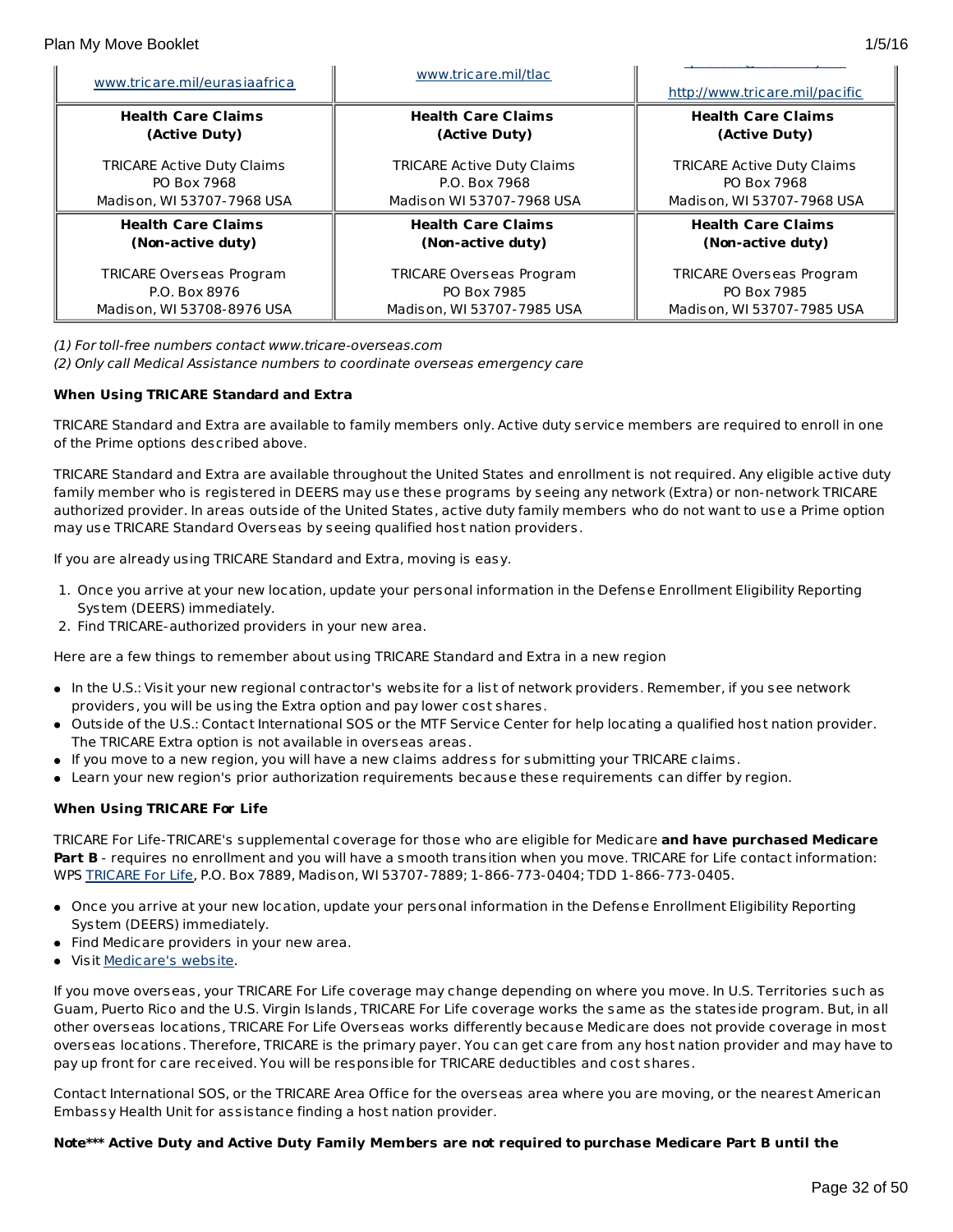# sponsor is ready to retire or during the special enrollment period. However, it is highly encouraged to purchase it **once eligible to avoid loss of TRICARE coverage.**

# **Getting Care Along the Way**

Routine Medical and Dental Care-Get it before you go.

Before you move, make sure you have received any routine medical or dental care you think you might need during the time you will be traveling. Or, delay the care until you get to your new duty location. Check supply of all prescription medications and get refills/new prescriptions until you can make an appointment with your new Primary Care Manager (PCM) at your new duty site.

## Emergency Care in the United States-Call 911 or go to the nearest emergency room.

TRICARE defines emergency care as medical services provided for a sudden or unexpected medical or psychiatric condition, or the sudden worsening of a chronic (ongoing) condition that is threatening to life, limb, or sight and needs immediate medical treatment, or which has painful symptoms that need immediate relief to stop suffering. If you are near a military treatment facility (MTF), you should go to the MTF or military dental treatment facility for emergency services. If you are seen in a civilian facility, contact your PCM or regional contractor within 24 hours.

## Urgent care in the United States-Coordinate with your PCM and/or regional contractor.

TRICARE defines urgent care as medical care for a condition that will not result in disability or death if not treated immediately but should be treated within 24 hours to avoid further complications. If you are in a Prime program, you must coordinate urgent care with your primary care manager and/or regional contractor before receiving the care. If you are in TRICARE Standard and Extra or TRICARE For Life, you can receive care as you normally would. You should, however, contact your contractor as soon as possible to coordinate any prior authorizations that are needed.

## Emergency or Urgent care Overseas follow these steps

AD and ADFM enrolled in TRICARE Prime and travelling outside the United States:

• Contact the TRICARE Area Office, or go to their [website](http://www.internationalsos.com/en/) for assistance finding Emergency or Urgent care.

AD and ADFM stationed overseas:

- For Urgent care coordination, contact your MTF PCM, or
- Contact the closest TRICARE Area Office, or
- Contact the TRICARE Overseas Regional Call Center, or
- Go to their [website](http://www.internationalsos.com/en/) (internationalsos.com)

You do not need prior authorization for emergency or urgent care but the TRICARE Area Office or TRICARE Global Remote Call Center will help you find the best care available in the overseas area in which you are traveling.

# **Filling Prescriptions on the Road**

You should have all your prescriptions filled before you leave, but if you need a prescription filled while you are traveling in the United States, you have several options:

- If near an MTF, fill the prescription at the MTF pharmacy.
- Find the closest TRICARE network pharmacy.
- If a network pharmacy is not available, you can visit a non-network pharmacy. In this case, you may have to pay up front for your medications and file a claim with Express Scripts, Inc., for reimbursement. For more details, visit the [TRICARE](http://www.tricare.mil/) website.
- The TRICARE home-delivery is not recommended for a prescription you need right away, but if you'll be away for a long time, you can arrange for any regular prescriptions to be filled via the mail-order pharmacy.

Your pharmacy coverage is limited overseas:

- TRICARE network pharmacies are only located in the United States, Puerto Rico, Guam and the U.S. Virgin Islands. You can have prescriptions filled at host-nation pharmacies, if necessary. Host-nation pharmacies are treated the same as nonnetwork pharmacies. If you have prescriptions filled at a host-nation pharmacy, you should expect to pay for the total amount up front and file a claim with Wisconsin Physicians Service for partial reimbursement. To learn more about pharmacy claims, visit the [TRICARE](http://www.tricare.mil/) website.
- To use the mail-order pharmacy overseas, the prescription must be from a U.S. licensed provider and you must have an APO or FPO address.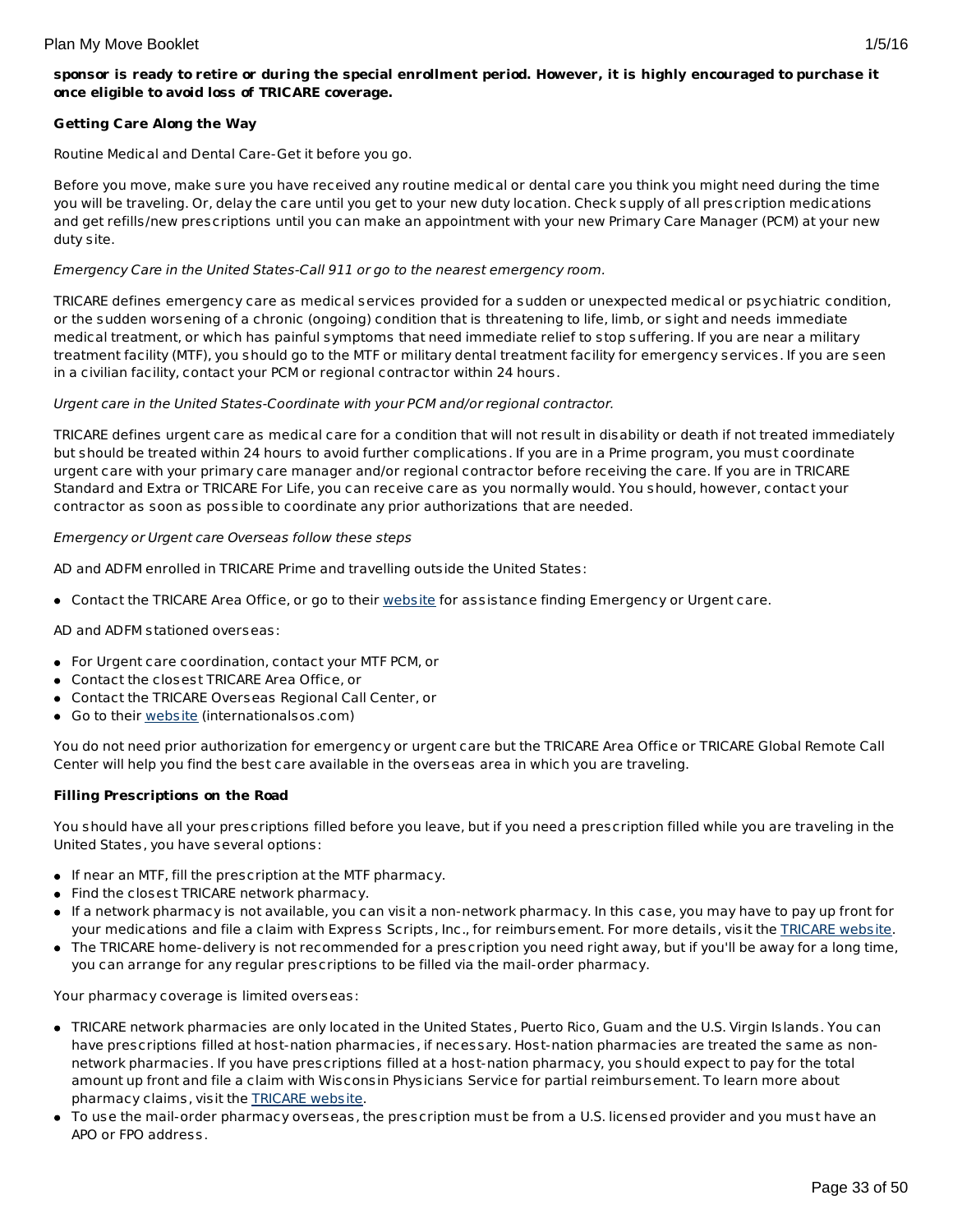## **If You Have Questions**

Your regional contractors and TRICARE Area Offices are available to answer your questions. These offices are listed above. Find even more information about moving, updating DEERS, the TRICARE regions and much more at the [TRICARE](http://www.tricare.mil/) website.

## **Installation Specific Information**

## Installation Hospital

Naval Hospital Camp Pendleton (NHCP), with 133 beds, overlooks Lake O'Neill and is located approximately 12 miles from the Main Gate.

## Medical Care

TRICARE Prime patients enrolled at NHCP have priority for access to care. Access to care is based upon the following priorities:

- **Active Duty Service Members**
- Family Members of Active Duty enrolled in TRICARE Prime
- Retirees and their family members enrolled in TRICARE Prime
- Active Duty family members not enrolled in TRICARE Prime
- Retirees and their family members not enrolled in TRICARE Prime

Outpatient and inpatient care is provided for all eligible beneficiaries, including active duty, active duty family members, retired persons, their eligible family members and eligible members of deceased military.

## TRICARE Enrollment

For enrollment into TRICARE Prime, patients should contact the TRICARE Service Center located on the 6th floor of Naval Hospital Camp Pendleton, Building H100, or call 888-874-9378 (follow the telephone prompts for Naval Hospital Camp Pendleton).

## Advice Line

For Health Care advice or educational information on common health care concerns, you may call the Health Care Information Line at 800-611-2883.

## Medical Records

Upon arrival at Camp Pendleton, families should bring their medical records to the Outpatient Records Desk located just inside the hospital entrance closest to the outpatient parking lot. This allows entry into the outpatient system and will reduce waiting times during first medical appointments.

## Appointments

Most hospital clinics operate on an appointment basis. Appointments are available by calling the clinic directly or with a health care provider's referral. The Primary Care (Family Medicine, Internal Medicine and Pediatrics Clinic) appointment system is centralized and can be reached at 760-725-4327.

All patients are required to show proof of eligibility and must be listed in the Defense Enrollment and Eligibility Reporting System (DEERS). A valid ID Card alone will not guarantee care in non-emergency situations.

Specialty care not available at Naval Hospital Camp Pendleton may be available at Naval Medical Center San Diego, approximately one hour's drive from Camp Pendleton.

## Pharmacy

The hospital pharmacy is open from 7 am until 6 pm Monday thru Friday, Saturday hours are 8 am until 3 pm. The pharmacy is closed on Sunday. Patients are reminded that waiting times for having prescriptions filled can be lengthy, especially from 10 a.m. to noon, and 2 to 4 p.m. The patient ID card is required and proof of eligibility in DEERS. Civilian physicians' prescriptions and those from local naval facilities can be filled from 8 a.m. to 4:30 p.m. only.

The toll-free prescription refill phone number for Naval Hospital Camp Pendleton and its branch clinics is 866-286-8249.

Prescriptions called in to the Main Pharmacy at the Naval Hospital may also be picked at the Pacific Plaza Pharmacy (near the Commissary in the Pacific Plaza Shopping Center near the Main Gate). The hours are Tuesday thru Saturday 9 am until 6 pm. Closed on Sunday and Monday.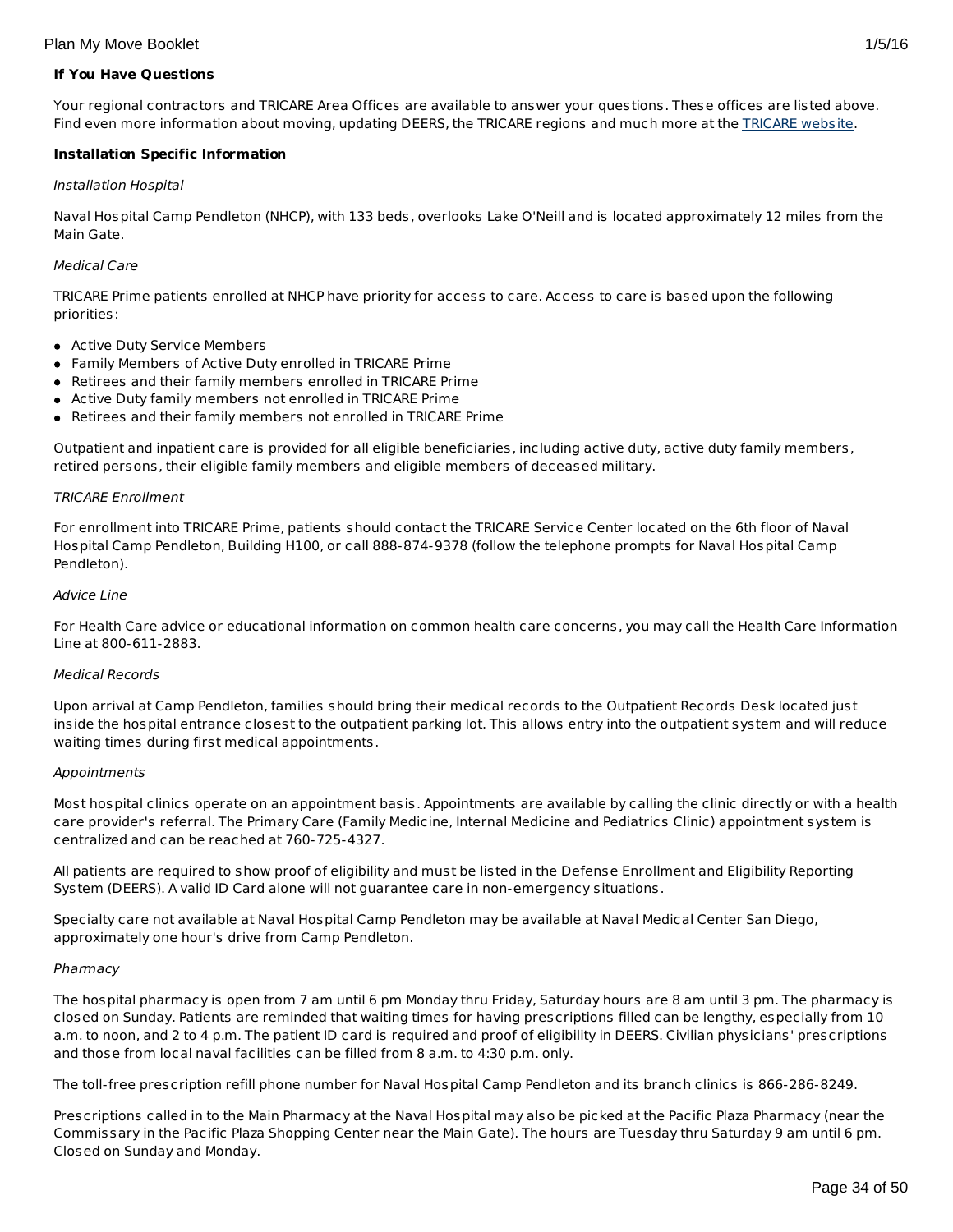## Emergency Services

In case of an emergency, ambulance service is available for on base active duty personnel and their family members. Those residing off base should call local paramedics (911). Emergency care is available at the hospital on a 24-hour basis.

## TRICARE Outpatient Clinic (TOC) Oceanside

A TRICARE Outpatient Clinic provides services to all eligible beneficiaries with the same priorities of care as the base hospital, excluding active duty. TRICARE Prime enrollees have priority for care.

State-licensed and credentialed civilian physicians, nurse practitioners and physicians assistants staff the clinic.

The TRICARE Outpatient Clinic provides primary general ambulatory care to eligible beneficiaries on an appointment basis. Basic laboratory, X-ray services and medications are provided on site. Services range from providing same day, acute care to management of routine or long-term, uncomplicated, chronic illnesses. There is no cost to the patient.

Additional services at the clinic include:

- well childcare
- immunizations
- women's health screenings
- mammography
- physical exams for school, daycare or work
- health education
- **•** family planning

To be eligible for care, all patients must present a valid military I.D. card and be enrolled in DEERS. Priority for appointments goes to TRICARE Prime enrollees who have selected the TOC as their Primary Care Manager. TRICARE Standard patients will have a very limited access to appointments.

The clinic is open 365 days per year, including weekends and holidays. Hours of operation are Monday-Friday 7 am until 8 pm and weekends/holidays 8 am until 4 pm.

The TRICARE Outpatient Clinic is located at 2122 El Camino Real in Oceanside, one mile North of Highway 78. For an appointment call 760-966-7500.

The clinic does not provide emergency care. Critically ill or seriously injured patients should go to the nearest military or civilian hospital emergency room.

## Veterans

Veterans may contact the Veterans Affairs (VA) offices located in Building 13150 on Mainside for information regarding medical issues.

## Dental Care

Dental care is available through Tri-Care for Active duty family members, Members of the National Guard and Reserve, Family members of National Guard and Reserve members.

## **Special Needs - Health Care**

## **Exceptional Family Member Program**

The [Exceptional](http://www.militaryhomefront.dod.mil/MOS/f?p=MHF:HOME1:0::::SID:20.40.500.570.0.0.0.0.0) Family Member Program (EFMP) is mandatory for all family members who have been identified with a special medical or educational need. Enrolling in the EFMP ensures that the family member's medical needs will be considered during the assignment coordination process.

## **Military Treatment Facility**

The clinics and services available at Military [Treatment](http://tricare.mil/mtf/main1.aspx) Facilities vary by location. Before you move, identify the MTF that will serve you, visit the MTF's website to learn about the clinics and services available and to get relevant contact information.

## **Moving to a New TRICARE Region**

If you anticipate a move to another **[TRICARE](http://www.tricare.mil/mhshome.aspx) region**, work with your local TRICARE Service Center (TSC) or case manager before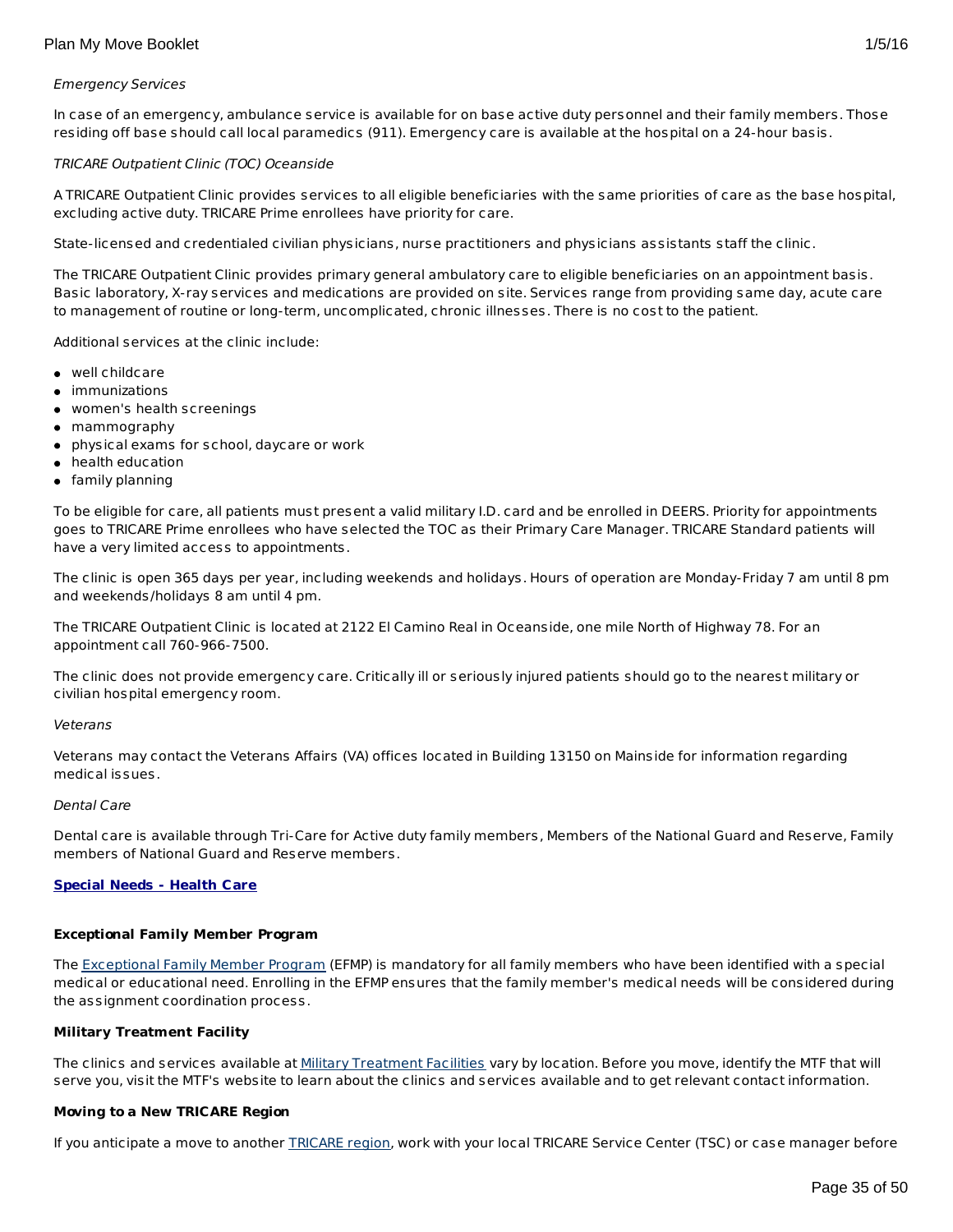## Plan My Move Booklet 2008 2008 2012 2022 2023 2024 2022 2032 2040 205/16 205/206 205/206 205/206 205/206 205/20

your move to ensure the transition is as smooth as possible. On arrival at the new duty location, your sponsor should contact the Beneficiary Counseling and Assistance Coordinator (BCAC)or TSC to ensure the transition plans are in place and to obtain authorizations for TRICARE [Extended](http://tricare.mil/mybenefit/ProfileFilter.do?puri=%2Fhome%2Foverview%2FSpecialPrograms%2FECHO) Care Health Option (ECHO) services, if applicable.

# **Beneficiary Counseling and Assistance Coordinator (BCAC)**

All TRICARE Regional Offices and most MTFs are staffed with [BCACs](http://www.tricare.mil/bcacdcao/) (formerly known as Health Benefits Advisors.) BCACs provide information, guidance and assistance on benefit options, TRICARE Prime enrollment, special authorizations, status of claims and eligibility, plus assistance with referrals and appointments. If you or your family member has a more severe medical need, contact your assigned case [manager](http://www.militaryhomefront.dod.mil/tf/efmp).

## **Case Management**

Case management involves a team of health care professionals who help you and your family to find solutions to complex health problems. It is important to inform your case manager if you are moving as he/she will connect you with the case manager at your new location.

## **Extended Care Health Option (ECHO)**

TRICARE [ECHO](http://tricare.mil/mybenefit/ProfileFilter.do?puri=%2Fhome%2Foverview%2FSpecialPrograms%2FECHO) provides financial assistance to beneficiaries of active duty service members who qualify based on specific mental or physical disabilities. ECHO offers an integrated set of services and supplies beyond the basic TRICARE program. ECHO is administered by regional contractors in the TRICARE North, South, and West Regions and by TRICARE Regional Offices in overseas locations.

## **Transporting Medical Equipment**

Your Installation [Transportation](http://www.militaryinstallations.dod.mil/) Office has special procedures to follow for the transportation of medical equipment that is necessary for medical treatment required by the sponsor or family member. Some types of medical equipment may be shipped in the same manner as Professional Books, Papers, and Equipment (PBP&E).

## **Federal and State Health Care Programs**

[Medicaid](http://www.militaryhomefront.dod.mil/tf/efmp/resources) - Medicaid pays for medical assistance for certain individuals and families with low incomes and resources. State Medicaid programs are usually administered by departments of social service or departments of medical assistance.

Supplemental Security Income ([SSI](http://www.socialsecurity.gov/pgm/ssi.htm)) - SSI is a cash assistance program intended to meet basic needs for food, clothing and shelter for those who are aged, blind or disabled. It provides cash to meet basic needs for food, clothing, and shelter. Families must reapply upon each move to another state.

Title V of the Social Security Act - Many states have services for children with special health care needs that are funded by the Maternal and Child Health Services Block Grant, or [Title](http://www.socialsecurity.gov/OP_Home/ssact/title05/0500.htm) V. State departments of health web sites and local health departments will provide information on state health benefits for children with special health care needs. The Maternal and Child Health Bureaus' web site has Title V information organized by State that provide you with Title V points of [contact](https://perfdata.hrsa.gov/mchb/TVISReports/ContactInfo/StateContactSearch.aspx) and other pertinent information.

## **Other Important Resources**

Debt Collection Assistance Officer (DCAO) - TRICARE has a [DCAO](http://www.tricare.mil/bcacdcao/) assigned to TRICARE Regional Offices and MTFs worldwide to help beneficiaries understand and get assistance with debt collection problems related to TRICARE. Individuals who have received a notice from a collection agency or a negative credit report because of a medical or dental bill should be referred to the nearest [DCAO](http://www.tricare.mil/bcacdcao/).

Family Voices - Family [Voices](http://www.familyvoices.org) is a national, grassroots clearinghouse for information and education concerning the health care of children with special health needs. Family Voices also has State points of contacts with useful links to State programs and organizations.

## **Installation Specific Information**

Personnel with an exceptional family member should check in with EFMP (Exceptional Family Member Program) upon arrival to notify the Coordinator of current status, and to receive transition assistance for their exceptional family member. An exceptional family member is a military dependent who has special medical, medically related, or educational needs. Services provided include educational counseling, support, and referral services.

PALS -- Camp Pendleton P.A.L.S. (Parents Actively Linked for Support), an EFMP sponsored program, can match Camp Pendleton parents with other parents who have children with the same or similar disability or medical concern. Special Connections is a program that matches Camp Pendleton adults with other adults with the same disability or medical concern.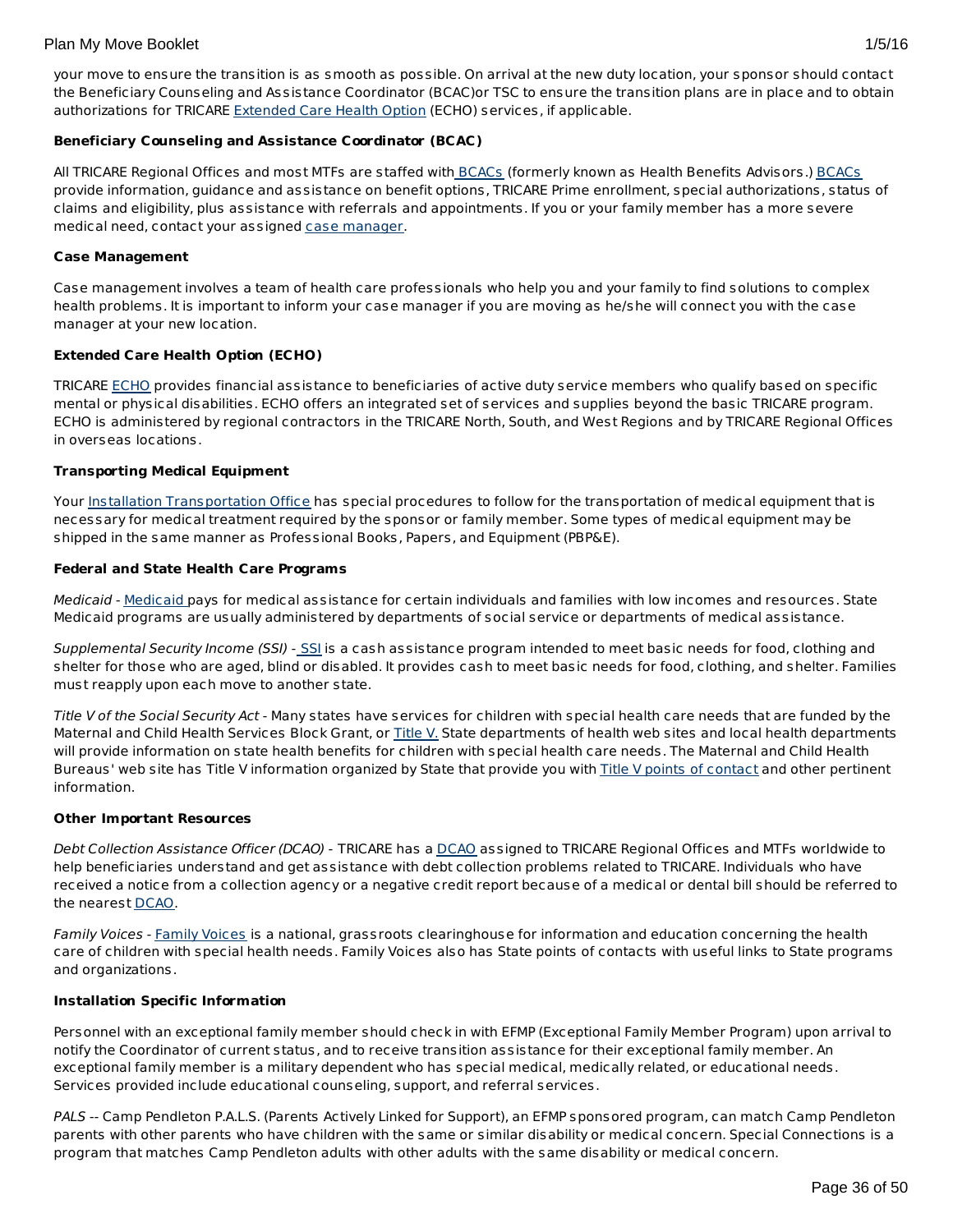TASK -- TEAM OF ADVOCATES FOR SPECIAL KIDS (TASK), a Parent Organization serving all ages and disabilities. TASK is a nonprofit corporation to which parents of children with disabilities can turn for assistance and support in seeking and obtaining needed early intervention, educational, medical, or therapeutic support services for their children. TASK offers no cost training to military families (focus on IEPs (Individual Education Plan) and 504 plans). For the military family representative of Southern California's Family Information & Resource Center for Special Children, use the internet to seach for the current phone number, e-mail address and website.

## **Education - Special Education/EIS**

## **Exceptional Family Member Program**

The [Exceptional](http://www.militaryhomefront.dod.mil/tf/efmp) Family Member Program (EFMP) is mandatory for all family members who have been identified with a special medical or educational need. Enrolling in the EFMP ensures that the family member's medical needs will be considered during the assignment coordination process.

## **Children from Birth to Three Years of Age**

The Individuals with Disabilities Education Act (IDEA) requires all States and territories to provide early [intervention](http://www.militaryhomefront.dod.mil/tf/efmp) services to children from birth to age three who are developmentally delayed, or who are at high risk of being developmentally delayed. Early intervention services may be provided by local school districts or health departments. There is no common name across States for the programs, but you may hear them referred to as Part C programs (because Part C is the section of the IDEA that pertains to early intervention).

The National Early Childhood Technical [Assistance](http://www.nectac.org/) Center provides a list of State Part C directors and funded programs at their web site. Military [OneSource](http://www.militaryonesource.mil) can identify local early intervention programs for you.

Parents of children who receive early intervention services should hand-carry a copy of the Individual Family Service Plan (IFSP) and most current evaluation reports to the new location.

## **Children from 3 through 21 Years of Age**

The Individuals with Disabilities Education Act (IDEA) requires all States and Territories to provide special [education](http://www.militaryhomefront.dod.mil/tf/efmp) services to children who are from 3 through 21 year of age. Each local school district has a special education director, and each school should have a case study committee or school based committee (terms differ) that attends to special education students' needs.

Parents of children receiving special education and related services should hand-carry all pertinent school and medical documents to include their children's Individualized Education Program (IEP) and current testing and evaluation reports to the new school.

The IDEA requires that if a child transfers to a district in the same state, the receiving school must provide comparable services to those in the child's IEP from the sending district's until the new school develops and implements a new IEP. If a child transfers to another State, the receiving district must provide comparable services to those in the child's IEP from the sending district until the receiving district completes an evaluation and creates a new IEP.

## **Others who can help you:**

- Parent Training and Information Centers Each state is home to at least one Parent Training and Information Center (PTI). PTIs serve families of children and young adults from birth to age 22 with all disabilities: physical, cognitive, emotional, and learning. They help families obtain appropriate education and services for their children with disabilities; work to improve education results for all children; train and inform parents and professionals on a variety of topics; resolve problems between families and schools or other agencies; and connect children with disabilities to community resources that address their needs. The Technical [Assistance](http://www.taalliance.org) Alliance for Parent Centers provides addresses and phone number of the centers in your state.
- STOMP (Specialized Training of Military Parents) is a federally funded Parent Training and Information (PTI) Center [established](http://www.stompproject.org/) to assist military families who have children with special education or health needs. The staff of the STOMP Project are parents of children who have disabilities and have experience in raising their children in military communities and traveling with their spouses to different locations.

Washington PAVE STOMP Project 6316 So. 12th St. Tacoma, WA 98465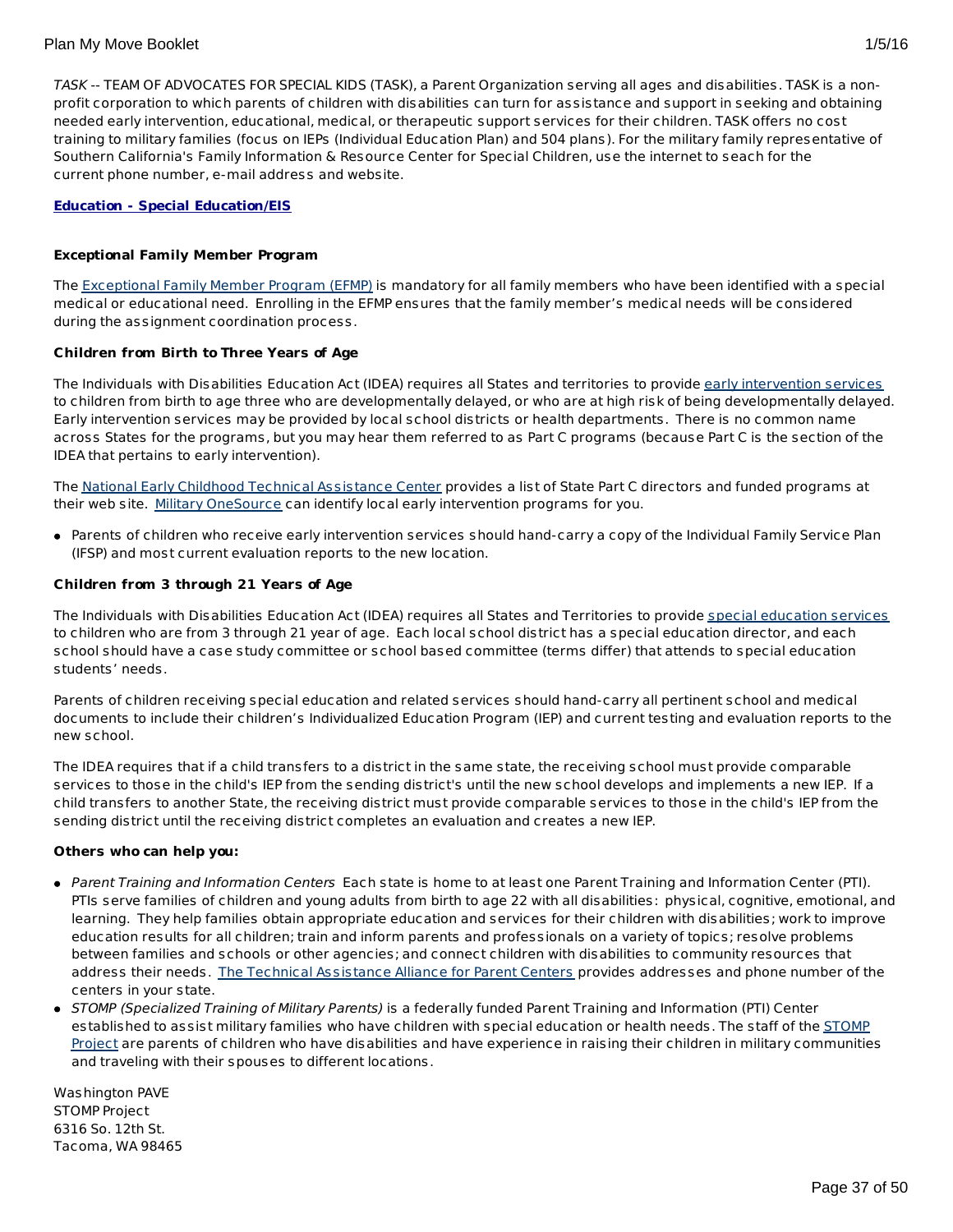253-565-2266 (v/tty) 1-800-5-PARENT (v/tty) Fax: 253-566-8052 [Email](http://apps.militaryonesource.mil/MOS/f?p=108:5:0::NO::P5_APP_NAME,P5_MSG_TYPE,P5_EID:STOMP Project,Consultant,1000001266)

# **Installation Specific Information**

For early intervention assistance, school districts request individuals contact them for specific information. You may obtain additional information by contacting:

National Information Center for Children & Youth with Handicaps at P.O. Box 1492 Washington, D.C. 20010, Telephone 1-800- 695-0285

HOPE Infant Family Support Program: -- San Diego County Office of Education offers Early Intervention Services to children ages 0-3. HOPE is a public school program for special education and offers a broad range of services such as, but not limited to, assessment/ongoing review of child's developmental progress: home visits by instructional staff: consulting services in specialized areas --Nursing, Speech & Language, OT & PT, Vision, and Deaf & Hard of Hearing. Premature Infant Development. Services are provided at no charge. Services are available in English and Spanish.

North San Diego County 760-471-7353 and South San Diego County and Metro area 858-292-3700 provide services from regional centers. Services are provided to people (children and adults) with developmental disabilities such as cerebral palsy, mental retardation, Epilepsy, Autism and other conditions that have a substantial effect on self care, mobility, communication and the capacity for independent living or economic self-sufficiency. Some of the services provided to these groups are Early Intervention, Physical and Occupational therapy services, respite care hours, vocational training and placement services. Contact the local offices for an eligibility evaluation.

TASK (Team of Advocates For Special Kids), is a non-profit corporation to which parents of children with disabilities can turn for assistance and support in seeking and obtaining needed early intervention, educational, medical, or therapeutic support services for their children. For the Southern California military representative call 909-609-3218 (collect ok).

MAAC Project HEAD START -- MAAC Project Head Start is a bilingual/multicultural, early childhood and family education program funded by the Federal Government. Services are provided in Oceanside, Vista, San Marcos, Fallbrook, Pauma Valley and Valley Center. Low-income and special needs children between the ages of 3 to 5 or until kindergarten ready may be eligible. Age and Federal Income guidelines determine qualification for this program.

You must have your child's birth certificate and immunization record, proof of income verification, i.e., income pay stubs for previous last 12 months, military LES, AFDC eligibility or Income Tax IRS Form 1040. If your child has special needs, please submit a copy of your child's IEP or Diagnostic Report.

Head Start services include Education, Health Services, Social Services, Nutrition, Special Needs Services and Parent Involvement.

Centers are located at:

- Oceanside I Center (Americanization), 1210 Division Street, Oceanside, CA 92054 Phone: 760-721-4692
- Oceanside II Center (Island Club), 2322 Catalina Circle, Oceanside, CA 92057 Phone: 760-941-7616 or 941-6935
- Oceanside III Center (Baldarrama), 709 San Diego Street, Oceanside, CA 92057 Phone: 760-433-5153/5154
- Oceanside IV Center (St. Anne's), 701 West Street, Oceanside, CA 92056 Phone: 760-966-3395
- Vista I Center, 739 Olive Ave., Vista, CA 92083 Phone: 760-726-4272/4131
- Vista II Center (Raintree Park), 545 E. Townside Dr., Vista, CA 92083 Phone: 760-631-2695/2696
- Vista III Center, 1410 Foothill Dr., Vista, CA 92084 Phone: 760-639-4465
- **San Marcos I Center, 634 W. Mission Rd., San Marcos, CA 92069 Phone: 760-744-2110**
- San Marcos II Center, 139 Gosnell Way, San Marcos, CA 92069 Phone: 760-736-3066
- San Marcos III Center, 444 Firebird Lane, San Marcos, CA 92069 Phone: 760-591-7713
- Fallbrook Center, 405 W. Fallbrook St., Fallbrook, CA 92028 Phone: 760-723-4188
- Rincon/Valley Center, 33509 Valley Center Rd., Valley Center, CA 92082 Phone: 760-749-5190/5192

# Program Options

- 1. Center Based Programs -- Children attend pre-school 3 1/2 hours per day, four days per week from September to May.
- 2. Home Based Programs -- Children and parents have the opportunity to learn together. The Home Base Teacher comes into the home one time per week for 1 1/2 hours. Children visit the Head Start Classroom two times per month for socialization activities.
- 3. Head Start Family Child Care Program (FCCP) -- The program offers a nurturing pre-school program in a home setting. Children attend school for up to 10 hours per day, five days per week, Monday through Friday, from July to June (year-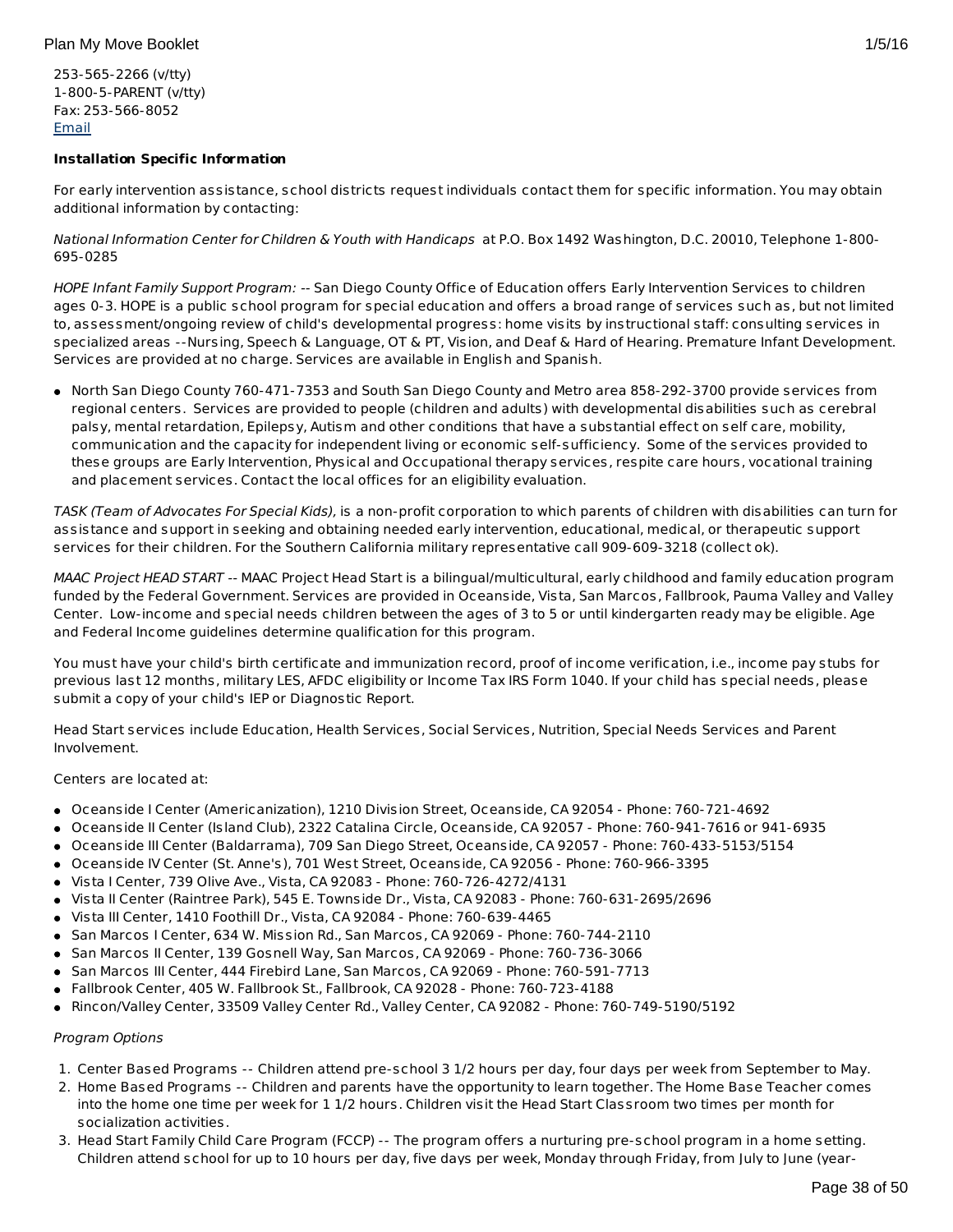4. Full Day - Full Year Program -- Children attend pre-school for up to 10 hours per day, five days per week, Monday through Friday, from July to June (year-round). This program is offered in San Marcos, Vista and Oceanside. FD-FY is offered to parents who work or attend a school/training program full-time.

## **Contact Information**

## Building 13150

Camp Pendleton Marine Corps Base, CA 92055 Phone 760.725.6090 / 760.725.3400 / Base Operator: 760-725-4111/ DSN: 312-365-4111 Phone (DSN) 312.365.6090 Fax 760-725-8969 Fax (DSN) 312-365-8969 [Email](http://apps.militaryonesource.mil/MOS/f?p=AMS:5:0::::P5_APP_NAME,P5_MSG_TYPE,P5_EID:Plan My Move,Installation Address,87489) **[Website](http://mccscp.com/)** 

## **Adult Education Centers**

Joint Education Center (JEC) - Main side A Street & 12th Street Building 1331 Box 555020 Camp Pendleton, CA 92055-5020 Phone 760-725-6660 / 760-725-6414 Phone (DSN) 312-365-6660 Fax 760-725-6593 **[Email](http://apps.militaryonesource.mil/MOS/f?p=AMS:5:0::::P5_APP_NAME,P5_MSG_TYPE,P5_EID:Plan My Move,Joint Education Center (JEC) - Main side,91301) [Website](http://mccscp.com/jec)** Mon, Tues, Thur, and Fri 8:00 a.m. - 5:00 p.m. Wed 9:00a.m. - 4:30 p.m. Sat, Sun, and Holidays - Closed

## **Beauty/Barber Shops**

Barber Shop - San Mateo Barber Shop Bldg 62408 Camp Pendleton, CA 92055 Phone 760-725-7993 Phone (DSN) 312-365-7993 [Email](http://apps.militaryonesource.mil/MOS/f?p=AMS:5:0::::P5_APP_NAME,P5_MSG_TYPE,P5_EID:Plan My Move,Barber Shop - San Mateo Barber Shop,1000009236) **[Website](http://www.mccscp.com/services)** Mon Closed Tue - Thur 7:00 a.m. – 3:00 p.m. Fri 6:30 a.m. – 6:30 p.m. Sat 9:00 a.m. – 3:00 p.m. Sun 11:00 a.m. - 7:00 p.m.

# **Beauty/Barber Shops**

Barber Shop - Las Pulgas Barber Shop Bldg 43508 Camp Pendleton, CA 92055 Phone 760-725-4246 Phone (DSN) 312-365-4246 [Email](http://apps.militaryonesource.mil/MOS/f?p=AMS:5:0::::P5_APP_NAME,P5_MSG_TYPE,P5_EID:Plan My Move,Barber Shop - Las Pulgas Barber Shop,1000009234) **[Website](http://www.mccscp.com/services)** 

## **Adult Education Centers**

Joint Education Center (JEC - North Campus Office) N. Basilone Road & San Juan Street Bldg 520512 (at SOI, same Bldg as NMRS) Camp Pendleton, CA 92055 Phone 760-725-0606 Phone (DSN) 312-365-0606 Fax 760-725-0606 [Email](http://apps.militaryonesource.mil/MOS/f?p=AMS:5:0::::P5_APP_NAME,P5_MSG_TYPE,P5_EID:Plan My Move,Joint Education Center (JEC - North Campus Office),91302) **[Website](http://mccscp.com/jec)** Mon, Tue, Thu, Fri - 7:30 a.m. - 4:30 p.m. Wed - 9:00 a.m. - 4:00 p.m. Sat and Sun - Closed Holidays - Closed

## **Automotive Services**

Automotive Service Center - Gas Station Vandegrift Blvd. & 13th Street Bldg 13026 (Main side) Camp Pendleton, CA 92055 Phone 760-725-5828 Svc Ctr / 760-725-6387 Gas Station Fax 760-385-0609 [Email](http://apps.militaryonesource.mil/MOS/f?p=AMS:5:0::::P5_APP_NAME,P5_MSG_TYPE,P5_EID:Plan My Move,Automotive Service Center - Gas Station,199066) **[Website](http://mccscp.com/automotive)** Mon - Fri 6:00 a.m. - 7:00 p.m. Sat & Sun 9:00 a.m. - 5:00 p.m. Holidays - Closed

# **Beauty/Barber Shops**

Barber Shop - Camp Horno Barber Shop Bldg 530320 Camp Pendleton, CA 92055 Phone 760-725-7344 Phone (DSN) 312-365-7344 [Email](http://apps.militaryonesource.mil/MOS/f?p=AMS:5:0::::P5_APP_NAME,P5_MSG_TYPE,P5_EID:Plan My Move,Barber Shop - Camp Horno Barber Shop,1000009235) **[Website](http://www.mccscp.com/services)** Mon 6:30 a.m. – 6:00 p.m. Tue 7:00 a.m. – 5:00 p.m. Wed-Thur 7:00 a.m. – 3:00 p.m. Fri/Sat Closed

Sun 11:00 a.m. – 7:00 p.m.

# **Beauty/Barber Shops**

Barber Shop - Air Station Barber Shop Bldg 23164 Camp Pendleton, CA 92055 Phone 760-763-0140 [Email](http://apps.militaryonesource.mil/MOS/f?p=AMS:5:0::::P5_APP_NAME,P5_MSG_TYPE,P5_EID:Plan My Move,Barber Shop - Air Station Barber Shop,1000009233) **[Website](http://www.mccscp.com/services)** Mon 6:00 a.m. – 5:00 p.m.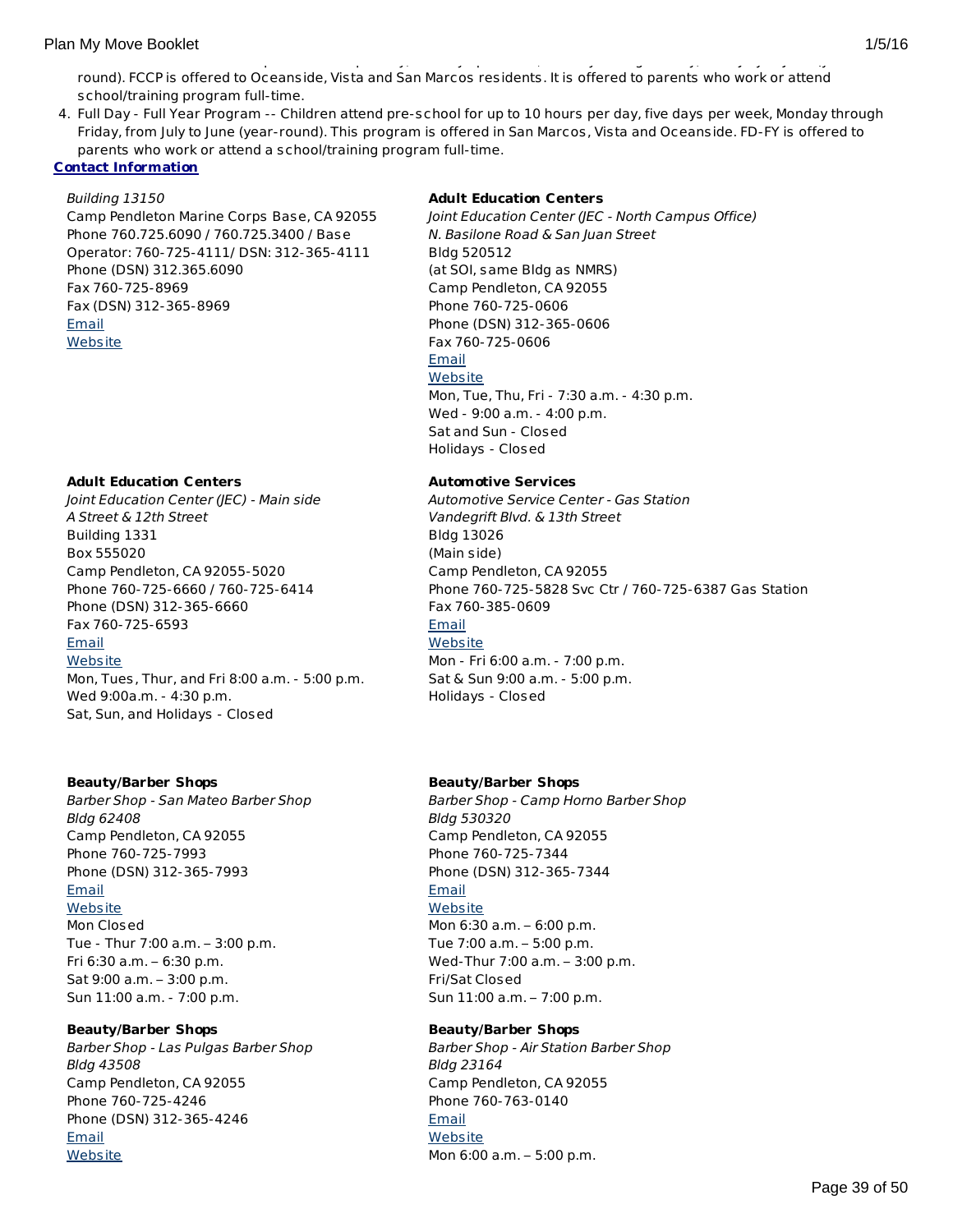Mon 7:00 a.m. – 6:00 p.m. Tue-Wed 7:00 a.m. – 3:00 p.m. Thur/Sat Closed Sun 9:00 a.m. – 7:00 p.m.

## **Beauty/Barber Shops**

Barber Shop - Camp Margarita Barber Shop Bldg 33308 Camp Pendleton, CA 92055 Phone 760-725-4435 Phone (DSN) 312-365-4435 [Email](http://apps.militaryonesource.mil/MOS/f?p=AMS:5:0::::P5_APP_NAME,P5_MSG_TYPE,P5_EID:Plan My Move,Barber Shop - Camp Margarita Barber Shop,1000009232) **[Website](http://www.mccscp.com/services)** Mon - Tue 7:00 a.m. – 5:00 p.m. Sun 10:00 a.m. – 5:00 p.m. Wed & Sat Closed

## **Beauty/Barber Shops**

Barber Shop - 22 Area Barber Shop Bldg 22196 Camp Pendleton, CA 92055 Phone 760-725-4495 Phone (DSN) 4495 **[Email](http://apps.militaryonesource.mil/MOS/f?p=AMS:5:0::::P5_APP_NAME,P5_MSG_TYPE,P5_EID:Plan My Move,Barber Shop - 22 Area Barber Shop,1000009230) [Website](http://www.mccscp.com/services)** Mon - Tue 6:30 a.m. - 7:00 p.m. Wed - Fri 8:00 a.m. - 5:00 p.m.

Sat 10:00 a.m. - 3:00 p.m. Sun 9:00 p.m. - 5:00 p.m. **Beauty/Barber Shops**

# Barber Shop - Camp Del Mar Barber Shop Bldg 210600 Camp Pendleton, CA 92055 Phone 760-725-2564 Phone (DSN) 312-365-2564 [Email](http://apps.militaryonesource.mil/MOS/f?p=AMS:5:0::::P5_APP_NAME,P5_MSG_TYPE,P5_EID:Plan My Move,Barber Shop - Camp Del Mar Barber Shop,1000009237) **[Website](http://www.mccscp.com/services)** Mon-Sun 7:00 a.m. - 7:00 p.m.

## **Beauty/Barber Shops**

Barber Shop - 24 Area Barber Shop Bldg 24026 Camp Pendleton, CA 92055 Phone 760-725-4347 Phone (DSN) 312-365-4347 [Email](http://apps.militaryonesource.mil/MOS/f?p=AMS:5:0::::P5_APP_NAME,P5_MSG_TYPE,P5_EID:Plan My Move,Barber Shop - 24 Area Barber Shop,1000009239) **[Website](http://www.mccscp.com/services)** Mon 8:00 a.m. – 4:00 p.m. Tue/Fri Closed Sat 10:00 a.m. – 3:00 p.m.

# **Beauty/Barber Shops**

Sun 10:30 a.m. – 4:30 p.m.

Beauty Shop - Onyx Beauty Salon Vandegrift Blvd & MCX Way Pacific Plaza

Tue 6:00 a.m. – 2:00 p.m. Wed-Fri 7:00 a.m. -1:00 p.m. Sat/Sun Closed

# **Beauty/Barber Shops**

Barber Shop - Edson Range Barber Shop Bldg 31604 Camp Pendleton, CA 92055 Phone 760-725-2161 Phone (DSN) 312-365-2161 [Email](http://apps.militaryonesource.mil/MOS/f?p=AMS:5:0::::P5_APP_NAME,P5_MSG_TYPE,P5_EID:Plan My Move,Barber Shop - Edson Range Barber Shop,1000009231) **[Website](http://www.mccscp.com/services)** Mon - Wed 9:00 p.m. – 1:00 p.m. Thur/Sun Closed

# **Beauty/Barber Shops**

Barber Shop - Navy Hospital Barber Shop Bldg H-100(basement near Chapel) Camp Pendleton, CA 92055 Phone 760-725-1018 Phone (DSN) 312-365-1018 **[Email](http://apps.militaryonesource.mil/MOS/f?p=AMS:5:0::::P5_APP_NAME,P5_MSG_TYPE,P5_EID:Plan My Move,Barber Shop - Navy Hospital Barber Shop,1000009229) [Website](http://www.mccscp.com/services)** Mon-Wed 9:00 a.m. – 5:00 p.m. Thur 9:00 a.m. – 3:00 p.m. Fri 9:00am – 2:00 p.m. Saturday & Sunday closed

# **Beauty/Barber Shops**

Barber Shop - School of Infantry(SOI) Barber Shop Bldg 520407 Camp Pendleton, CA 92055 Phone 760-725-7295 Phone (DSN) 312-365-7295 [Email](http://apps.militaryonesource.mil/MOS/f?p=AMS:5:0::::P5_APP_NAME,P5_MSG_TYPE,P5_EID:Plan My Move,Barber Shop - School of Infantry(SOI) Barber Shop,1000009238) **[Website](http://www.mccscp.com/services)** Mon 6:00 a.m. – 7:00 p.m.

Tue - Thur 7:00 a.m. – 3:00 p.m. Fri - Sun 9:00 a.m. – 7:00 p.m.

# **Beauty/Barber Shops**

Barber Shop - Las Flores Barber Shop Bldg 41338 Camp Pendleton, CA 92055 Phone 760-725-4394 Phone (DSN) 312-365-4394 [Email](http://apps.militaryonesource.mil/MOS/f?p=AMS:5:0::::P5_APP_NAME,P5_MSG_TYPE,P5_EID:Plan My Move,Barber Shop - Las Flores Barber Shop,1000009240) **[Website](http://www.mccscp.com/services)** Mon 7:00 a.m. - 7:00 p.m. Tue 7:00 a.m. - 2:00 p.m. Wed & Fri Closed Sat 10:00 a.m - 3:00 p.m.

Sun 9:00 a.m. - 5:00 p.m.

# **Beauty/Barber Shops**

Barber Shop Vandegrift Blvd & 13th Street Bldg 1103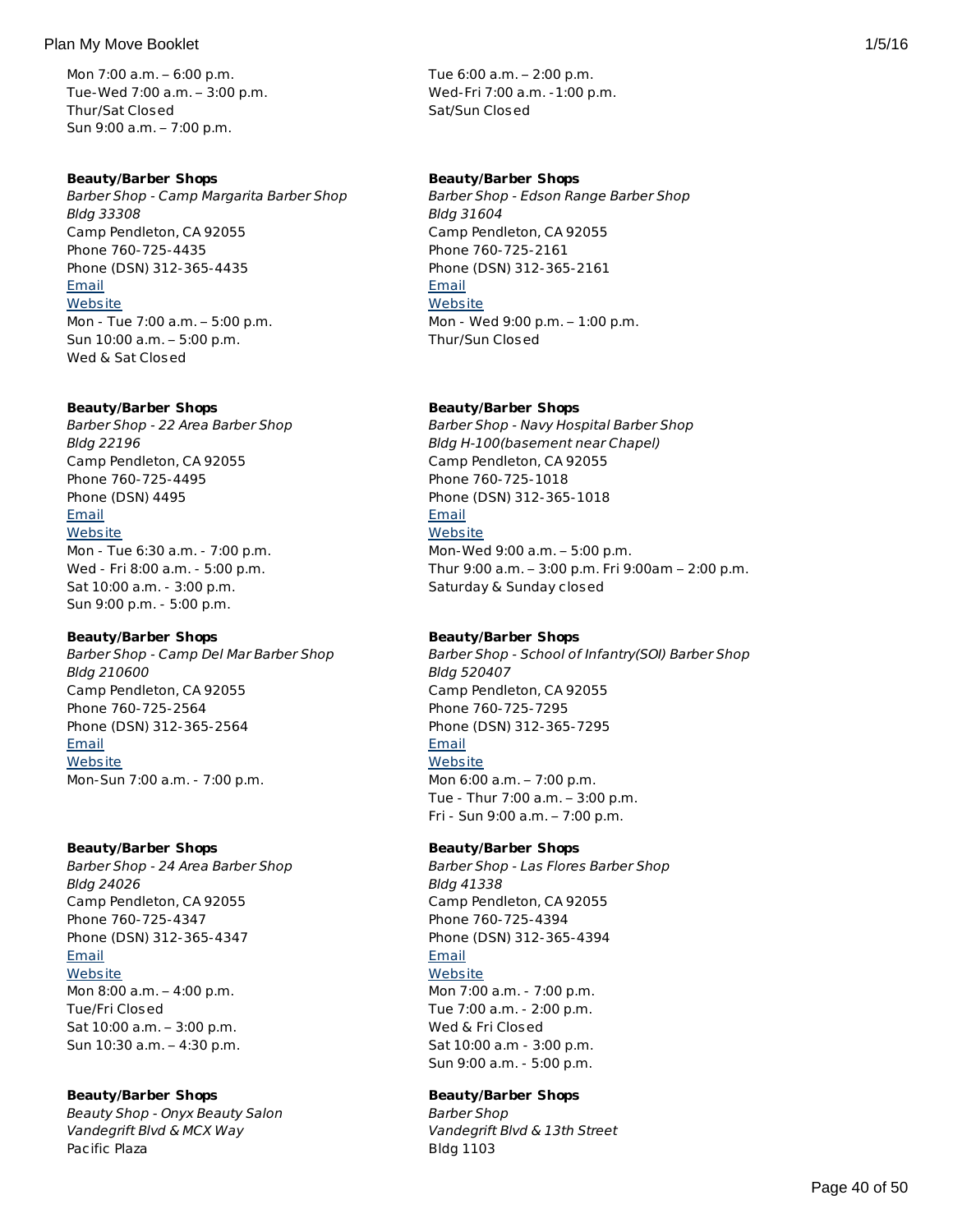## Plan My Move Booklet 2008 1/5/16 and 2008 1/5/16 and 2008 1/5/16 and 2008 1/5/16 and 2008 1/5/16 and 2008 1/5/16

Camp Pendleton, CA 92055 Phone 760-763-1747 [Email](http://apps.militaryonesource.mil/MOS/f?p=AMS:5:0::::P5_APP_NAME,P5_MSG_TYPE,P5_EID:Plan My Move,Beauty Shop - Onyx Beauty Salon,91155) **[Website](http://www.mccscp.com/pacific-plaza/)** Mon – Fri 9:00 a.m. – 7:00 p.m. Sat 9:00 a.m. – 5:00 p.m.

# **Beneficiary Counseling Assistance Coordinators**

Health Benefits Advisor (HBA) - NHCP Santa Margarita Road Building H 100 (Naval Hospital) Camp Pendleton, CA 92055 Phone 760-725-1262 Phone (DSN) 312-365-1262 Fax 760-725-1291 [Email](http://apps.militaryonesource.mil/MOS/f?p=AMS:5:0::::P5_APP_NAME,P5_MSG_TYPE,P5_EID:Plan My Move,Health Benefits Advisor (HBA) - NHCP,199482) **[Website](http://www.tricare.mil/mybenefit/)** Mon - Fri 7:00 a.m. - 5:00 p.m. Sat, Sun and Holidays - Closed

# **Child Development Centers**

CDC - San Luis Rey Barnett Circle Building 17081 San Luis Rey Housing Area across from MCFTB Camp Pendleton, CA 92055 Phone 760-763-6910 Fax 760-763-6908 [Email](http://apps.militaryonesource.mil/MOS/f?p=AMS:5:0::::P5_APP_NAME,P5_MSG_TYPE,P5_EID:Plan My Move,CDC -  San Luis Rey,91544) **[Website](http://www.mccscp.com/familycare)** Mon - Fri 6:00 a.m. - 6:00 p.m. Sat, Sun and Holidays - Closed

# **Child Development Centers**

CDC Stuart Mesa Mitchell Blvd. & Stuart Mesa Road Bldg 310006 (Stuart Mesa Housing) Camp Pendleton, CA 92055 Phone 760-725-9954 Phone (DSN) 312-365-9954 Fax 760-763-0095 **[Website](http://www.mccscp.com/familycare)** Mon - Fri 6:00 a.m. - 6:00 p.m. Sat, Sun and Holidays - Closed

# **Child Development Centers**

CDC DeLuz Bldg 120111 Camp Pendleton, CA 92055 Phone 760-725-9907 **[Email](http://apps.militaryonesource.mil/MOS/f?p=AMS:5:0::::P5_APP_NAME,P5_MSG_TYPE,P5_EID:Plan My Move,CDC DeLuz,1000009225) [Website](http://www.mccscp.com/familycare)** Mon - Fri 6:00 a.m. - 6:00 p.m. Sat, Suns and Holidays - Closed

MCX Complex (Main side Center) Camp Pendleton, CA 92055 Phone 760-725-5773 / 1-888-375-MCCS (6227) Phone (DSN) 312-365-5773 Fax 760-763-1746 [Email](http://apps.militaryonesource.mil/MOS/f?p=AMS:5:0::::P5_APP_NAME,P5_MSG_TYPE,P5_EID:Plan My Move,Barber Shop,91152) **[Website](http://www.mccscp.com/personal-services/)** Mon - Fri 7:00 am – 7:00 pm

## **Chapels**

Command Chaplain's Office - Religious Development Center A Street & 11th Street Bldg 1344 Camp Pendleton, CA 92055 Phone 760-725-4700 Phone (DSN) 312-365-4700 Fax 760-725-3769 Fax (DSN) 312-365-3769 [Email](http://apps.militaryonesource.mil/MOS/f?p=AMS:5:0::::P5_APP_NAME,P5_MSG_TYPE,P5_EID:Plan My Move,Command Chaplain) **[Website](http://www.marines.mil/unit/basecamppendleton/Pages/Services/Chaplain/Home.aspx )** Mon - Fri 7:30 a.m. - 4:30 p.m. Sat, Sun and Holidays - Closed

# **Child Development Centers**

CDC Browne San Jacinto & Ash Road Bldg 202860 (Wire Mountain Area) Camp Pendleton, CA 92055 Phone 760-725-2817 Phone (DSN) 312-365-2817 Fax 760-725-2640 Fax (DSN) 312-365-2640 [Email](http://apps.militaryonesource.mil/MOS/f?p=AMS:5:0::::P5_APP_NAME,P5_MSG_TYPE,P5_EID:Plan My Move,CDC Browne,91546) **[Website](http://www.mccscp.com/familycare)** Mon - Fri 6:00 a.m. - 6:00 p.m. Sat, Sun and Holidays - Closed

# **Child Development Centers**

CDC San Onofre Basilone Road Bldg 51080 Camp Pendleton, CA 92055 Phone 760-725-5113 Phone (DSN) 312-365-7311 Fax 760-725-0124 Fax (DSN) 312-365-0124 **[Website](http://www.mccscp.com/familycare)** Mon - Fri 6:00 a.m. - 6:00 p.m. Sat, Suns and Holidays - Closed

# **Child Development Centers**

CDC Courteau Vandegrift Blvd & 11th Street Bldg 15061 (near Main Exchange) Camp Pendleton, CA 92055 Phone 760-725-5113 Phone (DSN) 312-365-5113 Fax 760-725-9309 Fax (DSN) 312-365-9309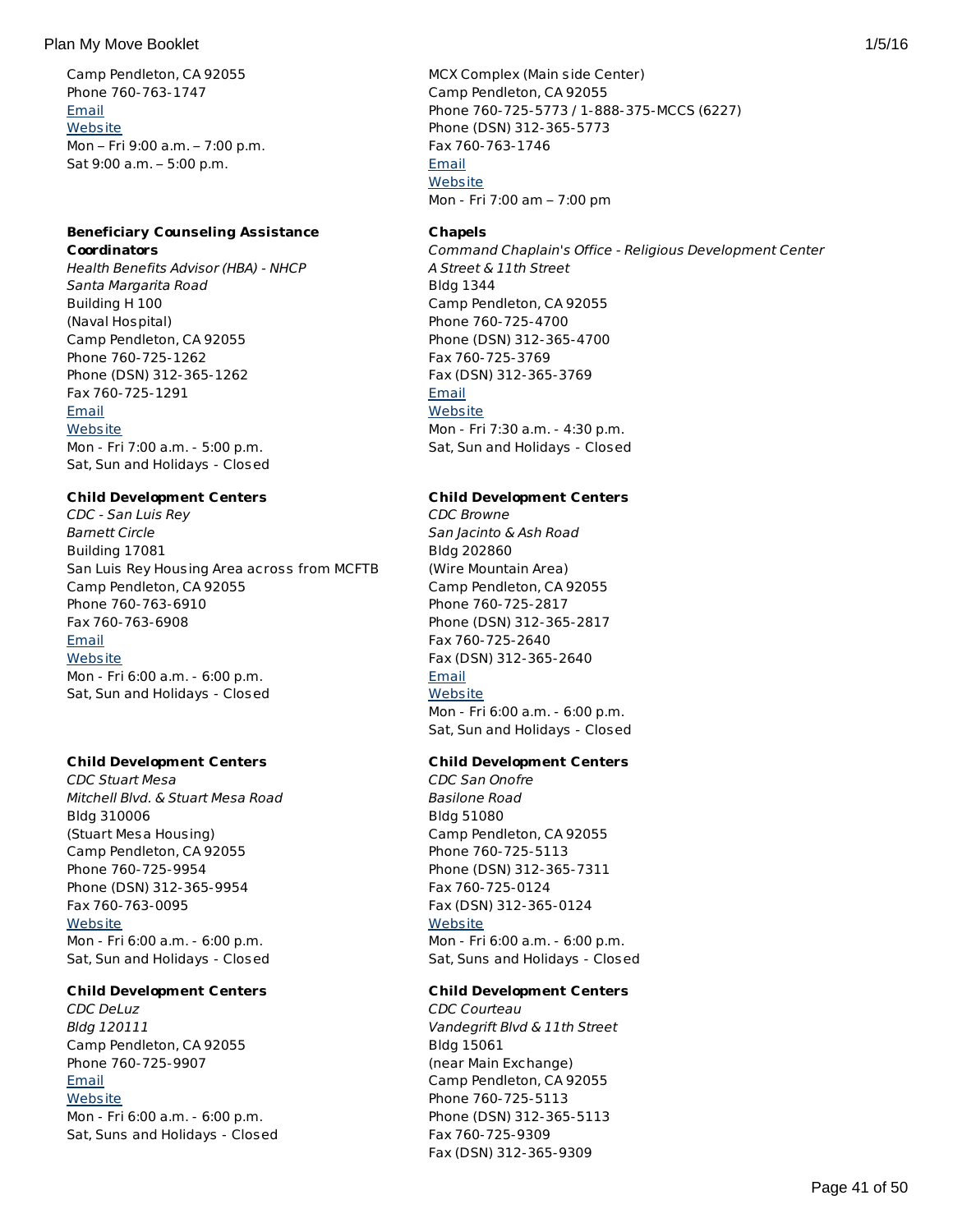[Email](http://apps.militaryonesource.mil/MOS/f?p=AMS:5:0::::P5_APP_NAME,P5_MSG_TYPE,P5_EID:Plan My Move,CDC Courteau,91545) **[Website](http://www.mccscp.com/familycare)** Mon - Fri 6:00 a.m. - 6:00 p.m. Sat, Sun and Holidays - Closed

## **Child and Youth Registration and Referral**

CYTP - Resource & Referral 14th Street & C Street Bldg 13150 Marine & Family Services, Room 130 Camp Pendleton, CA 92055 Phone 760-725-9723 Phone (DSN) 312-365-9723 Fax 760-725-6216 Fax (DSN) 312-365-5608 [Email](http://apps.militaryonesource.mil/MOS/f?p=AMS:5:0::::P5_APP_NAME,P5_MSG_TYPE,P5_EID:Plan My Move,CYTP -  Resource   Referral,91541) **[Website](http://www.mccscp.com/marine-family-programs)** Mon - Fri 7:00 a.m. - 5:00 p.m. Sat, Sun and Holidays - Closed

## **Civilian Personnel Office**

Human Resources Office Mainside Exchange Complex Building 1102 (next to Wendy's) Camp Pendleton, CA 92055 Phone 760-725-3794 Phone (DSN) 312-365-3794 Fax 760-725-0058 Fax (DSN) 312-365-0058 [Email](http://apps.militaryonesource.mil/MOS/f?p=AMS:5:0::::P5_APP_NAME,P5_MSG_TYPE,P5_EID:Plan My Move,Human Resources Office,91390) **[Website](http://apps.militaryonesource.mil/MOS/www.usajobs.gov)** Mon- Tue-Wed- Fri 7:30 am - 4:00 pm Thur 7:30 - 2:00 pm Sat, Sun and Holidays - Closed

# **Commissary/Shoppette**

Commissary - San Onofre Basilone Road Bldg 51094 Camp Pendleton, CA 92055 Phone 760-725-7136 / 760-725-7911 Phone (DSN) 312-365-9654 **[Email](http://apps.militaryonesource.mil/MOS/f?p=AMS:5:0::::P5_APP_NAME,P5_MSG_TYPE,P5_EID:Plan My Move,Commissary - San Onofre,91207) [Website](http://www.commissaries.com/stores/html/store.cfm?dodaac=HQCKMA)** Tues, Wed, Thurs, Fri, and Sat 10:30 a.m. - 7:00 p.m. Sun 10:30 a.m. - 6:00 p.m. Mon and Major Holidays - Closed Open half an hour early each day for the physically

## **EFMP - Enrollment**

challenged

EFMP / Enrollment Marine & Family Services Attn: EFMP Box 555020 Camp Pendleton, CA 92055-5020 Phone 760-725-1966 Fax 760-725-9507 Fax (DSN) 312-365-9507

#### **Citizenship and Immigration Services**

Legal Office (Bldg 22161) - Citizenship & Immigration Services Vandegrift Blvd & 11th Street Building 22161 (near the Air Station) Camp Pendleton, CA 92055 Phone 760-725-6558 Phone (DSN) 312-365-6558 Fax 760-725-5038 Fax (DSN) 312-365-5038 [Email](http://apps.militaryonesource.mil/MOS/f?p=AMS:5:0::::P5_APP_NAME,P5_MSG_TYPE,P5_EID:Plan My Move,Legal Office (Bldg 22161) - Citizenship   Immigration Services,91182) **[Website](http://www.pendleton.marines.mil/StaffAgencies/LegalServicesSupportTeam/LegalAssistance.aspx)** Mon - Thu 7:00 a.m. - 4:30 p.m. Fri - 7:00 a.m. - 3:00 p.m.

Sat, Sun and Holidays - Closed

## **Commissary/Shoppette**

Commissary (near Main-Gate) Vandegrift Blvd. & Stuart Mesa Road Bldg 20850 (near Pacific Plaza Shopping Center) Camp Pendleton, CA 92055 Phone 760-725-4012 / 760-430-1701 (Recording) Phone (DSN) 312-365-4012 [Email](http://apps.militaryonesource.mil/MOS/f?p=AMS:5:0::::P5_APP_NAME,P5_MSG_TYPE,P5_EID:Plan My Move,Commissary (near Main-Gate),91206) **[Website](http://www.commissaries.com/stores/html/store.cfm?dodaac=HQCKLM)** Mon - Sun 9:00 a.m. - 8:00 p.m. Major Holidays - Closed Open a half-hour early for handicapped patrons

## **Dental Clinics**

Dental Center (NHCP) Santa Margarita Road Bldg H 100 Naval Hospital Camp Pendleton, CA 92055 Phone 760- 725-1200 / 760-725-3929 Phone (DSN) 312-365-1559 **[Website](http://www.med.navy.mil/sites/ndccpen/Pages/default.aspx)** Mon - Fri - 7:30 a.m. - 4:00 p.m. Sat, Sun and Holidays - Closed

## **EFMP - Family Support**

EFMP (Exceptional Family Member Program) 14th Street & C Street Building 13150 Marine & Family Services Camp Pendleton, CA 92055 Phone 760- 725-5363 Phone (DSN) 312-365-5363 Fax 760-725-9507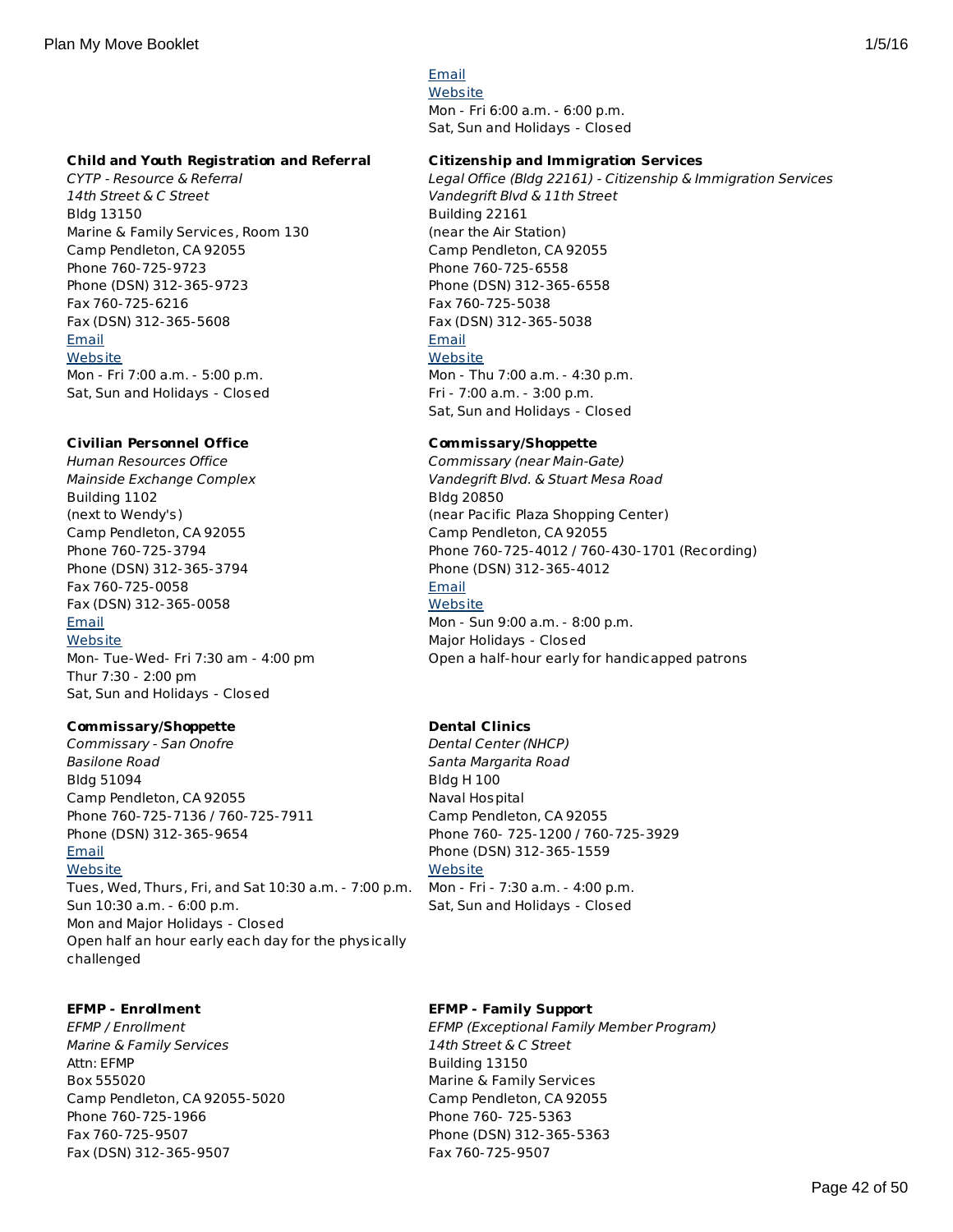[Email](http://apps.militaryonesource.mil/MOS/f?p=AMS:5:0::::P5_APP_NAME,P5_MSG_TYPE,P5_EID:Plan My Move,EFMP / Enrollment,1000007476) **[Website](http://www.mccscp.com/home/Family-Services/efmp.aspx)** Mon - Fri 7:00 a.m. - 5:30 p.m. Sat and Sun - closed Holidays - closed

# **EFMP - Family Support**

EFMP / Family Support Marine & Family Services Attn: EFMP Box 555020 Camp Pendleton, CA 92055-5020 Phone 760-725-5363 Phone (DSN) 312-365-5363 Fax 760-725-9507 Fax (DSN) 312-365-9507 [Email](http://apps.militaryonesource.mil/MOS/f?p=AMS:5:0::::P5_APP_NAME,P5_MSG_TYPE,P5_EID:Plan My Move,EFMP / Family Support,1000007477) **[Website](http://www.mccscp.com/efmp)** Mon - Fri 7:00 a.m. - 5:30 p.m. Sat and Sun - closed

Holidays - closed

**Exchange(s)**

32 Area Hill Top Exchange Bldg. 32877 Camp Pendleton , CA 92055 Phone 760-725-4980 **[Website](http://www.mccscp.com/mini-exchanges)** Mon - Fri 7:00 a.m.- 3:00 p.m. Sat - Sun Closed

# **Exchange(s)**

31 Area Edson Range Exchange Bldg. 31604 Camp Pendleton, CA 92055 Phone 760-725-2591 **[Website](http://www.mccscp.com/mini-exchanges)** Mon - Fri 8:00 a.m. – 6:00 p.m. Sat - Sun Closed

# **Exchange(s)**

41 Area Las Flores Exchange Bldg. 41356 Camp Pendleton, CA 92055 Phone 760-725-2097 **[Website](http://www.mccscp.com/mini-exchanges)** Mon - Fri 7:00 a.m. - 7:00 p.m. Sat - Sun 10:00 a.m. - 5:00 p.m.

# **Exchange(s)**

22 Area Chappo Flats MCX Bldg. 22196 Camp Pendleton, CA 92055 Phone 760-725-4593

Fax (DSN) 312-365-5608 [Email](http://apps.militaryonesource.mil/MOS/f?p=AMS:5:0::::P5_APP_NAME,P5_MSG_TYPE,P5_EID:Plan My Move,EFMP (Exceptional Family Member Program),91455) **[Website](http://www.mccscp.com/efmp)** Mon - Fri 7:00 a.m. - 5:00 p.m. Sat-Sun and Holidays - Closed

# **Emergency Relief Services**

Navy/Marine Corps Relief Society - (Main side) E Street & 14th Street Building 1121 Camp Pendleton, CA 92055 Phone 760-725-5337 / 760-725-5338 Fax 760-385-4356 [Email](http://apps.militaryonesource.mil/MOS/f?p=AMS:5:0::::P5_APP_NAME,P5_MSG_TYPE,P5_EID:Plan My Move,Navy/Marine Corps Relief Society - (Main side),91485) **[Website](http://www.nmcrs.org)** Mon, Tues, Wed, Fri - 8:00 a.m. - 4:00 p.m. Thur - 8:00 a.m. - 2:30 p.m. Sat, Sun and Holidays - Closed

# **Exchange(s)**

53 Area Horno Exchange Bldg. 53319 Camp Pendleton, CA 92055 Phone 760-725-7197/7393 **[Website](http://www.mccscp.com/mini-exchanges)** Mon - Fri 7:00 a.m. – 8:00 p.m. Sat - Sun 10:00 a.m. – 5:00 p.m.

# **Exchange(s)**

21 Area Del Mar Exchange Bldg. 210600 Camp Pendleton, CA 92055 Phone 760-725-2691 **[Website](http://www.mccscp.com/mini-exchanges)** Mon - Fri 7:00 a.m. – 9:00 p.m. Sat 9:00 a.m. – 9:00 p.m. Sun 9:00 a.m. – 5:00 p.m.

# **Exchange(s)**

14 Area Deluz Exchange Bldg. 1482 Camp Pendleton, CA 92055 Phone 760-725-5581 **[Website](http://www.mccscp.com/mini-exchanges)** Mon - Fri 7:00 a.m. - 7:00 p.m. Sat -Sun Closed

# **Exchange(s)**

MCX Main Exchange - Main Gate Bldg. 2010 Camp Pendleton, CA 92055 Phone 760-763-6979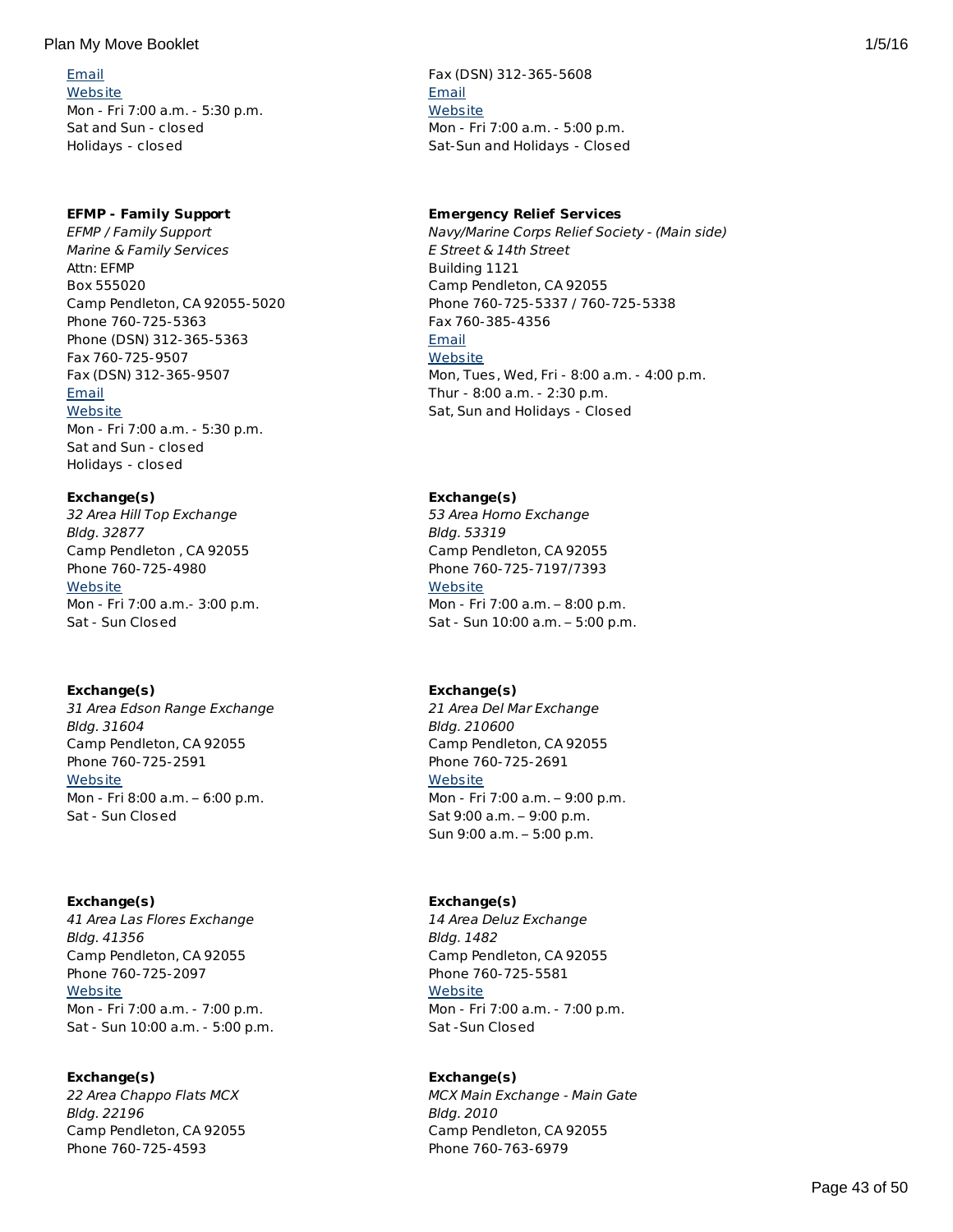## **[Website](http://www.mccscp.com/mini-exchanges)**

Mon - Fri 7:00 a.m. - 9:00 p.m. Sat - Sun 10:00 a.m. - 7:00 p.m.

#### **Exchange(s)**

Exchange - Seaside Square San Onofre Basilone Road Building 510092 Camp Pendleton, CA 92055 Phone 760-725-7597 / 760-725-7392 Fax 760-725-7028 [Email](http://apps.militaryonesource.mil/MOS/f?p=AMS:5:0::::P5_APP_NAME,P5_MSG_TYPE,P5_EID:Plan My Move,Exchange - Seaside Square San Onofre,91210) **[Website](http://www.mccscp.com/san-onofre-exchange)** Mon - Sat 9:30 a.m. - 9:00 p.m. Sun 10:00 a.m. - 6:00 p.m. Major Holidays - Closed

## **Family Advocacy Program**

Counseling Services E Street & 14th Street Bldg 1122 Camp Pendleton, CA 92055 Phone 760-725-9051 / 760-725-3841 Phone (DSN) 312-365-9051 Fax 760-725-0312 Fax (DSN) 312-365-0312 [Email](http://apps.militaryonesource.mil/MOS/f?p=AMS:5:0::::P5_APP_NAME,P5_MSG_TYPE,P5_EID:Plan My Move,Counseling Services,91507) **[Website](http://www.mccscp.com/counseling-services)** Mon - Thur 7:30 a.m. - 5:00 p.m.

Fri 7:30 a.m. - 4:00 p.m. Sat, Sun and Holidays - Closed

## **Family Child Care/Child Development Homes**

CYTP - Resource & Referral 14th Street & C Street Bldg 13150 Marine & Family Services, Room 130 MCX Main Exchange Open: Sun - Sat 8:00 a.m. - 9:00 p.m.

Dunkin Donuts 760-430-7646 Open: Mon - Fri 4:00 a.m. - 10:00 p.m. and Sat - Sun 5:00 a.m. to 10:00 p.m.

Yogurtland 760-430-7785 Open: Sun - Sat 10:00 a.m. - 11:00 p.m.

Barber Shop 760-763-3118 Open: Mon - Fri 8:00 a.m. - 7:00 p.m. and Sun 10:00 a.m. - 6:00 p.m.

Florist 760-961-4559 Open: Mon - Sat 9:00 a.m. - 7:00 p.m. and Sun 10:00 a.m. - 5:00 p.m.

Computer Tech Center 760-430-8031 Open: Sun - Sat 9:00 a.m. - 7:00 p.m.

Tailor Shop 760-725-4392 Open: Mon - Sat 8:00 a.m. - 7:00 p.m. and Sun 9:00 a.m. - 3:00 p.m.

Watch & Jewelry Repair 760-430-8135 Open: Mon - Fri 9:00 a.m. to 5:00 p.m. and 1st & 3rd Sat 11:00 a.m. - 4:00 p.m.

#### **Exchange(s)**

Exchange - Main Side Vandegrift Blvd & 13th Street Building 1106 Mainside Center Camp Pendleton, CA 92055 Phone 760-725-6233 Fax 760-385-0446 [Email](http://apps.militaryonesource.mil/MOS/f?p=AMS:5:0::::P5_APP_NAME,P5_MSG_TYPE,P5_EID:Plan My Move,Exchange - Main Side,91209) **[Website](http://www.mccscp.com/mainside-center)** Mon – Fri 6:30 a.m. - 9:00 p.m. Sat 8:00 a.m. - 9:00 p.m. Sun 10:00 a.m. - 8:00 p.m. Major Holidays - Closed

## **Family Center**

Marine and Family Programs P.O. Box 555020 14th and C Streets Camp Pendleton, CA 92055 Phone 760-725-3400 / 760-725-6090 / 1-800-253-1624 Phone (DSN) 312-365-3400 Fax 760-725-6393 Fax (DSN) 312-365-6393 [Email](http://apps.militaryonesource.mil/MOS/f?p=AMS:5:0::::P5_APP_NAME,P5_MSG_TYPE,P5_EID:Plan My Move,Marine and Family Programs,200693) **[Website](http://www.mccscp.com/marine-family-programs)** Mon - Fri - 7:00 a.m. - 5:00 p.m. Sat, Sun and Holidays - Closed

# **Finance Office**

Disbursing/Finance Office Vandegrift Blvd. & 15th Street Bldg 1164 (Main side)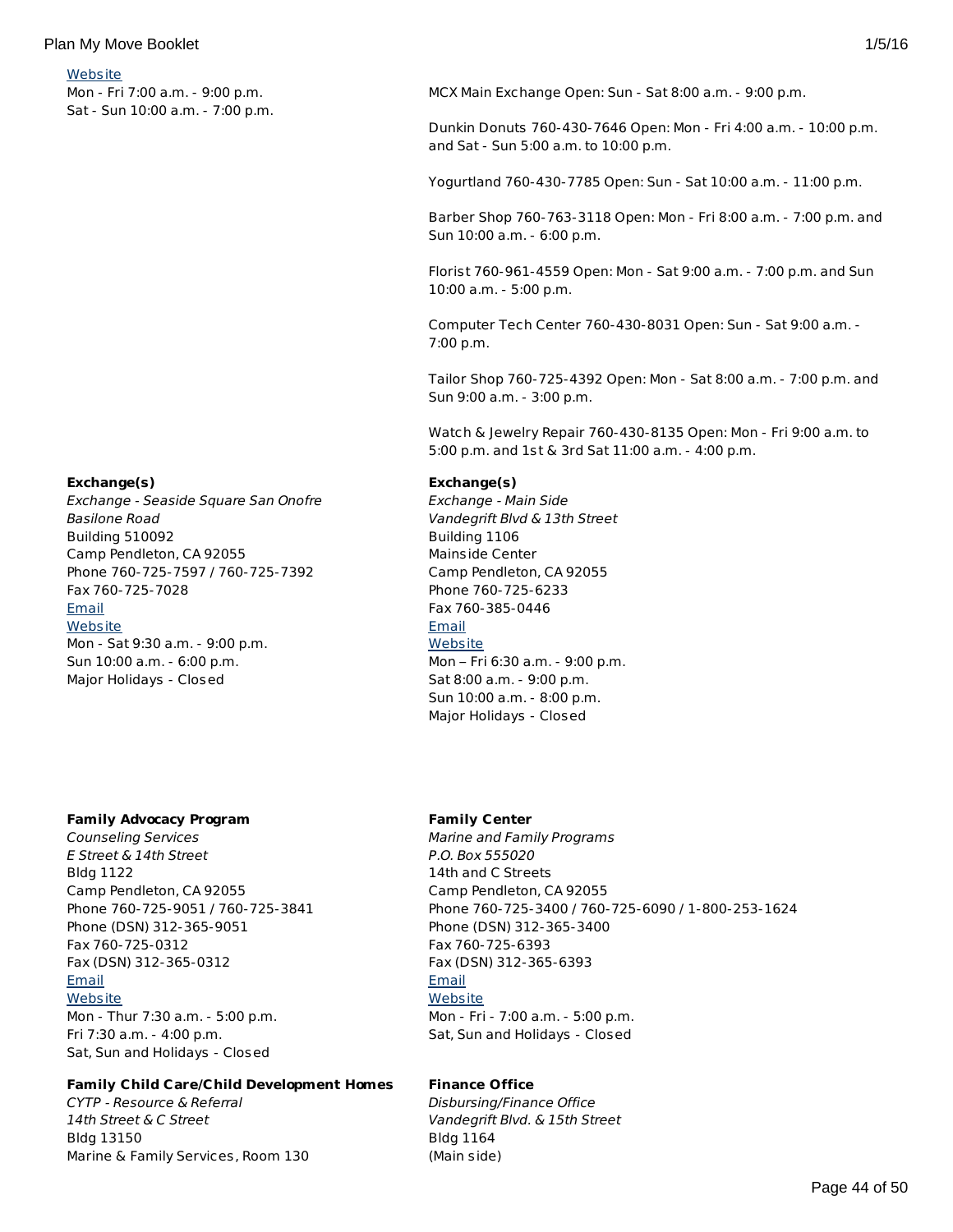## Plan My Move Booklet 2008 1/5/16 and 2008 1/5/16 and 2008 1/5/16 and 2008 1/5/16 and 2008 1/5/16 and 2008 1/5/16

Camp Pendleton, CA 92055 Phone 760-725-9723 Phone (DSN) 312-365-9723 Fax 760-725-6216 Fax (DSN) 312-365-5608 [Email](http://apps.militaryonesource.mil/MOS/f?p=AMS:5:0::::P5_APP_NAME,P5_MSG_TYPE,P5_EID:Plan My Move,CYTP -  Resource   Referral,91541) **[Website](http://www.mccscp.com/marine-family-programs)** Mon - Fri 7:00 a.m. - 5:00 p.m. Sat, Sun and Holidays - Closed

## **Financial Institutions**

Pacific Marine Credit Union Vandegrift Blvd. & 13th Street Building 1105 Marine Corps Exchange Complex (MCX) Camp Pendleton, CA 92055 Phone 760-725-4491 / 1-800-829-7676 Express Line / 1-800-736-4500 Phone (DSN) 312-365-4491 Fax 877-789-7628 [Email](http://apps.militaryonesource.mil/MOS/f?p=AMS:5:0::::P5_APP_NAME,P5_MSG_TYPE,P5_EID:Plan My Move,Pacific Marine Credit Union,91359) **[Website](http://www.pmcu.com)** Mon - Thu - 9:00 a.m. - 5:00 p.m. Fri - 9:00 a.m. - 6:00 p.m. Sat - 9:00 a.m. - 4:00 p.m.

## **Gymnasiums/Fitness Centers**

Suns and Holidays - Closed

11 AREA Gym & Fitness Center - Paige Field House 13th Street & Vandegrift Blvd. Bldg 1110 (parade deck/track field) Camp Pendleton, CA 92055 Phone 760-725-6394 / 760-763-0657 Phone (DSN) 312-365-6394 [Email](http://apps.militaryonesource.mil/MOS/f?p=AMS:5:0::::P5_APP_NAME,P5_MSG_TYPE,P5_EID:Plan My Move,11 AREA Gym   Fitness Center - Paige Field House,196459) **[Website](http://www.mccscp.com/home/recreation/Fitness_Centers.aspx)** Mon - Fri - 5:00 a.m. - 10:00 p.m.

Sat - Sun - 6:00 a.m. - 6:00 p.m.

## **Household Goods/Transportation Office (inbound)**

Distribution Management Office (DMO) - In and Outbound Shipments Vandegrift Blvd. & 9th Street Building 2263 (across from Air Station) Camp Pendleton, CA 92055 Phone 760-725-8666 / 760-725-8177 (Recording) / 760-725-8663 Phone (DSN) 312-365-8166 Fax 760-725-8765 Fax (DSN) 312-365-8177 [Email](http://apps.militaryonesource.mil/MOS/f?p=AMS:5:0::::P5_APP_NAME,P5_MSG_TYPE,P5_EID:Plan My Move,Distribution Management Office (DMO) - In and Outbound Shipments,91457)

Mon - Fri - 7:30 a.m. - 4:00 p.m. Sat, Sun and Holidays - Closed

## **Housing Office/Government Housing**

Family Housing Office (Assignment & Referral) 98 San Jacinto Road Camp Pendleton, CA 92055-5000

Camp Pendleton, CA 92055 Phone 760-763-7081 / 760-725-3565 / 760-725-5919 Phone (DSN) 312-365-5985 Fax 760-725-6473 [Email](http://apps.militaryonesource.mil/MOS/f?p=AMS:5:0::::P5_APP_NAME,P5_MSG_TYPE,P5_EID:Plan My Move,Disbursing/Finance Office,199063)

Mon - Fri - 7:30 a.m. - 4:00 p.m. Sat, Sun and Holidays - Closed

# **Golf Courses**

Golf Course 4th Street & Golf Course Road Building 18415 (4th St. off Vandegrift Blvd.) Camp Pendleton, CA 92055 Phone 760-725-4756 [Email](http://apps.militaryonesource.mil/MOS/f?p=AMS:5:0::::P5_APP_NAME,P5_MSG_TYPE,P5_EID:Plan My Move,Golf Course,91515) **[Website](http://www.mccscp.com/golf)** Mon - Fri - 6:30 a.m. - 6:00 p.m. Sat - Sun - 6:00 a.m. - 6:00 p.m.

# **Hospitals/Medical Treatment Facility(s)**

Hospital (NHCP) - Information (Quarterdeck) 200 Mercy Road Building 200 Naval Hospital Camp Pendleton (NHCP) Camp Pendleton, CA 92055 Phone 760-725-1288 / 760-725-1289 / 760-725-HELP(4357) Phone (DSN) 312-365-1288 Fax 760-725-1547 [Email](http://apps.militaryonesource.mil/MOS/f?p=AMS:5:0::::P5_APP_NAME,P5_MSG_TYPE,P5_EID:Plan My Move,Hospital (NHCP) - Information (Quarterdeck),91177) **[Website](http://www.med.navy.mil/sites/cpen/newsite/Pages/default.aspx)** 24 Hour Line

## **Household Goods/Transportation Office (outbound)**

Distribution Management Office (DMO) - In and Outbound Shipments Vandegrift Blvd. & 9th Street Building 2263 (across from Air Station) Camp Pendleton, CA 92055 Phone 760-725-8666 / 760-725-8177 (Recording) / 760-725-8663 Phone (DSN) 312-365-8166 Fax 760-725-8765 Fax (DSN) 312-365-8177 [Email](http://apps.militaryonesource.mil/MOS/f?p=AMS:5:0::::P5_APP_NAME,P5_MSG_TYPE,P5_EID:Plan My Move,Distribution Management Office (DMO) - In and Outbound Shipments,91457)

Mon - Fri - 7:30 a.m. - 4:00 p.m. Sat, Sun and Holidays - Closed

## **Housing Referral Office/Housing Privatization**

Family Housing Office (Assignment & Referral) 98 San Jacinto Road Camp Pendleton, CA 92055-5000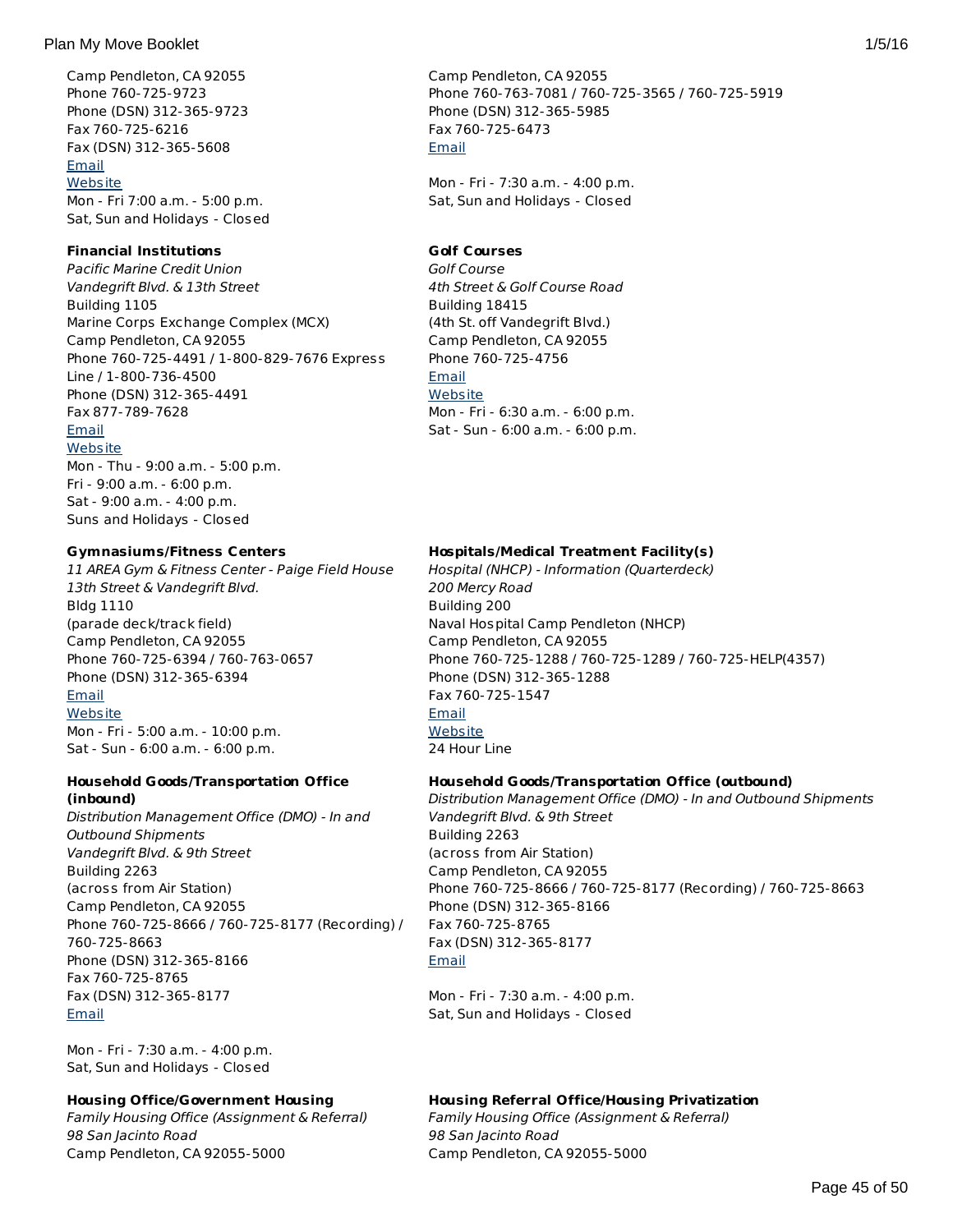Phone 760-725-5995 / 760-725-9826 / 1-800-843- 2182 Phone (DSN) 312-365-5995/9826 Fax 760-725-5559 Fax (DSN) 312-365-1559 [Email](http://apps.militaryonesource.mil/MOS/f?p=AMS:5:0::::P5_APP_NAME,P5_MSG_TYPE,P5_EID:Plan My Move,Family Housing Office (Assignment   Referral),91440) [Website](http://www.marines.mil/unit/basecamppendleton/Pages/Housing/Home.aspx) [Website](http://www.lincolnmilitary.com) [Website](http://www.deluzfamilyhousing.com) Mon - Fri - 7:30 a.m. - 5:30 p.m. Sat, Sun and Holidays - Closed

#### **ID/CAC Card Processing**

Centralized I.D. (Main side) Vandegrift Blvd. & 14th Street Bldg 130132 Joint Reception Center (Mainside) Camp Pendleton, CA 92055 Phone 760-725-2442 / 760-725-2106 Phone (DSN) 312-365-2442 [Email](http://apps.militaryonesource.mil/MOS/f?p=AMS:5:0::::P5_APP_NAME,P5_MSG_TYPE,P5_EID:Plan My Move,Centralized I.D. (Main side),91145) **[Website](http://www.pendleton.marines.mil/NewPersonnel/PassandIDSection.aspx)** Mon - Fri 7:30 am – 3:30 p.m.

Sat, Sun and Holidays - Closed

## **ID/CAC Card Processing**

Centralized I.D. (Main Gate) Building 201017 Camp Pendleton, CA 92055 Phone 760-725-2768 / 760-725-2865 Phone (DSN) 312-365-2633 [Email](http://apps.militaryonesource.mil/MOS/f?p=AMS:5:0::::P5_APP_NAME,P5_MSG_TYPE,P5_EID:Plan My Move,Centralized I.D. (Main Gate),91144) **[Website](http://www.pendleton.marines.mil/NewPersonnel/PassandIDSection.aspx)** Mon-Fri 7:30 a.m. - 3:30 p.m. Sat, Sun and Holidays - Closed

## **Legal Services/JAG**

Legal Office (Bldg 22161) Vandegrift Blvd. & 11th Street Building 22161 Camp Pendleton, CA 92055 Phone 760-725-6558 Phone (DSN) 312-365-6558 Fax 760-725-5038 [Email](http://apps.militaryonesource.mil/MOS/f?p=AMS:5:0::::P5_APP_NAME,P5_MSG_TYPE,P5_EID:Plan My Move,Legal Office (Bldg 22161),91181) **[Website](http://www.pendleton.marines.mil/StaffAgencies/LegalServicesSupportTeam/LegalAssistance.aspx)** Mon - Fri 7:30 a.m. - 4:30 p.m. Sat, Sun and Holidays - Closed

## **MWR (Morale Welfare and Recreation)**

Marine Corps Community Services (MCCS) Vandegrift Blvd. & 13th Street Building 1100 (MCCS Marketing) Camp Pendleton, CA 92055 Phone 760-725-5355 / 760-725-6287 / 1-888-375- 6227 Phone (DSN) 312-365-5355 [Email](http://apps.militaryonesource.mil/MOS/f?p=AMS:5:0::::P5_APP_NAME,P5_MSG_TYPE,P5_EID:Plan My Move,Marine Corps Community Services (MCCS),91511)

Phone 760-725-5995 / 760-763-5243 / 1-800-843-2182 Phone (DSN) 312-365-5995/9826 Fax 760-725-5559 Fax (DSN) 312-365-1559 **[Email](http://apps.militaryonesource.mil/MOS/f?p=AMS:5:0::::P5_APP_NAME,P5_MSG_TYPE,P5_EID:Plan My Move,Family Housing Office (Assignment   Referral),1000000967)** [Website](http://www.lincolnmilitary.com) [Website](http://www.marines.mil/unit/basecamppendleton/Pages/Housing/Home.aspx) [Website](http://www.deluzfamilyhousing.com)

Mon - Fri - 7:30 a.m. - 5:30 p.m. Sat, Sun and Holidays - Closed

#### **ID/CAC Card Processing**

Pass and ID Office North Seaside Plaza Bldg 51093 Camp Pendleton, CA 92055 Phone 760-763-6476/6471

Mon - Thur 7:30 a.m. - 3:30 p.m. Fri 7:30 a.m. - 3:00 p.m. Sat, Sun and Holidays - Closed

#### **Information and Referral Services**

Information and Referral (M&FS) 14th Street & C Street Building 13150 Camp Pendleton, CA 92055 Phone 760-725-6090 / 760-725-3400 / 1-800-253-1624 Phone (DSN) 312-365-3400 Fax 760-725-6393 [Email](http://apps.militaryonesource.mil/MOS/f?p=AMS:5:0::::P5_APP_NAME,P5_MSG_TYPE,P5_EID:Plan My Move,Information and Referral (M FS),174233) **[Website](http://www.mccscp.com/marine-family-programs)** Mon - Fri - 7:00 a.m. - 5:00 p.m. Sat, Sun and Holidays - Closed

## **Library**

Libraries, Life Long Learning E Street & 14th Street Building 1146 (Main side) Camp Pendleton, CA 92055 Phone 760-725-5669 / 760-725-KNOW (5669) Phone (DSN) 312-365-5669 Fax (DSN) 312-365-6569 [Email](http://apps.militaryonesource.mil/MOS/f?p=AMS:5:0::::P5_APP_NAME,P5_MSG_TYPE,P5_EID:Plan My Move,Libraries  Life Long Learning,91303) **[Website](http://www.mccscp.com/libraries)** Mon - Thur 9:00 a.m. – 8:00 p.m. Fri - Sat - Sun 9:00 a.m. - 5:00 p.m. Holidays - Closed

#### **Military Clothing Sales**

Military Clothing Store - Tailor Shop Vandegrift Blvd. Building 2265 (across from Air Station) Camp Pendleton, CA 92055 Phone 760-725-4392 / 760-725-8956 [Email](http://apps.militaryonesource.mil/MOS/f?p=AMS:5:0::::P5_APP_NAME,P5_MSG_TYPE,P5_EID:Plan My Move,Military Clothing Store - Tailor Shop,199060) **[Website](http://www.mccscp.com/shopping/military_clothing/index.cfm)** Mon - Fri - 9:00 a.m. - 6:00 p.m.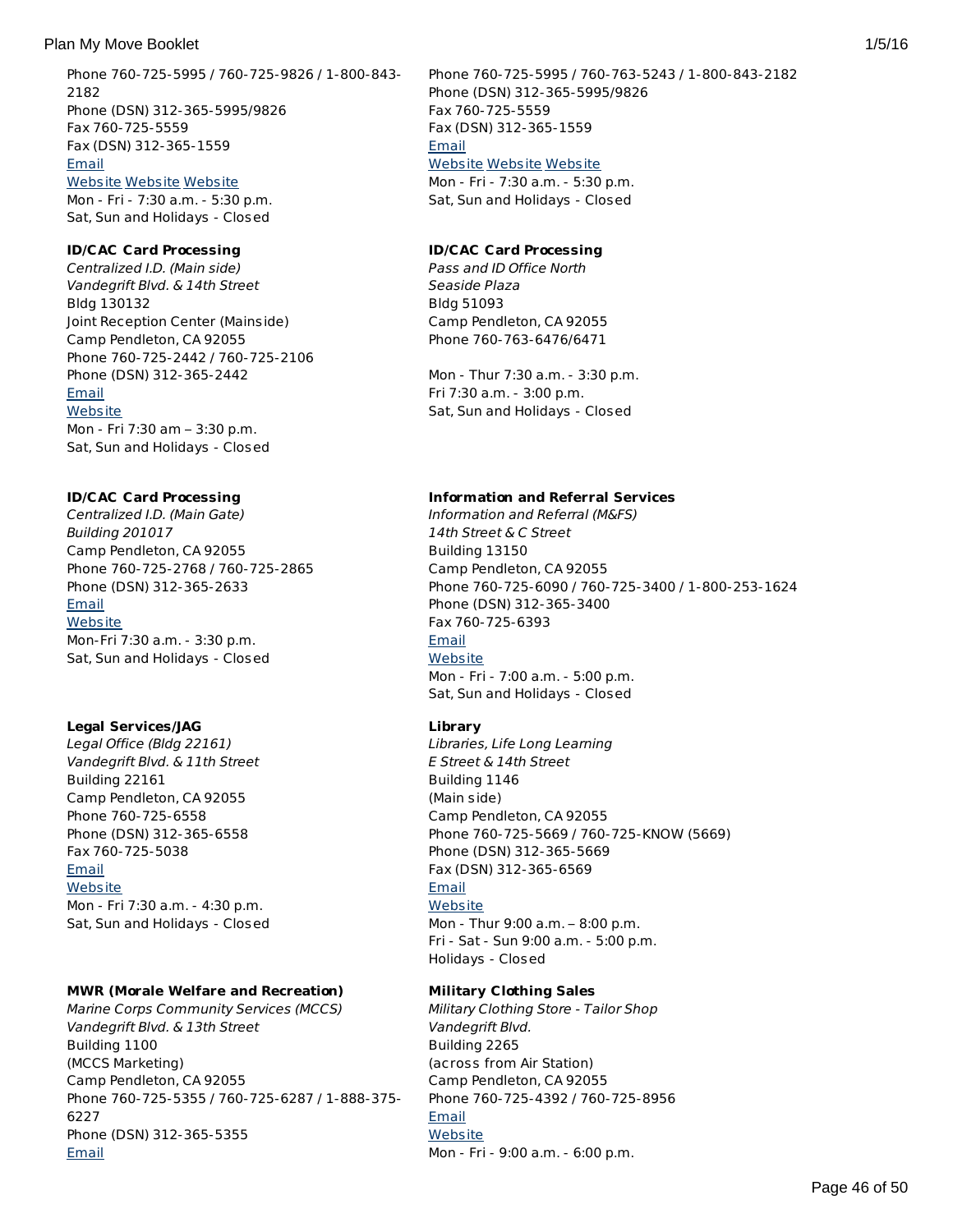## **[Website](http://www.mccscp.com/)**

Mon - Fri 7:30 a.m. - 4:30 p.m. Sat, Sun and Holidays - Closed

## **New Parent Support Program**

Parent Support/Home Visiting Services 14th and C street Building 13150 Marine & Family Services Camp Pendleton, CA 92055 Phone 760-725-3884 Phone (DSN) 312-365-3884 Fax 760-725-9571 Fax (DSN) 312-365-9571 [Email](http://apps.militaryonesource.mil/MOS/f?p=AMS:5:0::::P5_APP_NAME,P5_MSG_TYPE,P5_EID:Plan My Move,Parent Support/Home Visiting Services,91540) **[Website](http://www.mccscp.com/newparent)** Mon - Fri 8:00 a.m. - 4:30 p.m. Sat, Sun and Holidays - Closed

## **Personal Financial Management Services**

Financial Management Program 14th Street & C Street Building 13150 Marine & Family Programs Bldg. Camp Pendleton, CA 92055 Phone 760-725-6098 / 760-725-6209 Phone (DSN) 312-365-6098 Fax 760-725-8969 Fax (DSN) 312-365-8969 [Email](http://apps.militaryonesource.mil/MOS/f?p=AMS:5:0::::P5_APP_NAME,P5_MSG_TYPE,P5_EID:Plan My Move,Financial Management Program,91493) **[Website](http://www.mccscp.com/personal-finance)** Mon - Fri 7:00 a.m. - 5:00 p.m. Sat, Sun and Holidays - Closed

# **Restaurants/Fast Food**

McDonald's Vandegrift Blvd. Building 22026 (across from Air Station) Camp Pendleton, CA 92055 Phone 760-385-0235 / 760-430-4630 (20 Area) Phone (DSN) 312-365-5095 [Email](http://apps.militaryonesource.mil/MOS/f?p=AMS:5:0::::P5_APP_NAME,P5_MSG_TYPE,P5_EID:Plan My Move,McDonald) **[Website](http://www.mccscp.com/fast-food)** Open: 24hours

# **Retirement Services**

Retired Affairs Office (RAO) 14th Street & C Street Building 13150 Marine & Family Services Camp Pendleton, CA 92055 Phone 760-725-6090 / 760-725-3400 Phone (DSN) 312-365-6030 Fax 760-725-8969 Fax (DSN) 312-365-8969 [Email](http://apps.militaryonesource.mil/MOS/f?p=AMS:5:0::::P5_APP_NAME,P5_MSG_TYPE,P5_EID:Plan My Move,Retired Affairs Office (RAO),199059) **[Website](http://www.mccscp.com/retired-activities-office)** Mon - Fri 7:00 a.m.- 5:00 p.m. Sat, Sun and Holidays - Closed

**School Liaison Office/Community Schools Spouse Education, Training and Careers**

Sat - 9:00 a.m. - 3:00 p.m. Suns and Holidays - Closed

## **Non-appropriated Funds (NAF) Human Resources**

Non-Appropriated Funds (NAF) E Street Building 15100 MCX Complex (behind Country Store) Camp Pendleton, CA 92055 Phone 760-725-5893 / 760-725-5891 Job Line Phone (DSN) 312-365-5631 Fax 760-725-4099 [Email](http://apps.militaryonesource.mil/MOS/f?p=AMS:5:0::::P5_APP_NAME,P5_MSG_TYPE,P5_EID:Plan My Move,Non-Appropriated Funds (NAF),91358) **[Website](http://www.mccscp.com/hr-benefits)** Mon - Fri 7:30 a.m. - 4:30 p.m. Sat, Sun and Holidays - Closed

## **Restaurants/Fast Food**

McDonald's - 20 Area Building 20844 Camp Pendleton, CA 92055 Phone 760-430-4630 Phone (DSN) 312-365-4630 **[Email](http://apps.militaryonesource.mil/MOS/f?p=AMS:5:0::::P5_APP_NAME,P5_MSG_TYPE,P5_EID:Plan My Move,McDonald) [Website](http://www.mccscp.com/fast-food)** Mon - Sun 24hrs.

# **Restaurants/Fast Food**

McDonald's - 43 Area Building 430314 Camp Pendleton, CA 92055 Phone 760-430-3723 Phone (DSN) 312-365-3723 [Email](http://apps.militaryonesource.mil/MOS/f?p=AMS:5:0::::P5_APP_NAME,P5_MSG_TYPE,P5_EID:Plan My Move,McDonald) **[Website](http://www.mccscp.com/fast-food)** Mon-Sun 6:00 a.m. - 11:00 p.m.

## **School Age Care**

School-Age Care Program (SAC) Ash Road & Wire Mountain Road Building 201017 (Wire Mountain Youth Center) Camp Pendleton, CA 92055 Phone 760-725-2102 / 760-725-9723 (Res. & Referral) Phone (DSN) 312-365-6212 Fax 760-725-6216 Fax (DSN) 312-365-6216 [Email](http://apps.militaryonesource.mil/MOS/f?p=AMS:5:0::::P5_APP_NAME,P5_MSG_TYPE,P5_EID:Plan My Move,School-Age Care Program (SAC),175083) **[Website](http://www.mccscp.com/familycare)** Mon - Fri 8:30 a.m. - 5:00 p.m. Sat, Sun and Holidays - Closed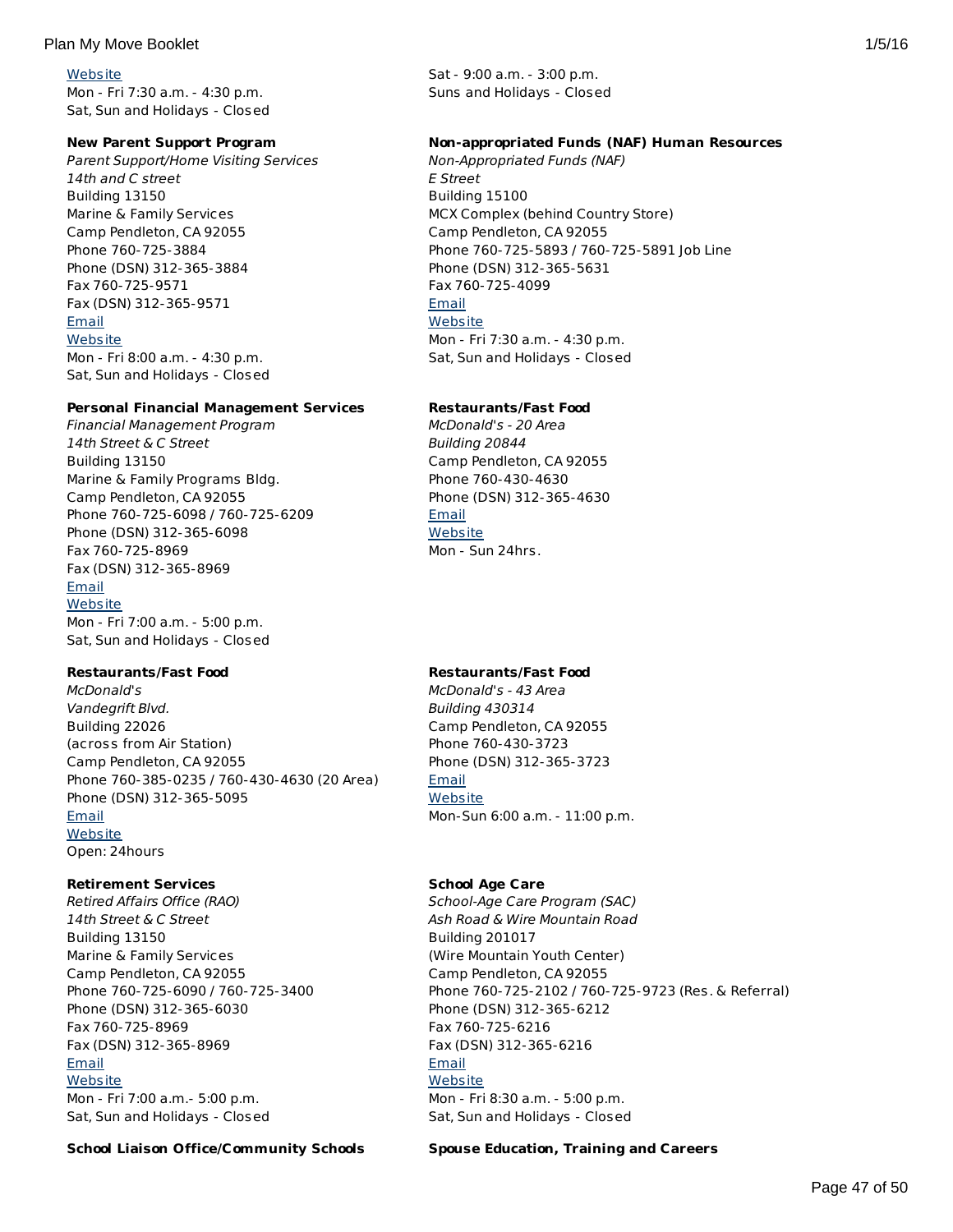School Liaison Officer (SLO) Vandegrift Boulevard & 15th Street Building 1160 (Base Commanding General's Bldg, Room 212) Camp Pendleton, CA 92055 Phone 760-763-7385 / 760-763-7386 / 760-763- 7387 Phone (DSN) 312-361-7385/7386/7387 Fax 760-725-5555 Fax (DSN) 312-365-5555 [Email](http://apps.militaryonesource.mil/MOS/f?p=AMS:5:0::::P5_APP_NAME,P5_MSG_TYPE,P5_EID:Plan My Move,School Liaison Officer (SLO),192458) [Website](http://www.pendleton.usmc.mil/services/SchoolLiaison.asp) [Website](http://www.dodea.edu/Partnership/schoolLiaisonOfficers.cfm) Mon - Fri 7:00 a.m. - 5:00 p.m. Sat, Sun and Holidays - Closed

# **Temporary Lodging/Billeting**

South Mesa Lodge 11th Street & Vandegrift Blvd. Building 202870 Camp Pendleton, CA 92055 Phone 760-725-7805/7806 / 760-725-7807/7808 [Email](http://apps.militaryonesource.mil/MOS/f?p=AMS:5:0::::P5_APP_NAME,P5_MSG_TYPE,P5_EID:Plan My Move,South Mesa Lodge,1000009226) **[Website](http://www.mccscp.com/tlf-lodging)** 24 Hour Line

## **Temporary Lodging/Billeting**

Billeting Office (BEQ/BOQ - Marine Manor) 11th Street & A Street Bldg 1341 Camp Pendleton, CA 92055 Phone 760-430-4703 BOQ / 760-430-4702 Phone (DSN) 312-365-3718 Fax 760-725-3221 Fax (DSN) None [Email](http://apps.militaryonesource.mil/MOS/f?p=AMS:5:0::::P5_APP_NAME,P5_MSG_TYPE,P5_EID:Plan My Move,Billeting Office (BEQ/BOQ - Marine Manor),91469) **[Website](http://www.pendleton.marines.mil/NewPersonnel/BilletingandLodging.aspx)** 24 Hour Line

# **Travel Office**

Traffic Management Office (TMO) - Passenger Section Vandegrift Blvd. & 9th Street Building 2263 (Official Travel - SATO) Camp Pendleton, CA 92055 Phone 760-725-8177 / 760-725-8164 / 760-725- 3875 Passports Phone (DSN) 312-365-8177 Fax 760-725-8634 Fax (DSN) 312-365-8634 [Email](http://apps.militaryonesource.mil/MOS/f?p=AMS:5:0::::P5_APP_NAME,P5_MSG_TYPE,P5_EID:Plan My Move,Traffic Management Office (TMO) - Passenger Section,91467) **[Website](http://www.marines.mil/unit/basecamppendleton/Pages/Services/DMO/Home.aspx)** 

Family Member Employment Assistance Program/Career Focus 14th Street & C Street Building 13150 Marine &Family Services, Room 308 A Camp Pendleton, CA 92055 Phone 760-725-4737 / 760-725-9481 / 760-763-1843 T/E Phone (DSN) 312-365-4737 Fax 760-725-8969 Fax (DSN) 312-365-8969 [Email](http://apps.militaryonesource.mil/MOS/f?p=AMS:5:0::::P5_APP_NAME,P5_MSG_TYPE,P5_EID:Plan My Move,Family Member Employment Assistance Program/Career Focus,91356) **[Website](http://www.mccscp.com/family-member-employment)** Mon - Fri 7:00 a.m. - 5:00 p.m. Sat, Sun and Holidays - Closed

## **Temporary Lodging/Billeting**

Ward Lodging Facility (Hostess House) 11th Street & Vandegrift Blvd. Building 1310 Camp Pendleton, CA 92055 Phone 760-725-5194 / 760-725-5304 Phone (DSN) 312-365-5194 Fax 760-725-5609 Fax (DSN) 312-365-5609 [Email](http://apps.militaryonesource.mil/MOS/f?p=AMS:5:0::::P5_APP_NAME,P5_MSG_TYPE,P5_EID:Plan My Move,Ward Lodging Facility (Hostess House),91197) **[Website](http://www.mccscp.com/inns#ward)** 24 Hour Line

## **Transition Assistance Program**

Transition Readiness Seminar (TRS) 14th Street & C Street Building 13150 Marine & Family Services Camp Pendleton, CA 92055 Phone 760-725-6324 / 760-725-6635 / 760-725-6207 (Retirement Services) Phone (DSN) 312-365-6652 Fax 760-725-6393 Fax (DSN) 312-365-5930 [Email](http://apps.militaryonesource.mil/MOS/f?p=AMS:5:0::::P5_APP_NAME,P5_MSG_TYPE,P5_EID:Plan My Move,Transition Readiness Seminar (TRS),91496) **[Website](http://www.mccscp.com/transition-assistance-veterans-benefits)** Mon - Fri 7:00 a.m. - 5:00 p.m. Sat, Sun and Holidays - Closed

# **VA Facilities**

Department of Veterans Affairs Building 13150 Room 204 14th and C Street Camp Pendleton, CA 92055 Phone 760-385-0416 Fax 760-385-4551 [Email](http://apps.militaryonesource.mil/MOS/f?p=AMS:5:0::::P5_APP_NAME,P5_MSG_TYPE,P5_EID:Plan My Move,Department of Veterans Affairs,1000003179) **[Website](http://www.va.gov)** Mon - Fri 7:00 a.m. - 5:00 p.m. Sat, Sun and Holidays - Closed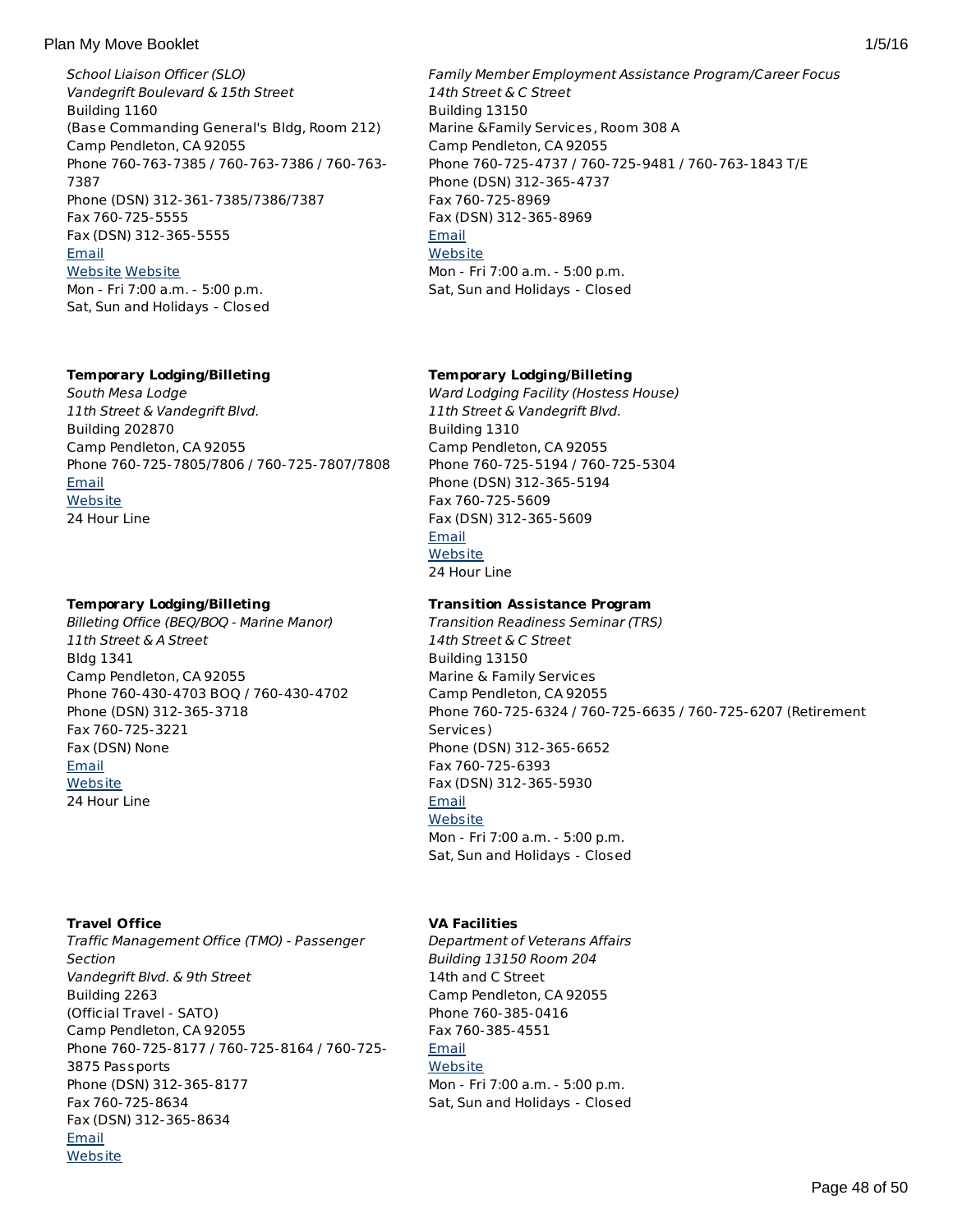Mon - Fri 7:30 a.m. - 4:00 p.m. Sat, Sun and Holidays - Closed

## **Veterinary Services**

Base Veterinarian Vandegrift Blvd Bldg 20846 Pacific Plaza (next to PAWS) Camp Pendleton, CA 92055 Phone 760-725-3439 Phone (DSN) 312-365-3439 Fax 760-725-3625 Fax (DSN) 312-365-3625 [Email](http://apps.militaryonesource.mil/MOS/f?p=AMS:5:0::::P5_APP_NAME,P5_MSG_TYPE,P5_EID:Plan My Move,Base Veterinarian,91466) **[Website](http://www.mccscamppendleton.com/)** Mon - Fri 7:30 a.m. - 3:30 p.m. By Appointment Only

## **Youth Programs/Centers**

DeLuz Youth Center Building 14519T Camp Pendleton, CA 92055 Phone 760-725-5608 Phone (DSN) 312-365-5608 Fax 760-725-4181 Fax (DSN) 312-365-4181 [Email](http://apps.militaryonesource.mil/MOS/f?p=AMS:5:0::::P5_APP_NAME,P5_MSG_TYPE,P5_EID:Plan My Move,DeLuz Youth Center ,1000006984) **[Website](http://www.mccscp.com/familycare)** Mon - Fri 11:00 a.m. – 8:00 p.m. Sat, Sun and Holidays - Closed

# **Youth Programs/Centers**

Director (Youth Centers): Abby Reinke (Youth & Teens) Wire Mountain Road & Ash Road Building 201019 Camp Pendleton, CA 92055 Phone 760-763-0649 [Email](http://apps.militaryonesource.mil/MOS/f?p=AMS:5:0::::P5_APP_NAME,P5_MSG_TYPE,P5_EID:Plan My Move,Director (Youth Centers)  Abby Reinke (Youth   Teens),91553) **[Website](http://www.mccscp.com/familycare)** Mon - Fri 8:30 a.m. - 8:00 p.m. Sat, Sun and Holidays - Closed

# **Major Units**

# **1st MLG (MCC 169)**

Contact Information: Command Duty Officer or Admin/Personnel Officer Command Duty Officer or Personnel Officer COM: 760-725-5844 DSN: 312-365-5844 COM Fax: 760-725-5490

# **ACU-5**

Contact Information: Personnel Officer COM: 760-725-2219 DSN: 312-365-2219 COM Fax: 760-725-2213

# **MAG 39 (MCC 1JM)**

Contact Information: Duty Officer or Consolidated Admin. CON: 760-763-6210

## **Victim Advocate Services**

Counseling Services/Victim Advocates E Street & 14th Street Bldg 1122 Camp Pendleton, CA 92055 Phone 760-725-9051 / 760-725-3841 / 760-725-5106 (P.M.O. Desk Sgt) Phone (DSN) 312-365-9051 Fax 760-725-0321 Fax (DSN) 312-365-0312 [Email](http://apps.militaryonesource.mil/MOS/f?p=AMS:5:0::::P5_APP_NAME,P5_MSG_TYPE,P5_EID:Plan My Move,Counseling Services/Victim Advocates,91501) **[Website](http://www.mccscp.com/counseling-services)** Mon - Fri 7:30 a.m. - 5:00 p.m. Sat, Sun and Holidays - Closed

## **Youth Programs/Centers**

San Onofre Youth Center Bldg. 51570 Camp Pendleton, CA 92055 Phone 760-498-9166 [Email](http://apps.militaryonesource.mil/MOS/f?p=AMS:5:0::::P5_APP_NAME,P5_MSG_TYPE,P5_EID:Plan My Move,San Onofre Youth Center,1000006985) **[Website](http://www.mccscp.com/familycare)** Mon - Fri 11:00 a.m. - 8:00 p.m. Sat, Sun and Holidays - Closed

# **1st Marine Division (MCC 121)**

Contact Information: COM: 760-725-5201 / 760-725-9379 DSN: 312-365-5201/9379 COM Fax: 760-725-6111

# **I MEF (MCC 1 CO)**

Contact Information: Command Duty Officer or Personnel Officer COM: 760-725-9114 DSN: 312-365-9114 COM Fax: 760-725-7910

# **Marine Corps Air Station (MCAS) (MCC 057)**

Contact Information: Duty Officer or Admin/Personnel Officer COM: 760-763-1154